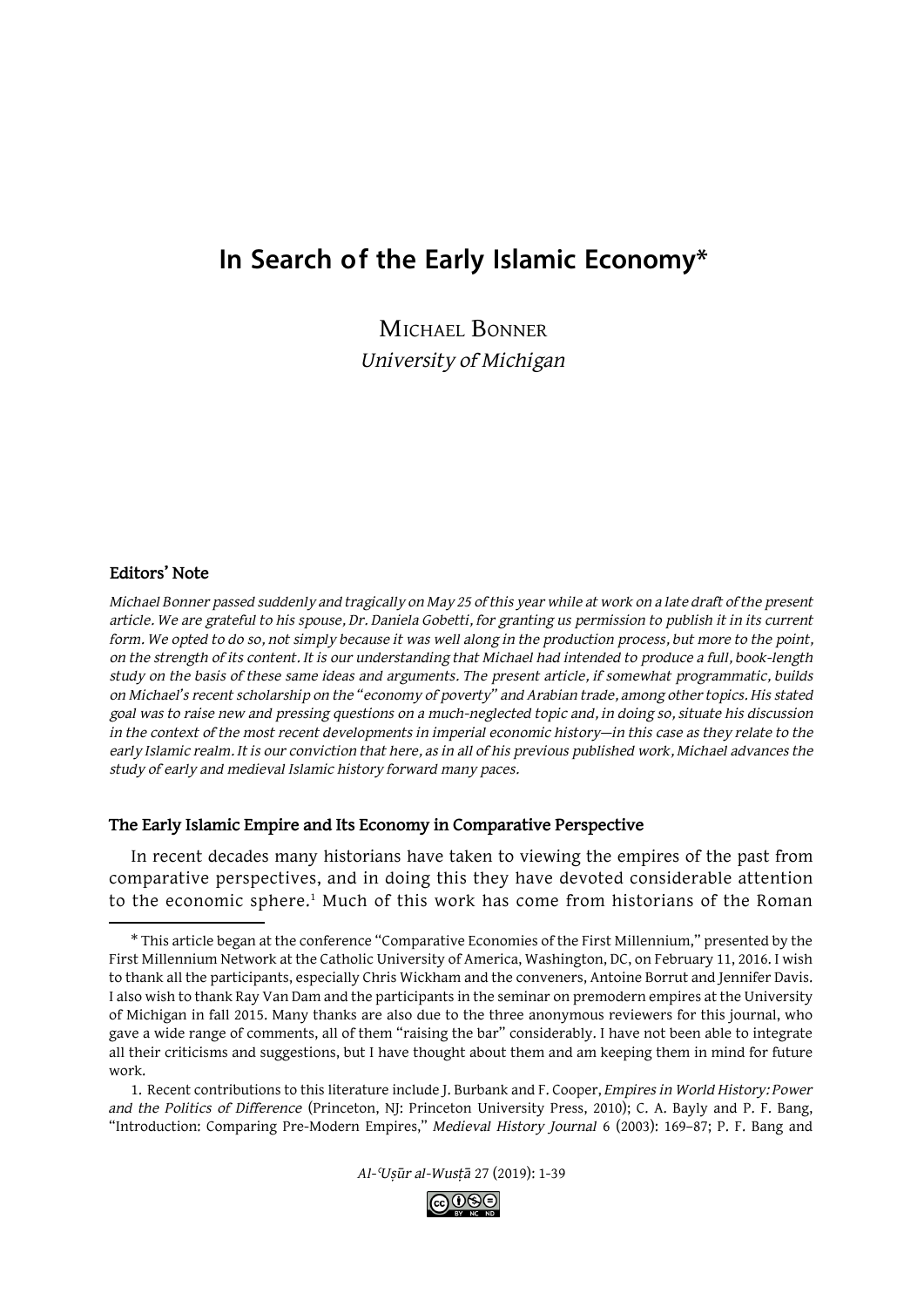empire,<sup>2</sup> not surprisingly since these were among its pioneers. But nowadays historians also bring comparative perspectives to the empires of medieval China, the early modern Muslim empires of the Ottomans and the Mughals, and many others.<sup>3</sup> In all this activity, however, the early Islamic empire or "classical" caliphate has had a low profile,<sup>4</sup> even though it seems an excellent candidate for comparison on many fronts.

Likewise, the modern historiography of the early Islamic world itself has not often featured comparative approaches—at least from the perspective of empire—in the halfcentury since Marshall Hodgson's Venture of Islam.<sup>5</sup> Some interesting exceptions have come from scholars who are not, in the first instance, historians of Islam.<sup>6</sup> Important comparative work has been done in environmental and ecological history and related areas.7 But in the end it seems that many historians prefer not to describe the early Islamic polity as an empire at all. Behind this reluctance lies a tendency to view the early Islamic polity as *sui* 

3. E.g., L. de Ligt, "Taxes, Trade, and the Circulation of Coin: The Roman Empire, Mughal India and T'ang China Compared," *Medieval History Journal* 6 (2003): 231–48; D. Kołodziejczyk, "Khan, Caliph, Tsar and Imperator: The Multiple Identities of the Ottoman Sultan," in Bang and Kołodziejczyk, *Universal Empire*, 175–93.

4. Exceptions include H. Kennedy, "The Islamic Near East in Islamic Late Antiquity," in Monson and Scheidel, *Fiscal Regimes and the Political Economy*, 390–403.

5. M. Hodgson, *The Venture of Islam: Conscience and History in a World Civilization* (Chicago: University of Chicago Press, 1974, but written earlier); idem, *Rethinking World History: Essays on Europe, Islam and World History* (Cambridge: Cambridge University Press, 1993).

6. For instance, C. W. Wickham, "Tributary Empires: Late Rome and the Arab Caliphate," in Bang and Bayly, *Tributary Empires*, 205–13.

C. A. Bayly, eds., *Tributary Empires in Global History* (Houndmills: Palgrave Macmillan, 2011); P. F. Bang and D. Kołodziejczyk, eds., *Universal Empire: A Comparative Approach to Imperial Culture and Representation in Eurasian History* (Cambridge: Cambridge University Press, 2012); A. J. S. Spawforth, ed., *The Court and Court Society in Ancient Monarchies* (Cambridge: Cambridge University Press, 2007); J. Duindam, T. Artan, and M. Kunt, eds., *Royal Courts in Dynastic States and Empires: A Global Perspective* (Leiden: Brill, 2011); J. Duindam and S. Dabringhaus, eds., *The Dynastic Centre and the Provinces: Agents and Interactions* (Leiden: Brill, 2014); A. Monson and W. Scheidel, eds., *Fiscal Regimes and the Political Economy of Premodern States* (Cambridge: Cambridge University Press, 2015).

<sup>2.</sup> More recently, such work includes P. F. Bang, "Rome and the Comparative Study of Tributary Empires," *Medieval History Journal* 6 (2003): 189–216; idem, "Trade and Empire—In Search of Organizing Concepts for the Roman Economy," *Past and Present* 195 (2007): 3–54; W. M. Jongman, "Rome: The Political Economy of a World-Empire," *Medieval History Journal* 6 (2003): 303–26.

<sup>7.</sup> R. Bulliet, *Cotton, Climate and Camels in Early Islamic Iran* (New York: Columbia University Press, 2010). See also A. M. Watson, *Agricultural Innovation in the Early Islamic World: The Diffusion of Crops and Farming Techniques, 700–1100* (Cambridge: Cambridge University Press, 1983), and critiques of it, including M. Decker, "Plants and Progress: Rethinking the Islamic Agricultural Revolution," *Journal of World History* 20 (2009): 187–206; and L. I. Conrad, "*Ṭāʿūn* and *Wabāʾ*: Conceptions of Plague and Pestilence in Early Islam," *Journal of the Economic and Social History of the Orient* 25 (1982): 268–307. Environmental and ecological issues figure in M. McCormick, *Origins of the European Economy: Communications and Commerce, AD 300–900* (Cambridge: Cambridge University Press, 2001), and C. Wickham, *Framing the Early Middle Ages: Europe and the Mediterranean, 400–800* (Oxford: Oxford University Press, 2006). See also A. W. Crosby, *Ecological Imperialism: The Biological Expansion of Europe, 900–1900* (Cambridge: Cambridge University Press, 2004), and W. Beinart and L. Hughes, *Environment and Empire*, Oxford History of the British Empire Companion Series (Oxford: Oxford University Press, 2007).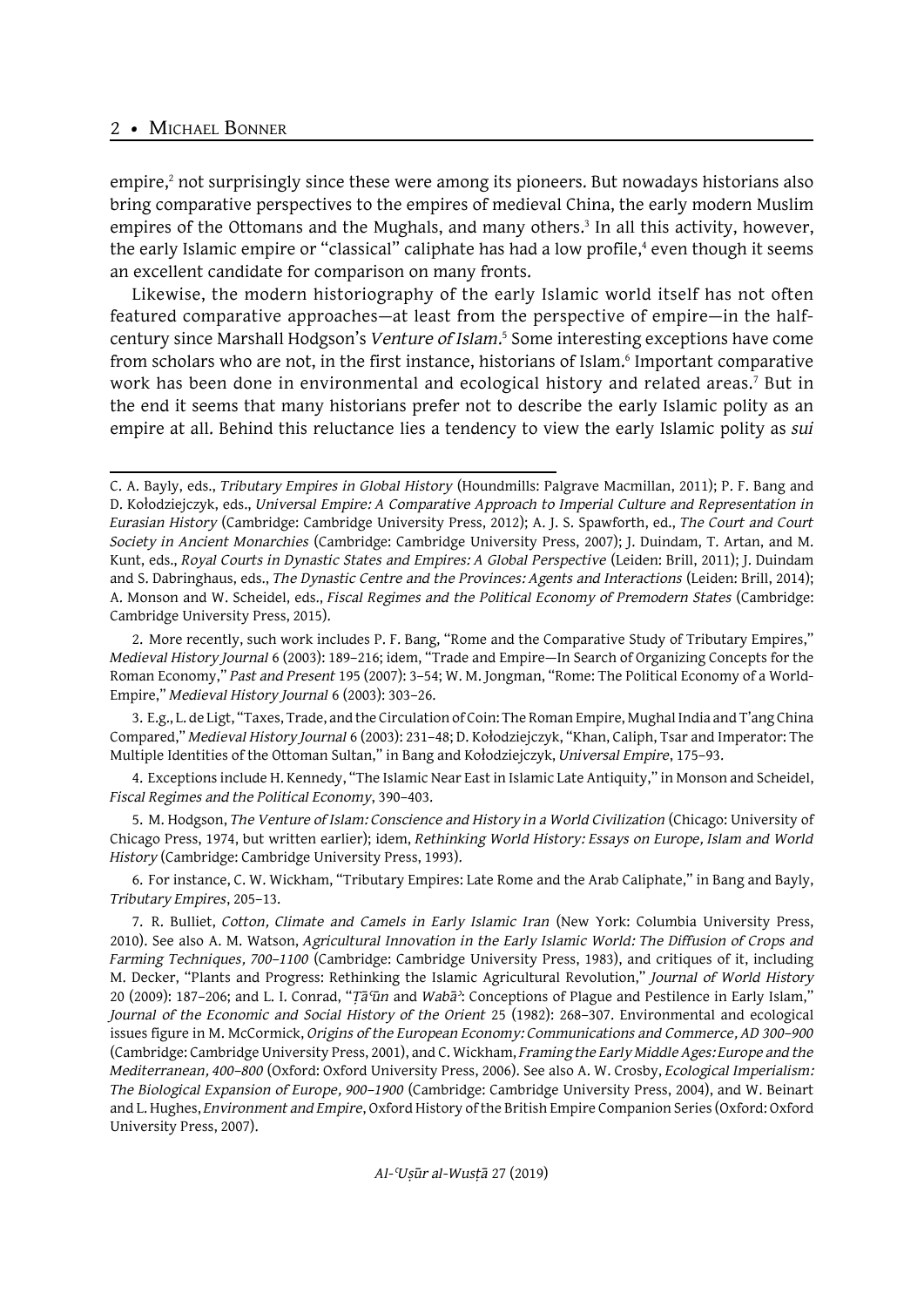*generis* and thus beyond comparison. Indeed, it is often proposed or assumed that Islam's founding structures and principles were unique to it and marked it off from other empires and polities. In this way a kind of "Islamic exceptionalism"8 has planted itself in scholarly discourse and public opinion.

One reason for this exceptionalism involves present-day concerns about "universal caliphate," "political Islam," and other notions beyond this article's scope. Another is the well-known problem of the literary sources for the first two centuries of Islam. We have material evidence for this era, including coins, inscriptions, and documents written on papyrus and other materials. But when we try to set this evidence within a narrative frame whether for economic or any other kind of history—we have no choice but to rely on the great corpus of writings in Arabic that have come down through a process of combined oral and literary transmission and that deal with this formative era. And here, as we all know, debates have raged for generations over the reliability, authenticity, and interpretation of these sources. These debates, while necessary and useful, have had the side effect of marginalizing certain historical questions and approaches, including comparisons of the caliphate with other polities and empires.

In what follows I hope to extend these debates over the literary sources to the economy of the early Islamic world. I also propose to discuss some of the ways in which we think about that economy; problems that this area of research has encountered; and possible new paths involving, among other things, comparison with other imperial structures. However, I can only discuss a limited number of issues. This essay will serve as the basis for a larger project, which will include fuller treatments of "economy," "empire," the relation between these two, and many other questions.

At the same time, I have the sense that I am dealing here with some fundamental matters. I agree with those practitioners of economic history (and other kinds of history) who insist that work of this kind needs to be based squarely on reliable data, typically (or to the extent possible) of a concrete, empirically verifiable nature. I also agree that we now have considerable amounts of such data for the early Islamic world, thanks to archaeology, papyrology, numismatics, and related fields. I still think, however, that we cannot bypass the problems of the early literary sources, many (though not all) of them in the Arabic language, to which I have already alluded. This is not only because these may, at times, provide unreliable information on revenues from taxation, agricultural and industrial production, trade routes, and so forth. It is also and above all because we need to have a governing narrative or, perhaps more realistically, a set of narratives within which to place our data. To take an often-cited example, we now know a great deal about the economy, government, and administration (especially at the local level) in Umayyad Egypt, thanks to the work of papyrologists and others. However, for a number of reasons it is difficult for us to integrate this knowledge into the larger history of the Umayyad Caliphate. Here, to an unusually large extent, local knowledge has a firmer foundation than nonlocal and

<sup>8.</sup> See C. Robinson, "Reconstructing Early Islam: Truth and Consequences," in *Method and Theory in the Study of Islamic Origins*, ed. H Berg, 101–34 (Leiden: Brill, 2004).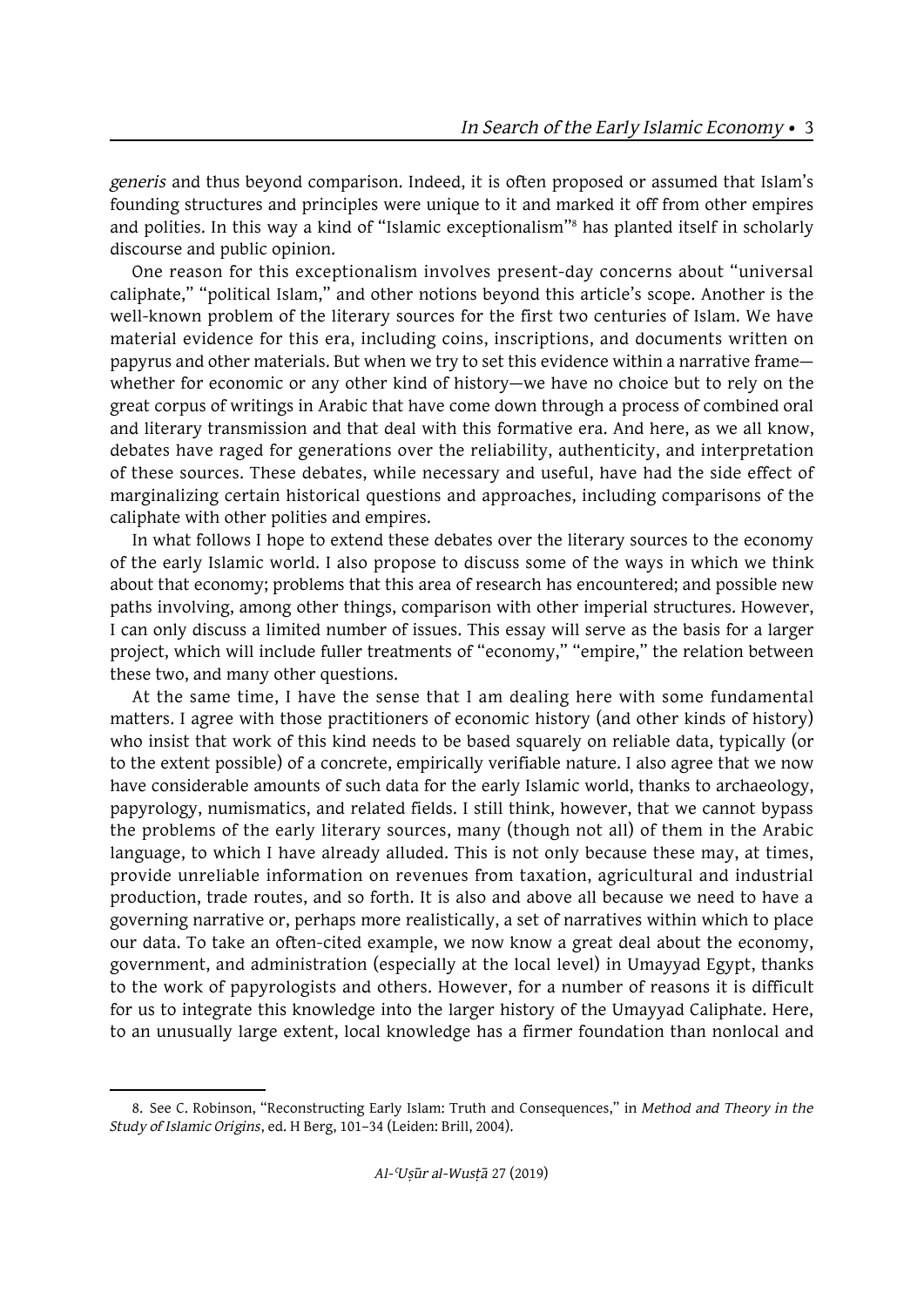"imperial-level" knowledge, which necessarily requires narratives that are both broad and detailed.

It is true that we already have historical narratives regarding the rise of Islam. However, some recent historiographical work has had the effect not so much of undermining those narratives as of demonstrating how varied, subtle, and at times conflictual they can be. Meanwhile, this historiographical work has concentrated on political, religious, and juridical aspects of the early Islamic world, and only rarely on economic aspects. I believe that it is necessary to bridge this gap, so as to bring the economic domain more fully into our discussions of the early Islamic empire or caliphate, and at the same time to give a fuller accounting of economic history itself.

# **Markets in the Early Islamic Economy**

Some, though not all modern observers would probably agree that the first few centuries of the Islamic era in the Near East and North Africa witnessed the unfolding of two related but distinct processes. The first of these had to do with markets in the sense of concrete, individual loci of exchange. This process involved a net increase in the degree of integration,<sup>9</sup> connection, and specialized articulation among individual markets throughout the region. The second process featured the market in the abstract, generalized, and modern sense so familiar to us now. It consisted of the emergence of an economy which, at least to some extent, functioned in harmony with some of the principles of modern liberal (or "neoclassical") economics. In other words, when compared with its predecessors and contemporaries, the early Islamic economy had a greater share of the characteristics that we associate with the "free market." But can we prove that these two processes actually took place? And if they did, how can we explain and contextualize them?

One obstacle in the way of answering these questions lurks in the already-mentioned problems with the literary source materials for early Islam. In this essay I wish to discuss several approaches that can allow us to put at least some of these literary sources to productive (if somewhat unconventional) use. One of these involves the occurrence generally though not universally admitted nowadays—of an economic boom in the early caliphate, beginning around the middle of the second/eighth century and lasting into the fourth/tenth century in some areas and beyond that in others. Another has to do with the spread of the Arabic and Persian languages throughout the caliphate and their penetration, over roughly two centuries, into both city and countryside at all levels of society. I will maintain that this phenomenon, which has still not been adequately explained on sociolinguistic grounds, can be related to the history of markets and provides proof of their increasing integration though not, of course, of their free-market character. Beyond this we have, beginning in the later third/ninth century, the rich literature that we call "geographical," in which markets and the economy (in some sense) have central roles. We also have other writings, mainly in Arabic, that deal with "economic" matters: not under that rubric, which at that time did not exist, but still relevant to these questions. Some of

<sup>9.</sup> On this concept, see P. F. Bang, *The Roman Bazaar: A Comparative Study of Trade and Markets in a Tributary Empire* (Cambridge: Cambridge University Press, 2008), 12, 29, 114–15.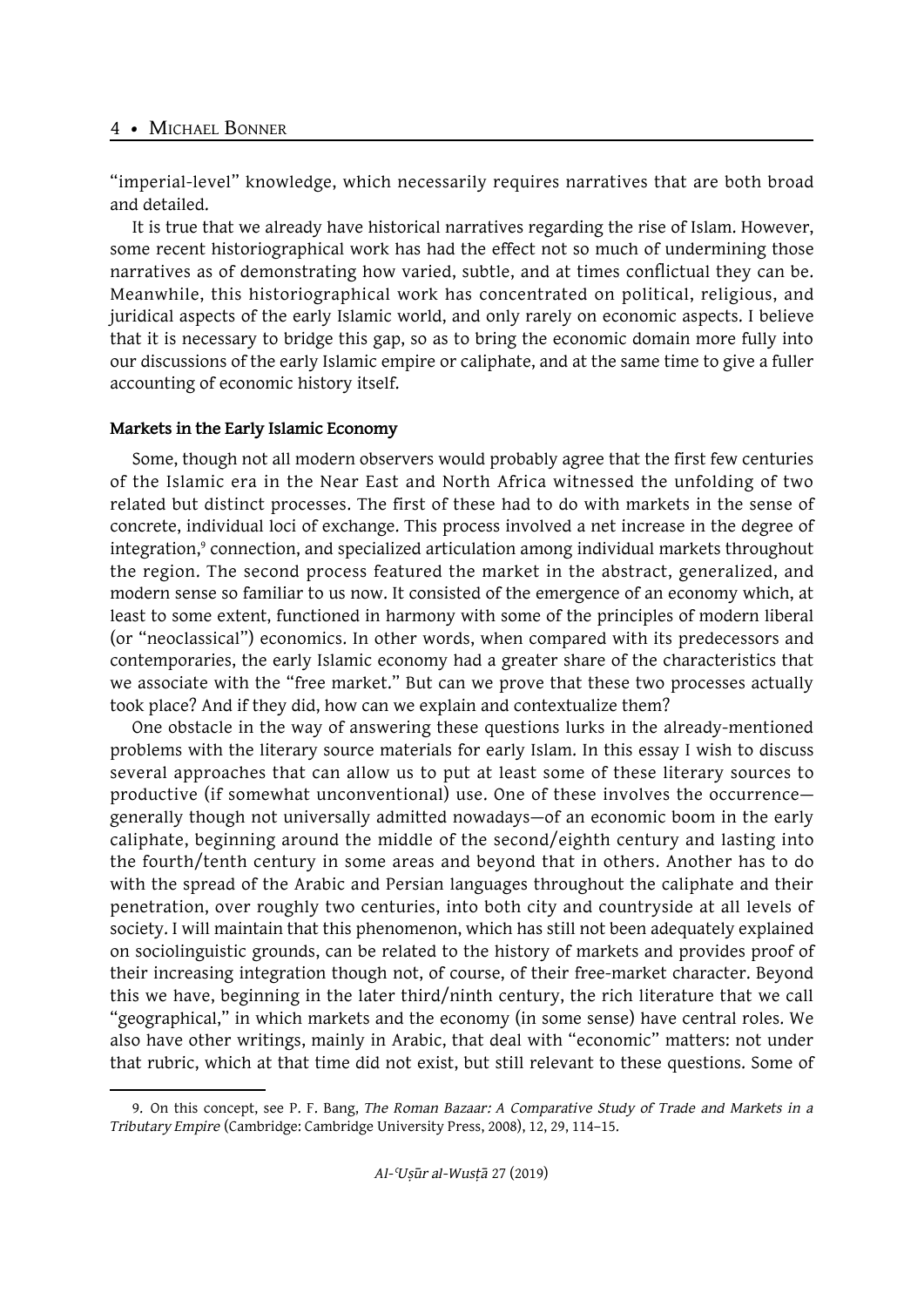these writings belong to the broad category of juridical texts, others to that of humanistic belles-lettres (*adab*), and others to other categories.

Modern discussions often identify Islam itself as the main factor in these processes and events, indeed as the very phenomenon under investigation. And it is certainly true that many norms and practices that we identify as Islamic have direct bearing on this discussion. I wish to argue, however, that it was internal developments within the polity and the order of society that we identify as "Islamic" that resulted in the phenomena in question, including the two processes involving markets already mentioned. These developments involved religious and ethical precepts familiar to us from the Qurʾān, the Prophetic tradition (Sunna), biographies of the Prophet and other major figures, and so forth. However, they also involved other things. And while it is true that Islamic law, especially commercial law, had a major role, it is also true that a considerable period of time had to elapse before Islamic law extended its hegemony over marketplaces throughout the region—a period of time which corresponds to the formative era of the Islamic economy.

Accordingly, I will propose that certain elements of the nascent Islamic order, in addition to or even apart from the religious and juridical ones, played determining roles in the formation of what we may call the "Islamic marketplace." One of these was the imperial project of the early caliphate, which included, in addition to a religiously based ideology, an administrative bureaucracy operating within a patrimonial order centered upon the caliphs, their families, and their followers. Another was the role of the caliphs themselves, together with their patrimonial households, in the workings of the marketplace and the economy. I will argue that the market-friendly character of Islamic law and commercial practice had its origins, paradoxically, in an imperial-patrimonial system which, we might think, ought rather to have been its adversary and nemesis.

# **Boom or Bust**

The study of the medieval Islamic economy lost momentum in the late 1970s, and while it has revived and flourished since then, $10$  it has a more scattered character than it did before, in the sense that most of this work is now done on particular localities and regions, in accordance with a variety of methods and problematics. This is for excellent reasons: researchers have sought concrete data, and they have been successful in this endeavor. However, one characteristic that many of these studies have had in common since before the 1970s is a tendency to view the early Islamic economy in terms of either boom or bust.

The proponents of the "boom" view have painted an attractive picture that begins toward the middle of the second/eighth century. Here we have a huge landmass with a correspondingly broad surface of navigable sea, incorporated within a single entity which

<sup>10.</sup> An excellent, indispensable starting point is M. Shatzmiller, "Economic Performance and Economic Growth in the Early Islamic World," *Journal of the Economic and Social History of the Orient* 54 (2011): 132–84. See also A. Walmsley, "Production Exchange and Regional Trade in the Islamic East Mediterranean: Old Structures, New Systems?," in *The Long Eighth Century: Production, Distribution and Demand*, ed. I. L. Hansen and C. Wickham, 265–343 (Leiden: Brill, 2000); idem, *Early Islamic Syria: An Archaeological Assessment* (London: Bloomsbury, 2007); M. Morony, "Economic Boundaries? Late Antiquity and Early Islam," *Journal of the Economic and Social History of the Orient* 47 (2004): 166–94; J. Haldon, ed., *Money, Power and Politics in Early*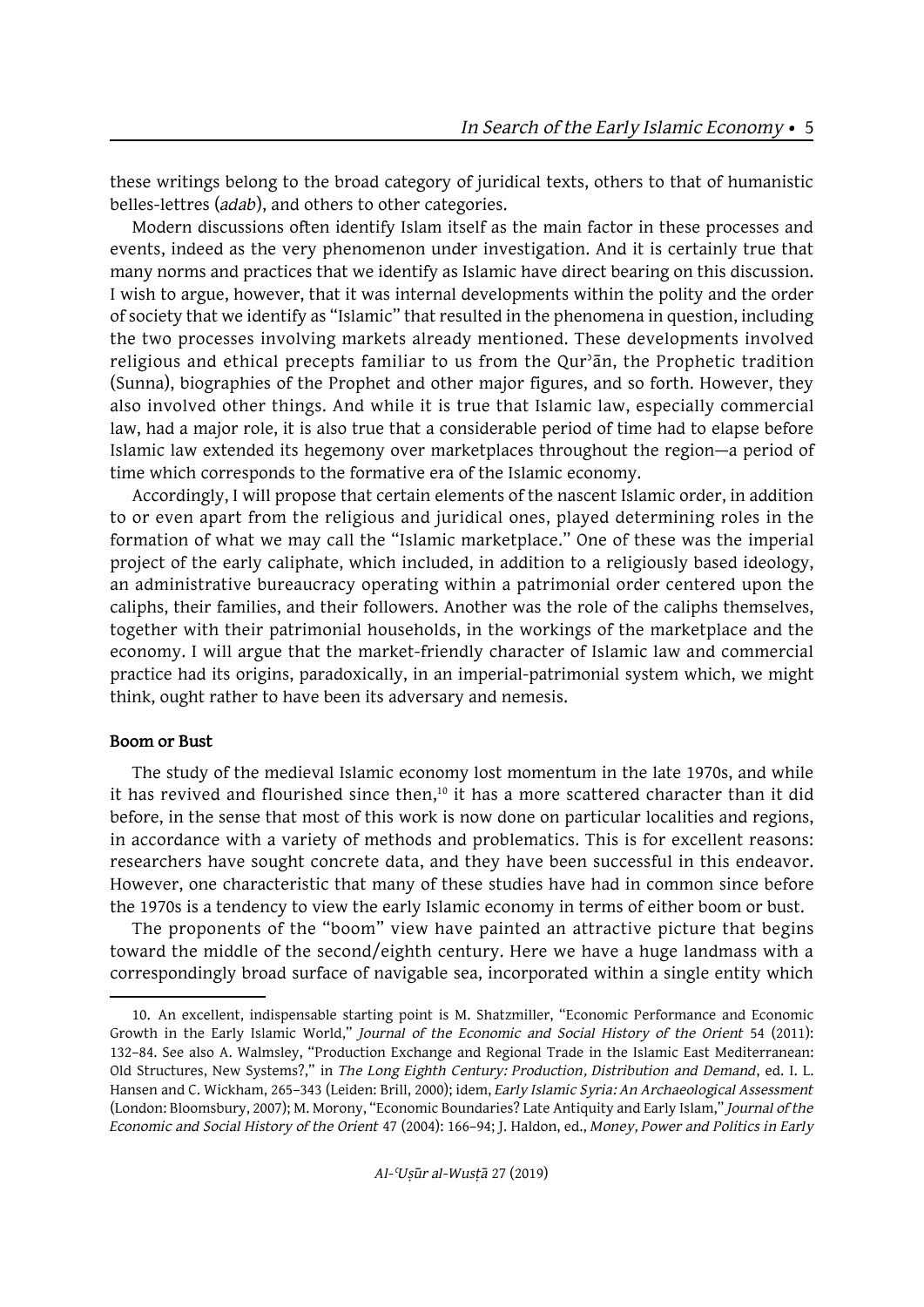in its extent surpasses any other political system yet seen on the planet. The caliphate's inhabitants enjoy peace and relative ease of movement within its borders. Almost anywhere they go, they can make themselves understood in either Arabic or Persian. They participate in monetized fiscal and commercial systems. All these things encourage the inhabitants of the caliphate to travel for purposes of trade. And while there is nothing new about such journeys, they happen now on an unprecedented scale. A wide range of goods, from luxury products to everyday commodities, moves over both long and short routes. The consumers constitute a wider swath of society—including and beyond the elites—than the world has seen before. Customers also appear beyond the borders of the Islamic world. To satisfy this truly global demand, old centers of production flourish and new ones emerge. Meanwhile, the profession of merchant enjoys more respectability than previously, while the overall number of merchants increases, as does also, we may imagine (but never know for sure), their slice of the overall economic pie.

One of the best-known expressions of this view appeared a half-century ago in Maurice Lombard's *L'Islam dans sa première grandeur*.<sup>11</sup> This work provided, in broad strokes, an upbeat portrait of the early caliphate, with emphasis on its commercial networks. Rather than describe a world where trade routes plod from city to city and region to region, where contacts take place among distinct political, social, and religious groups, and where time is allocated into discrete historical periods, Lombard drew—quite literally—a series of connecting circles and spirals, taking form within overlapping and quickly changing units of time, among people whose linguistic, religious, commercial, and political affiliations change rapidly, slowly, or barely at all.<sup>12</sup> Lombard wanted to convince his readers that something new was going on here, with profound consequences for the entire Old World. Although some of the initial reception of this book was harshly negative, $13$  since then many historians have agreed with much of it.

Other scholars, however, dissent from this view. They may concede that the early ʿAbbāsid era experienced growth, but they consider this growth epiphenomenal and outweighed by subsequent long-term decline. These writers, who include professional economists, point to the prohibition in Islamic law of lending on interest as a source of inefficiency. They also point to the prevalence in the Islamic world of short-lived partnerships instead of more durable firms, and they ascribe this supposed defect to the lack of a concept of corporation in classical Islamic law.14 Going a step further, the advocates of the "bust"

13. C. Cahen in *Revue Historique* 502 (1972): 471–73.

14. T. Kuran, "Why the Middle East is Economically Underdeveloped: Historical Mechanisms of Institutional Stagnation," *Journal of Economic Perspectives* 18, no. 3 (2004): 71–90; idem, "The Absence of the Corporation

*Islamic Syria* (Farnham: Ashgate, 2010); A. Schubert and P. Sijpesteijn, eds., *Documents and the History of the Early Islamic World* (Leiden: Brill, 2014).

<sup>11.</sup> Paris: Flammarion, 1971, repr. 2014 with a preface by Hichem Djaït; The text was assembled posthumously from Lombard's notes. English translation by J. Spencer, *The Golden Age of Islam* (Amsterdam: North-Holland, 1975).

<sup>12.</sup> This helps explain why, according to Djaït's preface to the recent reissue (p. 13), Fernand Braudel said that Lombard was "le plus doué, le plus brillant historien de notre génération, le seul qui fût incontestablement de la classe d'un Marc Bloch."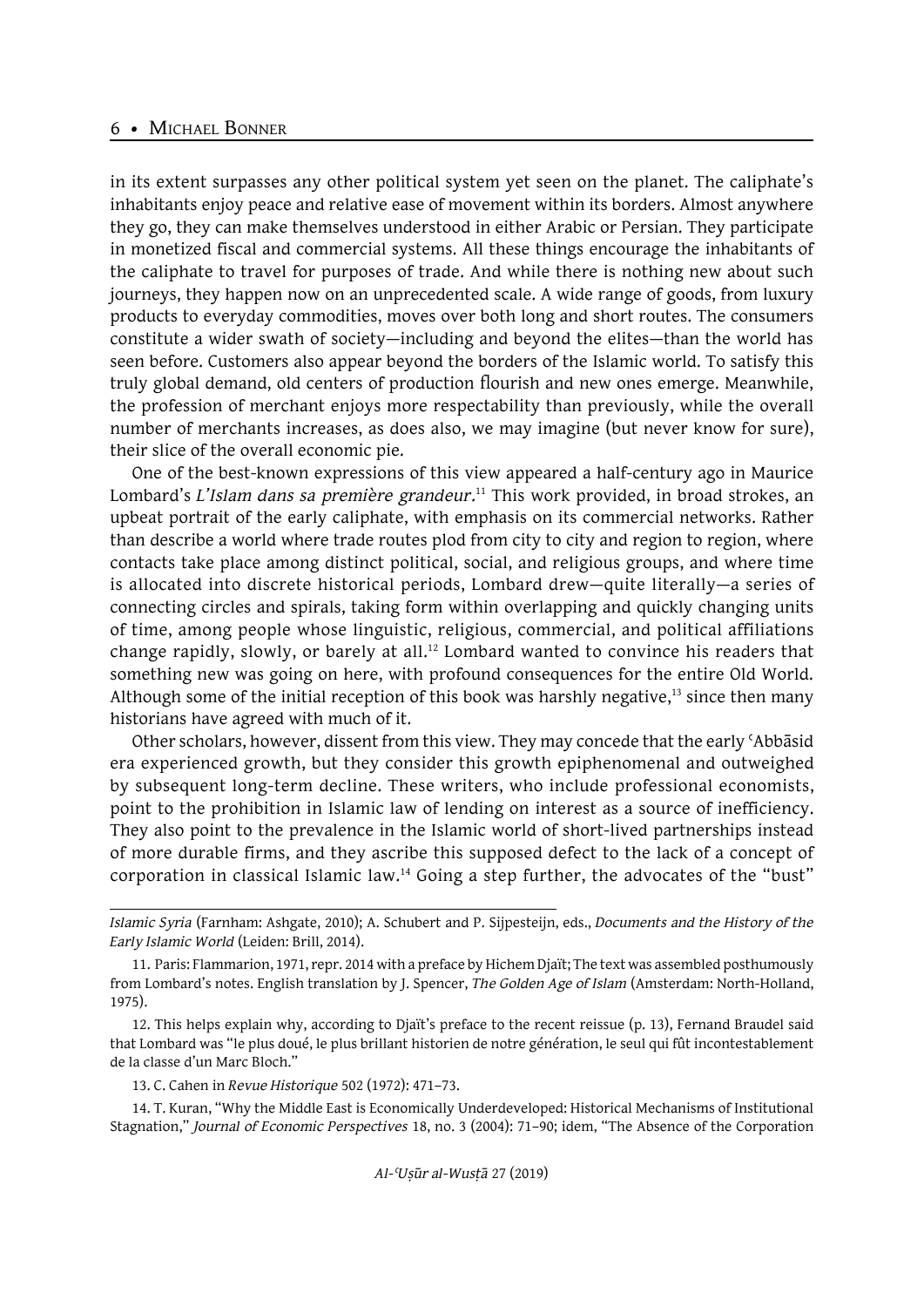narrative tend to identify Islamic institutions as the root of these ills. For instance, they view *awqāf* (sing. *waqf*), pious endowments, not in the positive way that Marshall Hodgson once did,<sup>15</sup> but as a cause of a long-term decrease in the revenue accruing to the state and in the capital available to private enterprise. This approach, which has been described as "institutionalist," will come up again later in this article.

Other disciplines, including papyrology and archaeology, tend to focus more on local data and circumstances than on such "big picture" arguments, although they also arrive at big pictures of their own. We can see this in Alan Walmsley's summary of the situation in Syria and, more generally, in other provinces of the early caliphate.<sup>16</sup> According to Walmsley, the circumstances of different places need to be reconstructed painstakingly from the ground up, all the more so because the Islamic world began with lots of diversity among its regions and provinces. In Syria the arrival of Islamic rule did not leave much of a mark on local archaeological records, at least at first. Trade and infrastructure continued as before, apparently unscathed. Local production and consumption went on in this way throughout the seventh century. Currency remained readily available. Toward the end of the seventh century came a spike in production and arguably in overall wealth. Large-scale change did not arrive, however, until the late eighth century. For example, at that point highquality ceramics in Syria moved away from local traditions toward styles and techniques originating in other places such as Iraq and Khurasan. This process involved both importing new wares from those places and imitating them in local production. Now we finally arrive in a world that we can recognize, technologically, stylistically, and culturally, as Islamic.

Walmsley notes that the concerns of archaeologists differ from those of historians who work mainly with the Arabic literary tradition. He also notes that both kinds of work are necessary and may ultimately come together through an integration of "bottom-up" and "top-down" approaches. This point is crucial, although the integration of the two approaches may, in the end, prove rather difficult. It may also be the case that with regard to the economy of the early Islamic world, archaeological research is more advanced nowadays than is historical or, perhaps more precisely, historiographical research. If this article has more to say about the historical/historiographical side of things than it does about the archaeological (and papyrological and numismatic), it is because of my own predilections and experience, of course, but also because that historical/historiographical side needs more attention right now.

Meanwhile, we may add that even while much recent archaeological work tends to emphasize continuity from late antiquity to early Islam, it also points ultimately to historical change, if not rupture. For the changes visible in the archaeological record beginning

in Islamic Law: Origins and Persistence," *American Journal of Comparative Law* 53 (2005): 785–835 [798–99]; M. Coşgel, "Stagnation and Change in Islamic History," University of Connecticut Working Paper 2007-47 (Sept. 2007), http://digitalcommons.uconn.edu/cgi/viewcontent.cgi?article=1195&context=econ\_wpapers.

<sup>15.</sup> See also A. Greif, *Institutions and the Path to the Modern Economy: Lessons from Medieval Trade* (Cambridge: Cambridge University Press, 2006), and below, n. 38. Hodgson, *Venture of Islam*, 2:124.

<sup>16.</sup> Walmsley, *Early Islamic Syria*. See also G. Avni, *The Byzantine-Islamic Transition in Palestine: An Archaeological Approach* (Oxford: Oxford University Press, 2014).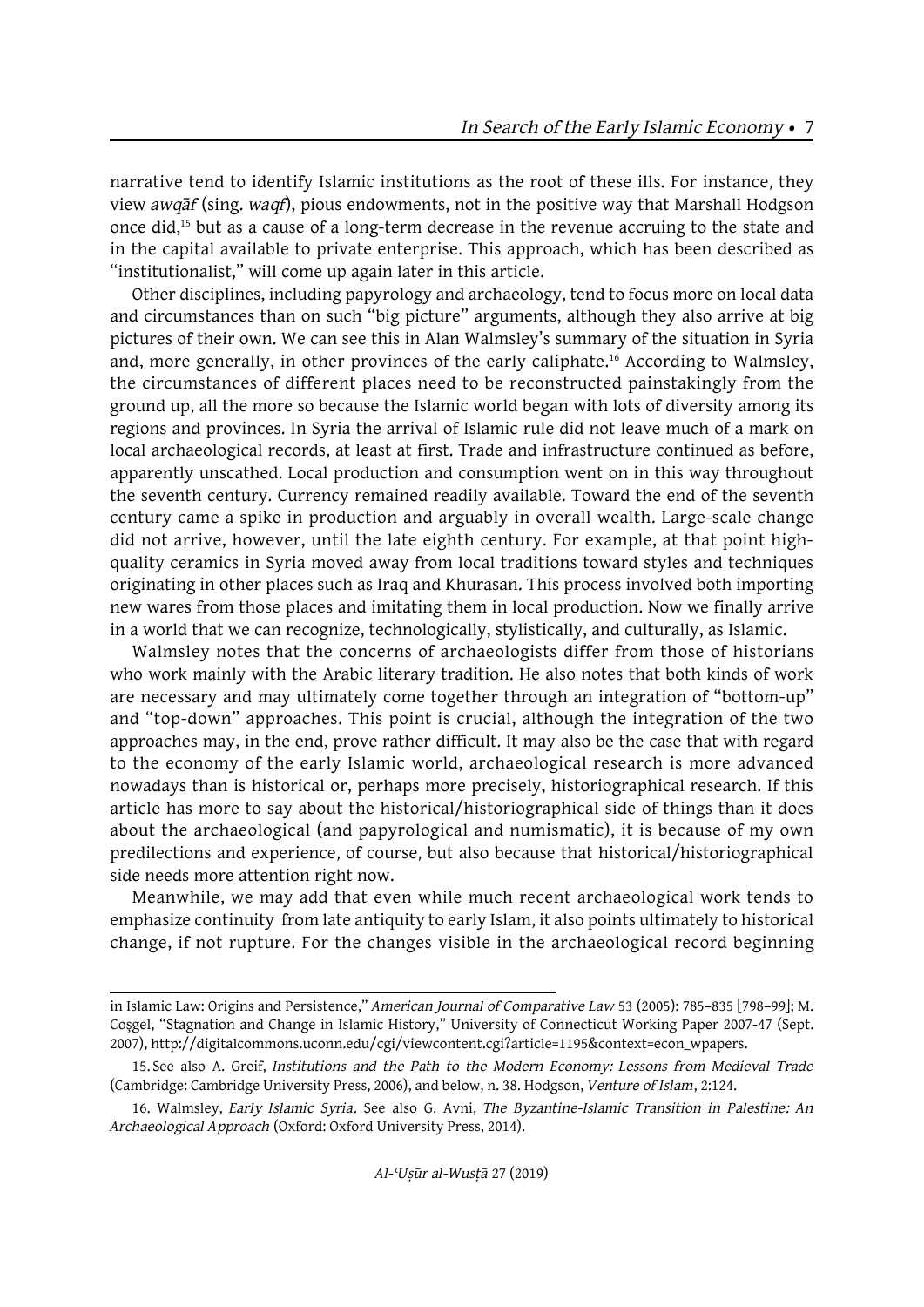around the turn of the third/ninth century are not merely stylistic; they are centrally important for political, economic, and religious history as well.

Other modern advocates of the historicity of an early Islamic economic boom privilege such terms as "market" and "free market." In this view, Muhammad was not only a merchant, as everyone knows,<sup>17</sup> but something like the CEO of a state-sponsored enterprise run according to sound business principles. In this way the early Muslim community achieved a balanced market economy.<sup>18</sup> In tandem with this argument comes the statement or supposition that Islam has always been compatible with modernity and that it acted in its early period as a harbinger of modern capitalism by instituting market-friendly principles long before these appeared in Christian Europe. This way of thinking goes back at least to the mid-twentieth century, when some Western scholars argued for parallels and connections between the commercial expansion of early Islam and the rise of modern capitalism in early modern Europe.<sup>19</sup> It has also been a concern for modern Muslim reformers.<sup>20</sup>

#### **Empires and Their Economies**

One comparative discussion that has gone missing in modern work on the early caliphate regards the fundamental nature of imperial economies as a whole. For other imperial contexts, this discussion goes back at least to the 1970s and to work by the Greco-Roman historian M. I. Finley, $^{21}$  as well as to earlier writers including the sociologist Max Weber. For a long time it involved a debate between "modernists" and "primitivists": can we apply modern economic analysis to ancient economies, as we do to modern ones? As Finley and others moved beyond this narrow binary, they referred not only to Weber but also to the anthropologists Marcel Mauss and Bronisław Malinowski and the economist Karl Polanyi.

Polanyi, as is well known, rejected the (to us) familiar notion that the market, in the sense in which neoclassical or liberal economists use the term, constitutes a natural or default mode of human behavior and organization.<sup>22</sup> Instead he thought of the market as "instituted," that is, as the product of forces external to itself. Another, related principle was that of the "embedded" economy, namely, the idea that the economic realm is inextricably connected to elements deriving from culture, politics, religion, and so forth. Also of interest

21. Especially Finley's *The Ancient Economy* (Berkeley: University of California Press, 1973, 1985).

<sup>17.</sup> Even though we have this information mainly on the authority of Ibn Isḥāq; much other early Arabic literature ignores or contradicts it.

<sup>18.</sup> B. Koehler, *Early Islam and the Birth of Capitalism* (London: Lexington, 2014); a more balanced and detailed treatment in G. Heck, *Charlemagne, Muhammad, and the Arab Roots of Capitalism* (Berlin: De Gruyter, 2006).

<sup>19.</sup> S. D. Goitein, "The Rise of the Middle-Eastern Bourgeoisie in Early Islamic Times," in *Studies in Islam and Islamic Institutions* (Leiden: Brill, 1968), 217–41; cf. M. Bonner, "The *Kitāb al-Kasb* Attributed to al-Shaybānī: Poverty, Surplus, and the Circulation of Wealth," *Journal of the American Oriental Society* 121 (2001): 410–27.

<sup>20.</sup> C. Tripp, *Islam and the Moral Economy: The Challenge of Capitalism* (Cambridge: Cambridge University Press, 2006).

<sup>22.</sup> Most famously in Polanyi, *The Great Transformation* (Boston: Beacon, 2001). Much of Polanyi's work relevant for this discussion is collected in *Trade and Markets in the Early Empires* (Chicago: University of Chicago Press, 1957).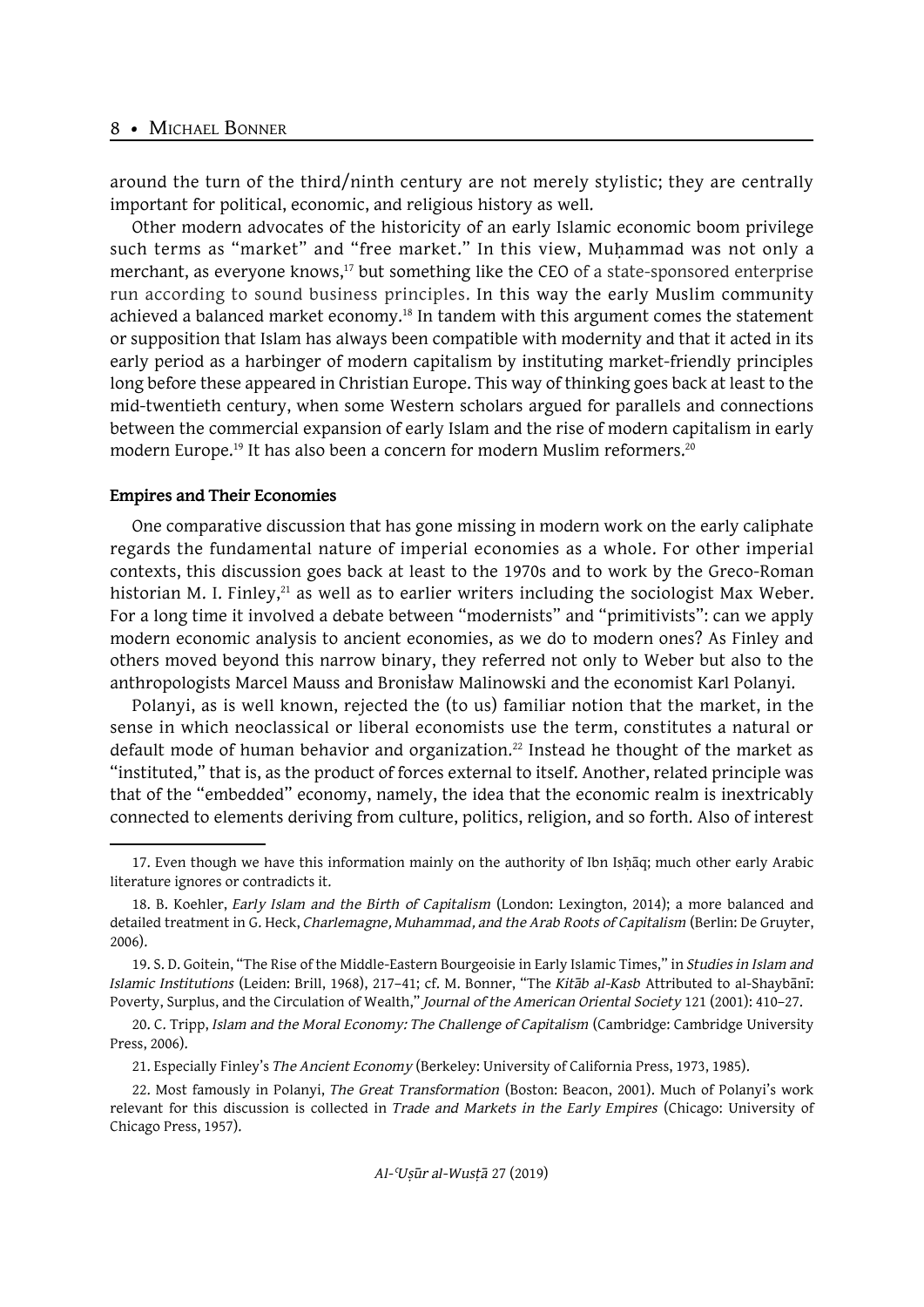is the identification, by Polanyi and others, of three principal modes of exchange. The first, redistribution, consists of extracting resources more or less forcibly from certain groups and redistributing them among others, a core activity of all premodern empires and indeed of all states. The second mode is reciprocity, whereby resources are transferred with the expectation that something else will be transferred in return at some unspecified, later time. Here the participants already know one another, and the transfer of objects is part and parcel of their relationship. The third mode consists of market exchange, in which goods or services are provided without either party (necessarily) being acquainted with the other. The process takes place, at least ideally, without constraint and without creating any obligations beyond the object of the transaction itself.

Here I do not mean to propose a Polanyian model for the early Islamic economy. Not only economists, but many specialists in the history of ancient empires, Assyriologists in particular, <sup>23</sup> have rejected Polanyi's ventures into these areas. Nonetheless, we may wish to consider applying certain elements of his approach to our study of the economy of the early Islamic world, especially because discussion of that economy has become so heavily weighted toward modern notions of market, wealth-seeking rational actors, and so forth. In other words, a partial and provisional "re-embedding" of the early Islamic economy may be in order, to help us see these phenomena in the context not only of the commercial and fiscal, but also of the political and religious domains.

In his masterful *The Ancient Economy*, which first appeared in 1973, Finley built on Polanyi's work, even though he barely mentioned it there.<sup>24</sup> Earlier treatments of this subjectmatter, especially that of M. I. Rostovsteff, $25$  had portrayed the Roman economy as a unified space where elites engaged in large-scale, rationally planned investment, development, and management in agriculture, industry, and commerce. Controversy around this view had already gone on for some time, including in the "modernist-primitivist" debate already mentioned. But Finley took things farther. He viewed the Roman economy in terms of its structures, which for him were as much political and cultural as economic. In his analysis, Finley focused on the notion of status, following Polanyi and, especially, Weber. Both of these stated that in the nineteenth century, class had replaced status as the most important social classifier in much of Europe, at the same time as market relationships became predominant; however, this had not been the case in earlier times and places, including the ancient empires. So in Finley's view, the ancient economy, though quite complex, was not really a market economy. He presented it through a series of status-related pairs: order and status, masters and slaves, landlords and peasants, town and country, and so forth.

The subsequent discussion of the Roman economy has been rich and varied. More recently there has been a trend to view it again in market terms; in particular, the economist Peter Temin has argued that the Roman economy was constituted by a series of integrated

<sup>23.</sup> Though see J. Renger, "Economy of Ancient Mesopotamia: A General Outline," in *The Babylonian World*, ed. G. Leick, 187–97 (London: Routledge, 2007).

<sup>24.</sup> Finley attended Polanyi's economic history seminar at Columbia University from 1948 to 1953; see Ian Morris's foreword to the second edition of Finley's *Ancient Economy*, xi.

<sup>25.</sup> Rostovsteff, *The Social and Economic History of the Roman Empire* (Oxford: Oxford University Press, 1957).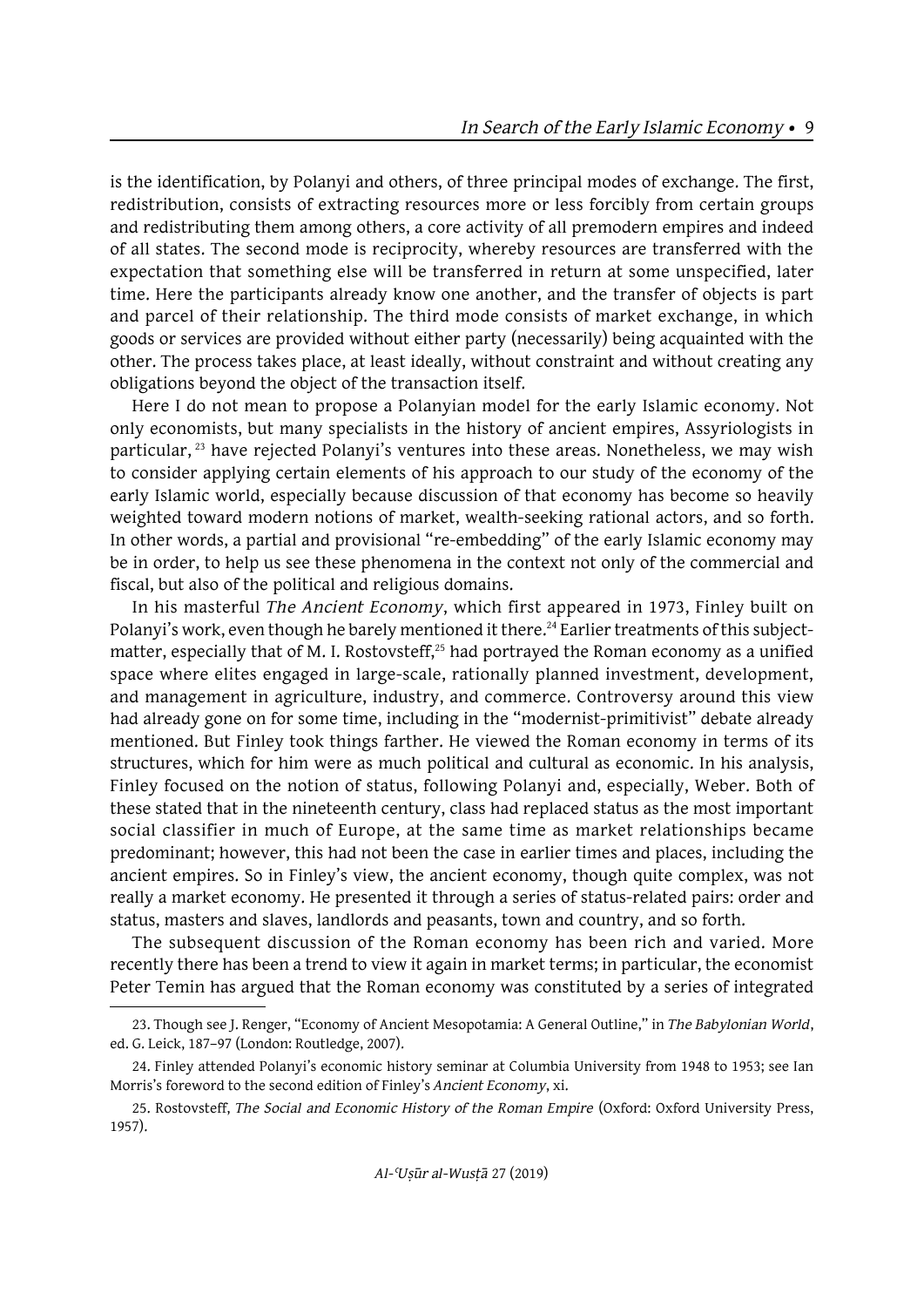markets operating outside state control, and thus "free."<sup>26</sup> On the other hand, there has been a contrasting trend to argue that the Roman empire had a "tied" economy in the Polanyian sense, in which the state exerted control over the supply of staple foodstuffs to the capital and regulated and restricted traffic in strategic commodities such as materials for producing armaments, silks, and purple dyes. According to this view, trade in other commodities took place in the shadow of the state, though not under its direct control.

#### **Institutionalism and New Institutional Economics**

We may recall that in the argument over boom or bust in the early Islamic economy, some proponents of the "bust" perspective have been described as "institutionalist," because they point to institutional arrangements already present at the origins; or in other words, they posit an original and apparently endlessly durable "constitution" of Islam. Maya Shatzmiller has argued convincingly against these views by opposing the practice of relying on *a priori* generalizations generated by theoretical models that privilege political and economic institutions.<sup>27</sup> She instead advocates empirically based research and arrives at a model of an early Islamic economy undergoing growth and expansion. Along the way she provides estimates of its GDP for the years 700 and 1000 CE. Here the fundamental concept is *economic performance*, centered on growth and expansion.

At this point, however, we need to say more about the institutionalist approach. In fact, historians of the Islamic world have argued along these lines for many years, though more often with a focus on "principles" or "conditions" than on "institutions." For example, Maxime Rodinson, in his *Islam and Capitalism* and elsewhere, began his discussion of Islamic economic life with its "religious conditions."28 Here principles derived from the Qurʾān, Sunna, and Islamic fiscal and commercial law set the stage *in advance*, perhaps not strictly so in terms of chronology, but logically and heuristically all the same. Accordingly, many economic characteristics of the Islamic world, throughout its historical existence, would have stemmed from those principles and foundational texts. And even if not all these principles were religious in a strict sense, Islam still imposed habits and outlooks that had (and may still have) a determining role.<sup>29</sup> More recently, as we have seen, others have argued for the reverse proposition: that Islamic law imposed principles and practices that turned out, in the long run, to have *negative* economic consequences. Either way, principles established at the foundation, perceptible to us now in Islamic law, shaped and determined the course of events.

<sup>26.</sup> P. Temin, "A Market Economy in the Early Roman Empire," *Journal of Roman Studies* 91 (2001): 169–81; *The Roman Market Economy* (Princeton, NJ: Princeton University Press, 2013).

<sup>27.</sup> Shatzmiller, "Economic Performance and Economic Growth," esp. 142ff.

<sup>28.</sup> Rodinson, *Islam and Capitalism*, trans. B. Pearce (New York: Pantheon, 1974), 39–56, 111–57; idem, "Les conditions religieuses de la vie économique," in *Wirtschaftsgeschichte des Vorderen Orients*, ed. B. Spuler, 18–30 (Leiden: Brill, 1977).

<sup>29.</sup> As C. Becker already said in "Islam und Wirtschaft," *Islamstudien* I (Leipzig: Quelle und Meyere, 1924), 54–65, esp. 54.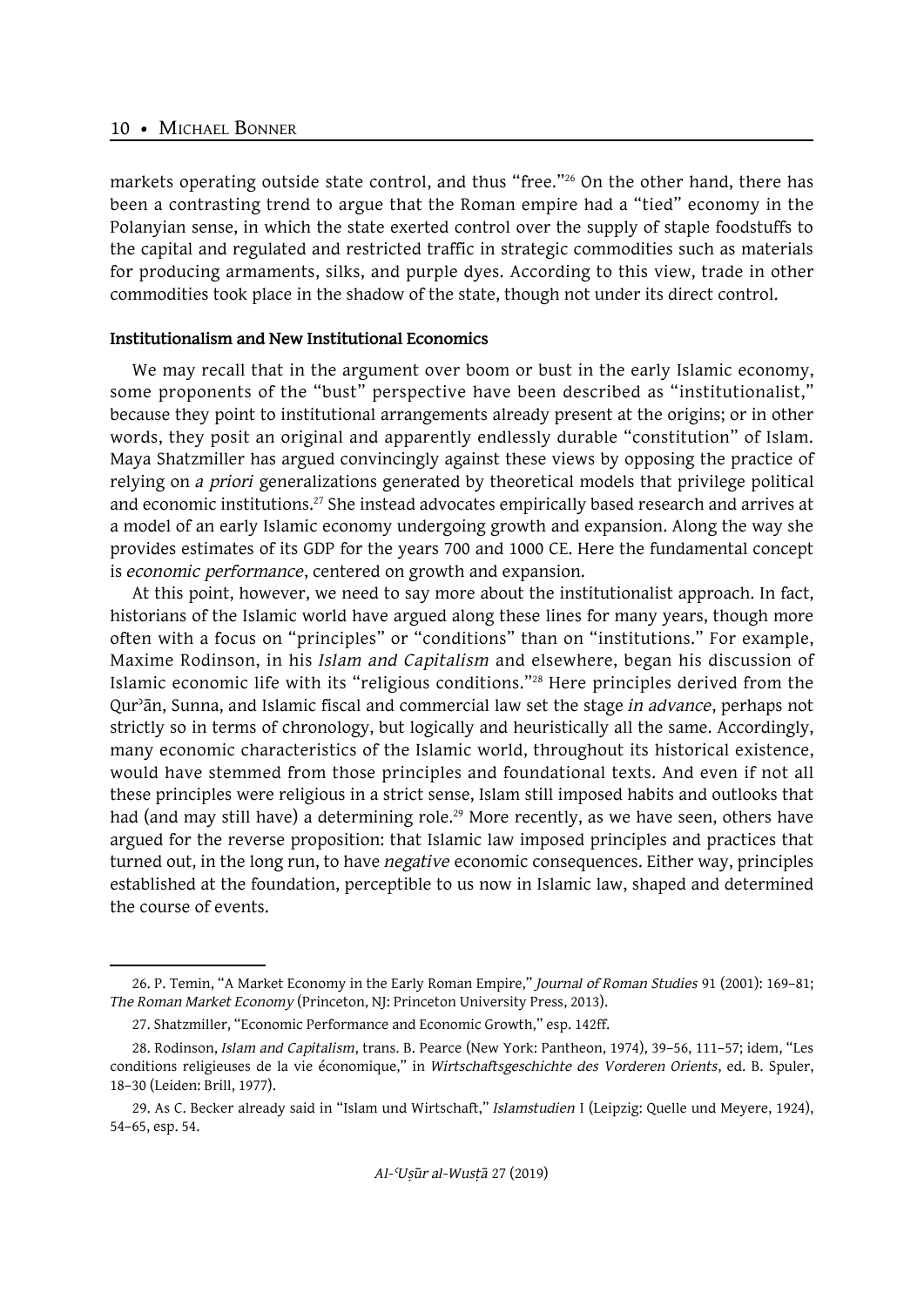Islamic law provides support for arguments of this kind. For instance, it states that prices in the market must remain beyond the control of individuals who might seek to manipulate them to their own advantage. Indeed, the maxim "Prices are in God's hands"<sup>30</sup> seems to converge nicely with Adam Smith's statement that whenever prices in the market become skewed, an "invisible hand" will intervene to reestablish balance. With regard to continuity with the past, Islamic law presents its doctrines and principles as having been transmitted through unbroken chains of authorities extending all the way back to the Prophet Muhammad in Arabia. At the same time, however, Islamic legal texts do not make it easy to investigate the concrete circumstances of markets and exchange during this early period. For instance, the *Muwaṭṭa*' ascribed to Mālik b. Anas (d. 179/795)<sup>31</sup> is generally thought, despite some modern dissent,<sup>32</sup> to express doctrines prevalent in Medina in the late second/eighth century. It cites authorities associated with that city from Mālik himself (or even later) all the way back to the Prophet. Its chapter on commercial law (*buyūʿ*) examines transactions involving sellers, buyers, and third parties. With regard to the setting, we see trade in grains and other foodstuffs, with slaves receiving especially detailed attention. But while these transactions could certainly be characteristic of a market in Medina, they could also be taking place in *any* Muslim and Arabic-speaking environment of the time. Apart from a few actions attributed to caliphs, ʿUmar I in particular, there is little mention of the marketplace's organization and regulation.

Modern controversies surround the origins and early development of Islamic law. For the purposes of this article, the most important of these controversies include the thesis that the early caliphs not only established a system of courts and legal bureaucracy but also legislated on their own authority, using the term *sunna* to refer to a tradition linked to the Prophet Muḥammad but also embodied in themselves;<sup>33</sup> and the question of continuity between Islamic law and its predecessors, such as Arabian customary, Roman, Jewish, and Sasanian law. Accordingly, we may ask: while Islamic commercial law seems to have reigned supreme, at least formally, in the marketplaces of the ʿAbbāsid Caliphate from the later second/eighth century onward, what system(s) prevailed earlier on? For instance, in the mid- to late first/seventh century, the overwhelming majority of the caliphate's inhabitants were not Muslim, but they certainly bought and sold things and traveled in order to trade. What commercial systems and rules did they use? The likely answer is that they used whatever systems happened to be in place, dating from before the conquests; perhaps they modified or abandoned these systems whenever they dealt with the conquerors, but transactions of this kind can only have constituted a fraction of the total. What, then, were these older systems?

<sup>30.</sup> A. Sabra, "Prices Are in God's Hands," in *Poverty and Charity in Middle Eastern Contexts*, ed. M. Bonner et al., 73–91 (Albany: State University of New York Press, 2003).

<sup>31.</sup> Ed. M. F. ʿAbd al-Bāqī (Beirut: Dār Iḥyāʾ al-Turāth al-ʿArabī, 1406/1985), 2:609–86.

<sup>32.</sup> N. Calder, *Studies in Early Muslim Jurisprudence* (Oxford: Clarendon, 1993).

<sup>33.</sup> J. Schacht, *The Origins of Muhammadan Jurisprudence* (Oxford: Clarendon, 1950), 192–213; C. Décobert, "Notule sur le patrimonialisme omeyyade," in *Umayyad Legacies*, ed. A. Borrut and P. Cobb, 213–54 (Leiden: Brill, 2010), esp. 241–42.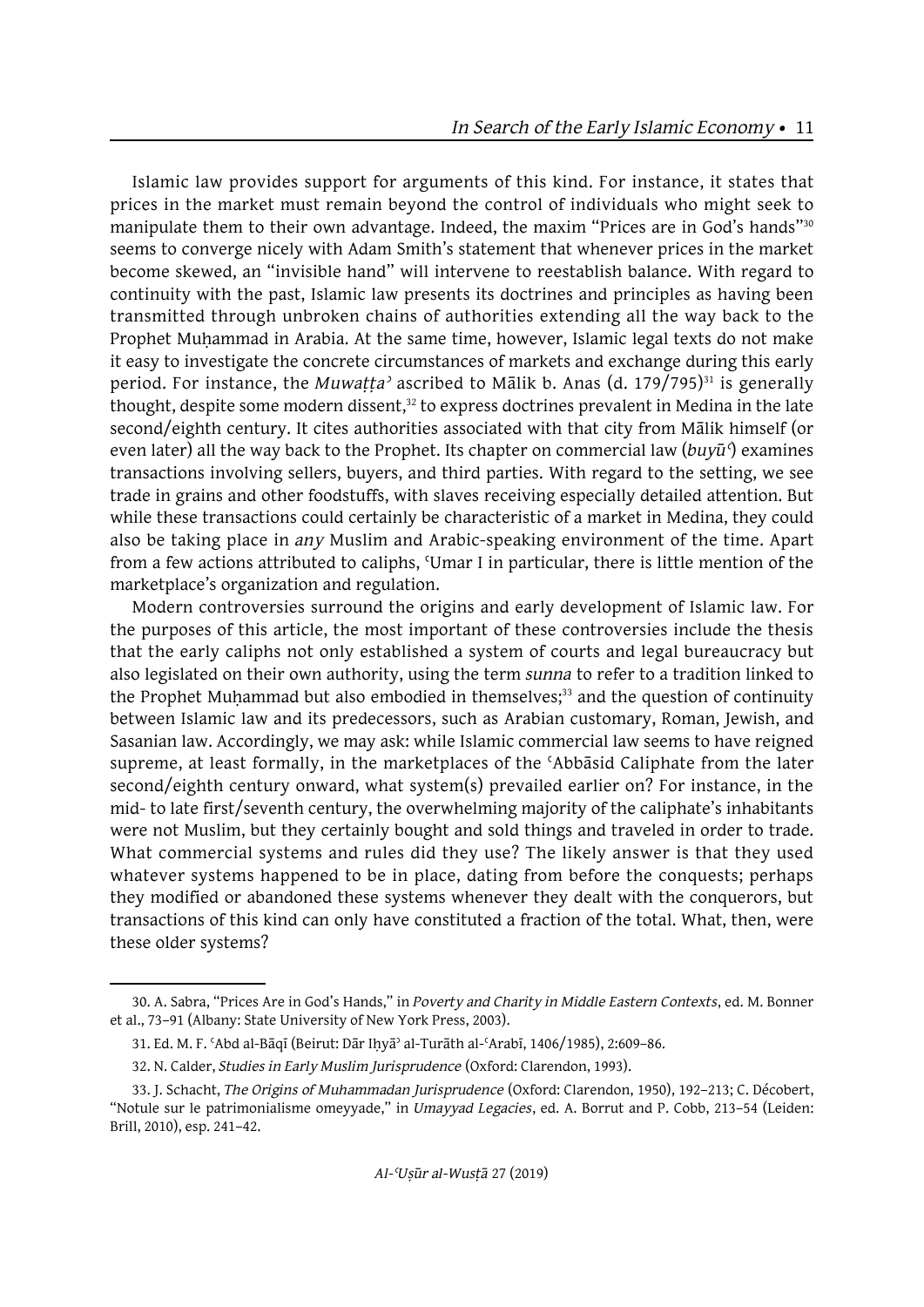Until now this question has been considered, in large part, under the rubric of Roman provincial law. Here the idea is that pre-Islamic Near Eastern legal systems may have preserved certain aspects of older, local, non-Roman law, combined somehow with Roman law itself.<sup>34</sup> Modern work on this theory, at least relating to the seventh century and its environs, has focused on discovering the influence (if any) that such hybrid systems had on the formation of Islamic law over exploring how non-Muslims actually conducted their affairs before and after the coming of Islam. Meanwhile, modern discussions of Byzantine markets and trade in Egypt and Syria-Palestine tend to end with the Persian conquest in the 610s or with the Arab/Islamic conquests beginning in the 630s.<sup>35</sup> Studies of Sasanian commerce and trade in this era are even scarcer.<sup>36</sup> One thing emerges clearly from this work: namely, that principles and rules derived from the Qurʾān, Sunna, and Islamic law in general did not govern—and *could not* have governed—this vast economic and commercial space at the outset. Here as elsewhere, a certain amount of time had to go by before Islamic principles and institutions became hegemonic and assumed the forms familiar to us now.

From this fact we may proceed to two conclusions. The first is that we cannot avoid the modern debates over methods and approaches to the literary sources for early Islam, beginning with the sources for the early development of Islamic law. For example, when Shatzmiller opposes the practice of relying on *a priori* generalizations generated by theoretical models—in this case, models that privilege political and economic institutions $37$ we must agree. However, when she advocates, as an alternative, "empirically based research," we need to ask this question: "Upon which empirically sound data is this research founded?" This is not to deny the existence of such data, by any means. Nonetheless, we ought to evaluate our source materials in light of recent work on historiography, source criticism, and other areas, which has shown such methodological sophistication and philological accuracy—even if these have not yet been applied to the economic realm. The second conclusion is that we need to devote our attention squarely to the Near Eastern marketplace, including in Arabia shortly before Islam and in the entire region during the era of the great conquests and the early caliphate. Precisely because our knowledge of this marketplace is so limited, we must avoid the temptation of imposing on it the better-known structures of Roman and/or mature Islamic law.

<sup>34.</sup> P. Crone, *Roman, Provincial and Islamic Law* (Cambridge: Cambridge University Press, 1987). For subsequent discussion of the fifth-century "Syrian-Roman Lawbook," see W. Selb and H. Kaufhold, *Das syrischrömische Rechtsbuch*, 3 vols., Österreichische Akademie der Wissenschaften, Denkschriften der philosophischhistorischen Klasse 295 (Vienna: Verlag der Österreichischen Akademie der Wissenschaften, 2002). See also P. Crone and A. Silverstein, "The Ancient Near East and Islam: The Case of Lot-Casting," *Journal of Semitic Studies* 55 (2010): 423–50, repr. in Crone, *Islam, the Ancient Near East, and Varieties of Godlessness*, Collected Studies 3 (Leiden: Brill, 2016), 17–43.

<sup>35.</sup> This is generally true of the papers in C. Morrisson, ed., *Trade and Markets in Byzantium* (Washington, DC: Dumbarton Oaks, 2012).

<sup>36.</sup> See Morony, "Economic Boundaries?"; E. de la Vaissière, *Soghdian Traders*, trans. J. Ward (Leiden: Brill, 2005).

<sup>37.</sup> Shatzmiller, "Economic Performance and Economic Growth."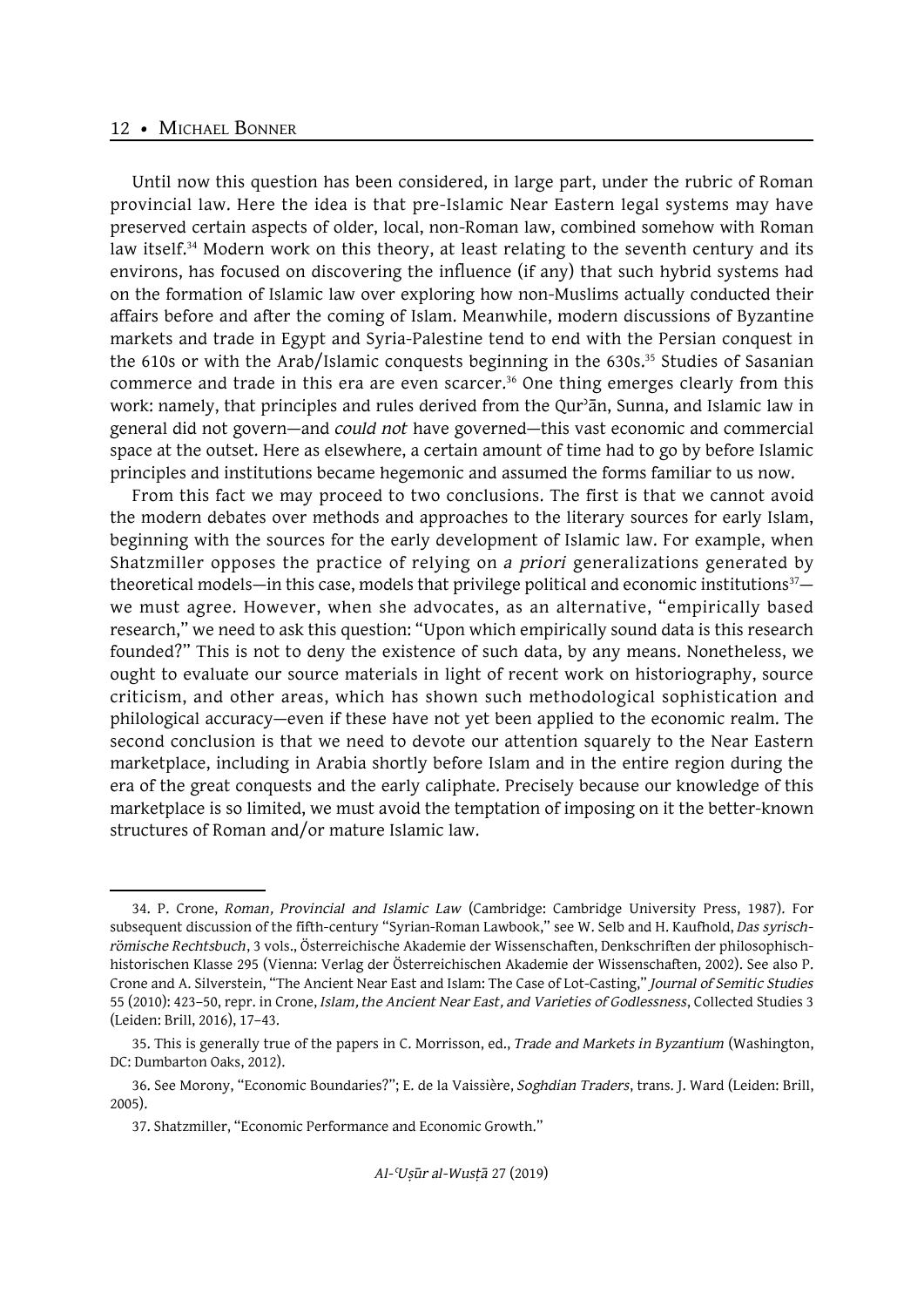We may also inquire further into the very nature of institutions themselves, broadly speaking. Students of the early Islamic economy have worked with institutions and related concepts, as we have seen. They have not, however, done much with the "New Institutional Economics" (NIE) which has been discussed and deployed by historians of Rome, medieval Europe, and other areas.<sup>38</sup> As the late Douglass North, a leading figure of NIE, observed, "[present-day] economists hang on to a body of theory developed to deal with advanced economies of nineteenth-century vintage in which the problems were those of resource allocation," but this approach is no longer adequate, especially for the history of earlier economies.39 A minority of today's economists would agree, at least in part, with North's statement, as would many non-economists. But North, and NIE in general, goes farther. For North an "institution" is not a preexisting, determining framework. In some ways it seems close to the French term *institution* as deployed by Pierre Bourdieu,<sup>40</sup> although this concept does not seem to have a major role in North's arguments. In any case, North takes care to distinguish "institutions" from "organizations." The former "are the rules of the game in a society or, more formally, are the humanly devised constraints that shape human interaction. . . . [T]hey structure incentives in . . . exchange, whether political, social or economic." Institutions constitute "self-imposed constraints," a definition which is "complementary to the choice theoretic approach of neoclassical economic theory"<sup>41</sup> instead of opposing it. Meanwhile, if institutions are the rules of the game, organizations are the players, consisting of "groups of individuals bound together by some common objectives." The determining factor for the kinds of organizations that will come into existence in a given historical context is the relevant "institutional matrix."<sup>42</sup>

If NIE eventually proves relevant to the study of the early Islamic economy, it will be because of its flexible concept of institution. If we maintain that Islamic economic practice and theory were (and maybe still are) based on a certain institutional matrix or matrices, or that they evolved from something of this kind, this does not mean that a particular set of rules and practices—such as we may find in mature Islamic law and in later Islamic commerce and fiscal administration—was present at the beginning and determined all of the following sequence of events. Instead we may say that there was indeed some institutional

<sup>38.</sup> See P. F. Bang, "The Ancient Economy and New Institutional Economics," *Journal of Roman Studies* 99 (2009): 194–206. The most important contributions to NIE include Douglass C. North, *Structure and Change in Economic History* (New York: Norton, 1980); idem, *Institutions, Institutional Change and Economic Performance* (Cambridge: Cambridge University Press, 1990); idem, *Understanding the Process of Economic Change* (Princeton, NJ: Princeton University Press, 2005); and A. Greif, *Institutions and the Path to the Modern Economy: Lessons from Medieval Trade* (Cambridge: Cambridge University Press), 2006. See the detailed discussion and refutation of Greif in Shatzmiller, "Economic Performance and Economic Growth," 134–37*.*

<sup>39.</sup> North, *Understanding the Process*, 168.

<sup>40.</sup> As in C. Décobert, *Le mendiant et le combattant: L'institution de l'islam* (Paris: Le Seuil, 1991), using *institution* in Bourdieu's sense.

<sup>41.</sup> North, *Institutions, Institutional Change and Economic Performance*, 3–5. In other words, North maintains here that NIE does not contradict but rather enhances "mainstream" economic thinking. His later work shows less optimism on this score.

<sup>42.</sup> Ibid., 58–61.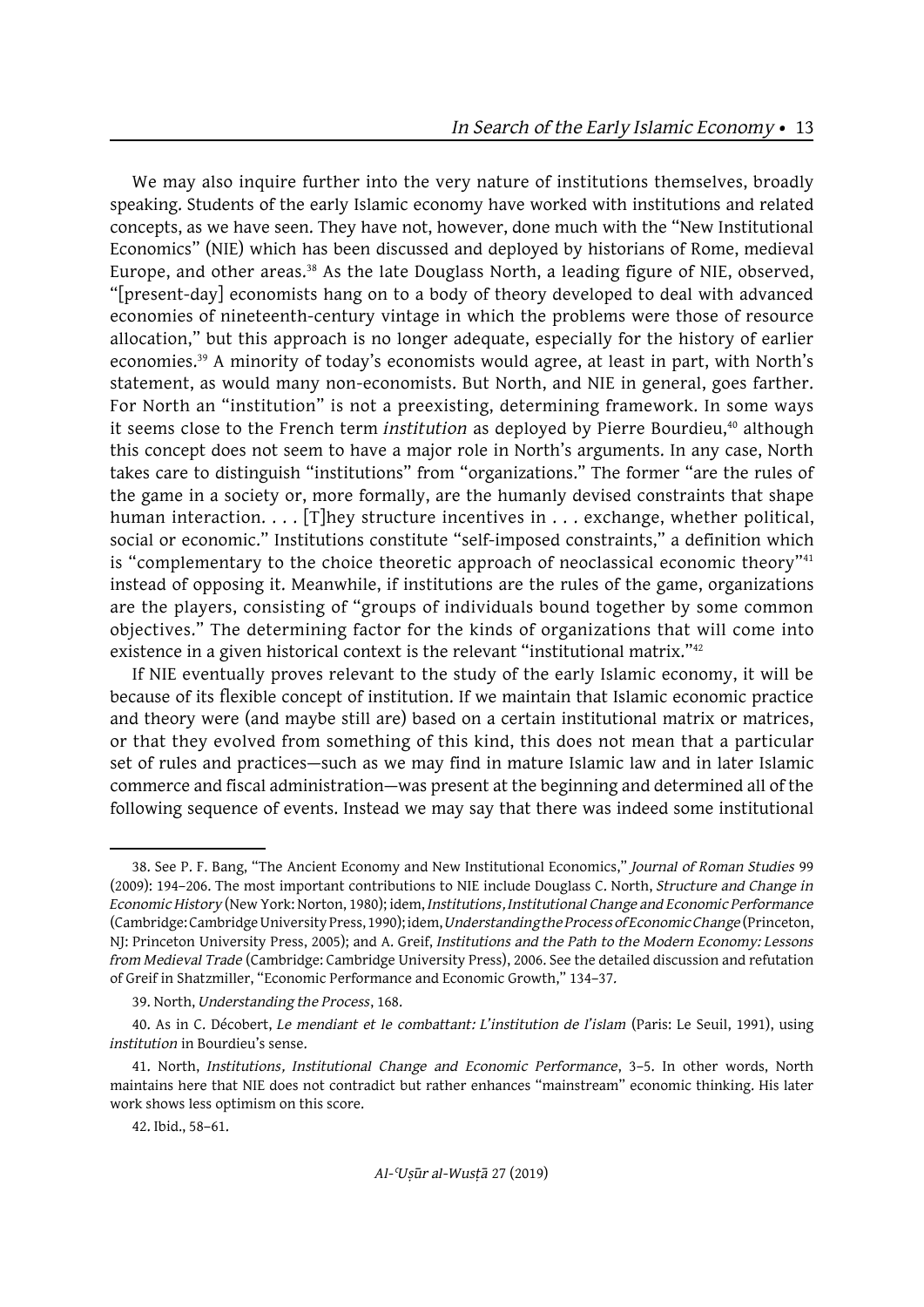matrix—or more likely, matrices—present at the outset, which we must then identify and contextualize. Here we have a different task from that of, say, historians of the Roman economy, in that we have to deal with a relatively short period that appears unsettled and transitional. We need to remember, however, that it did not necessarily appear that way to the economic actors of that time and place. More importantly, certain institutional matrices must have been present there. All these things changed over time, without doubt, and this is precisely where institutions, as conceptualized by NIE, can help.

In the rest of this article I will take up several issues, or episodes, relating to the early Islamic economy writ large. These amount to a representative sampling and not a thorough and exhaustive treatment. Two considerations underlie them from beginning to end. The first is the attempt to discover institutional matrices, with an emphasis on their dynamic, changing nature. The second has to do with the sources, especially those which may be described as literary and which use the Arabic language. When, as often happens, these sources give us information which seems conflictual or even contradictory, how can we go beyond the (possibly hopeless) task of reconciling them, or promoting one of them at the expense of the other?

# **The Impasse of Meccan Trade**

As noted earlier, the modern term "market" can refer to a physical place where activities of a certain kind typically happen and also, in a more generalized, abstract sense, to a system of exchange prevailing within a certain geographical space or even through all of space. We may think of these two meanings as poles at either end of a continuum, or in Peter Bang's words, as "two ideal-types at either end of a broad spectrum of varying degrees of integration."43 Our everyday use of the term often falls somewhere in between. Modern discussions of the early Islamic economy as a whole have clustered around the general, abstract sense of "market," while the discrete, concrete sense has prevailed in the archaeological literature. It seems, however, that confusion between these two senses of the term may have been present in one of the most important historical and historiographical debates in this area.

For some time there has been a consensus that when Islam first emerged in Arabia, it was already so market- and merchant-friendly as to instill commercial habits and ideals into its followers. This characteristic led to the economic boom that began in the second/ eighth century, and ultimately to the pro-market attitude and behavior that Muslims have maintained ever since. How did this happen? Well before Muḥammad's time, we are told, his tribe, the Quraysh, were great traders who established commercial networks so successfully that they became the peninsula's dominant economic and even political actors. And even though the majority of Quraysh opposed Muhammad's teachings, they all, including Muhammad himself, shared these market-oriented ways of thinking and behaving. According to one theory, the rapid accumulation of wealth in Mecca created inequalities and dislocations, so that the tribal system which maintained loyalty and

<sup>43.</sup> Bang, *Roman Bazaar*, 140.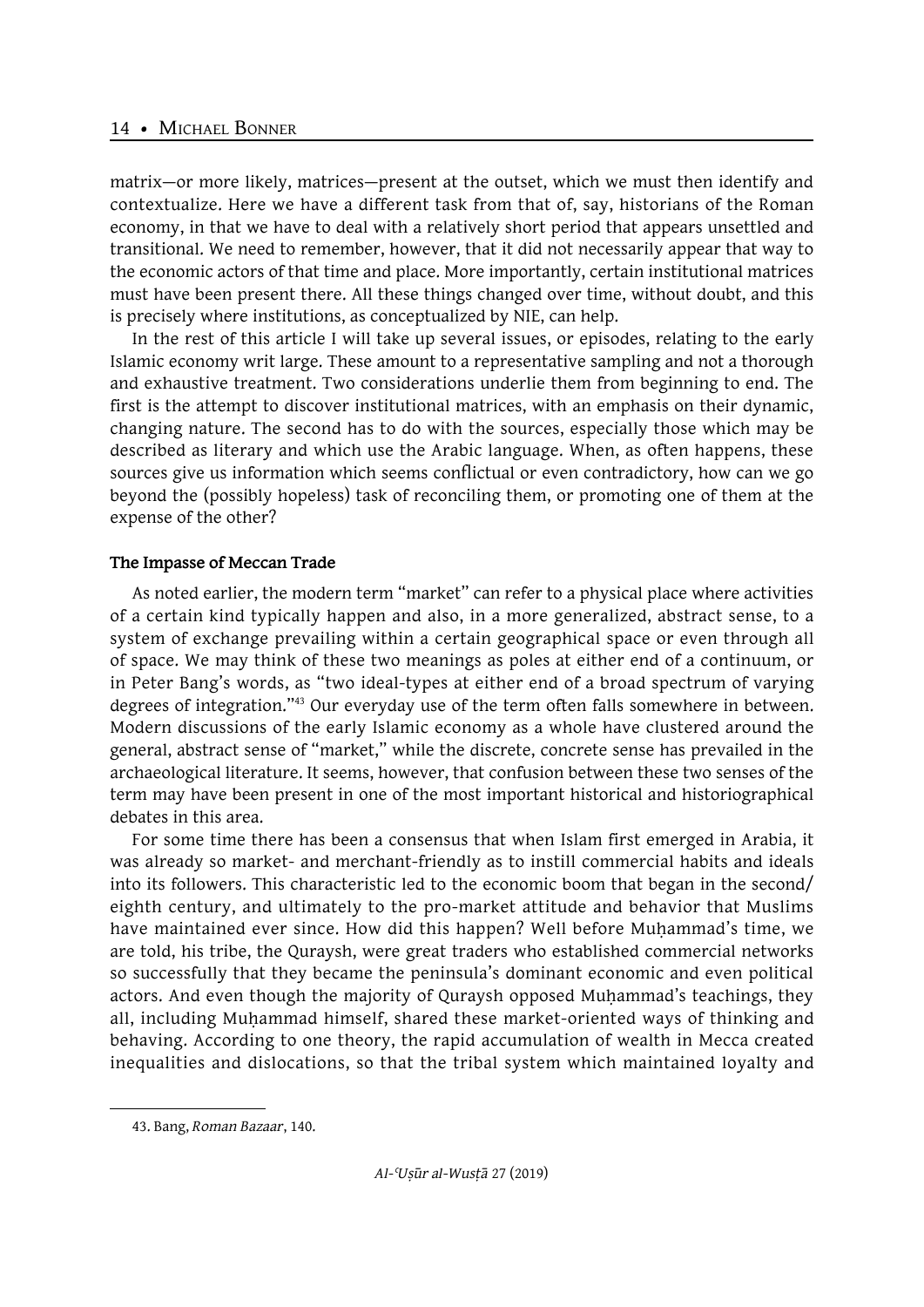security began to unravel. The result was a crisis, at once social, economic, and spiritual, to which Muhammad's teachings and the Qur'an provided both a response and a cure.<sup>44</sup>

In 1987 these ways of considering the matter received a challenge in Patricia Crone's *Meccan Trade and the Rise of Islam*. 45 Crone argued that pre-Islamic Mecca was not the favorable location for trade that modern scholars have made it out to be. In fact its barren soil and off-track location made it useless as a center of trade. Mecca never dominated Arabia's commerce with other countries and failed even to attract any notice from those countries. Meccan trade, if it existed, must have consisted of local distribution of leather, cheap cloth, livestock, and other such things. Crone based this demolition work on a devastating running critique of the Arabic literary sources for pre-Islamic Arabia.

While some of the responses to *Meccan Trade* consisted of outraged rejection of the entire thing,<sup>46</sup> others sought to overturn parts of the argument but not all of it.<sup>47</sup> And although there have been interesting contributions since then,<sup>48</sup> in overall terms there has not been much progress. As a result, it has seemed for some time that the argument over Meccan trade is over and done with. If we accept Crone's argument, then we agree that the entire edifice of pre-Islamic Arabian history, as constructed by twentieth-century scholars, has collapsed with no alternative edifice available to replace it. If we do not accept it, then we may maintain that Quraysh extended their commercial networks to the point that Mecca came to resemble the Italian merchant republics of later centuries;<sup>49</sup> that being shrewd businessmen, Quraysh grew rich; that this accumulation of wealth, together with increasingly individualistic behavior, led to a social and spiritual crisis in Mecca; and that the triumph of commercial values and market institutions in early Islam emerged from this sequence of events, or something like it, in western Arabia. In this way we find ourselves back where we were over half a century ago.

This controversy involves historiographical problems too complex to allow for any neat resolution, at least in such a brief space as this. Instead, I will attempt to find another mode of inquiry, another ground of debate, which perhaps can help us move forward.

<sup>44.</sup> W. M. Watt, *Muhammad at Mecca* (Oxford: Clarendon, 1953). This portrayal of spiritual crisis as a response to social dislocation resembles E. R. Dodds's later explanation for the triumph of Christianity in late antiquity in *Pagan and Christian in an Age of Anxiety* (Cambridge: Cambridge University Press, 1965).

<sup>45.</sup> Princeton, NJ: Princeton University Press, 1987.

<sup>46.</sup> Especially R. B. Serjeant's "Meccan Trade and the Rise of Islam: Misconceptions and Flawed Polemics," *Journal of the American Oriental Society* 110 (1990): 472–86, to which Crone replied in "Serjeant and Meccan Trade," *Arabica* 39 (1992): 216–40.

<sup>47.</sup> For instance, M. Lecker, "King Ibn Ubayy and the *Quṣṣāṣ*," in *Methods and Theories in the Study of Islamic Origins*, ed. H. Berg, 29–71 (Leiden, Brill, 2003).

<sup>48.</sup> G. Heck, *Charlemagne, Muhammad, and Arab Roots*; idem, "Gold Mining in Arabia and the Rise of the Islamic State," *Journal of the Economic and Social History of the Orient* 42 (1999): 364–95; P. Crone, "Quraysh and the Roman Army: Making Sense of the Meccan Leather Trade," *Bulletin of the School of Oriental and African Studies* 70 (2007): 63–88, repr. in idem, *The Qurʾānic Pagans and Related Matters*, Collected Studies 1 (Leiden: Brill, 2016), 21–51.

<sup>49.</sup> H. Lammens, "La république marchande de la Mecque vers l'an 600 de notre ère," *Bulletin de l'Institut Egyptien*, 5th ser., 4 (1910): 23–54.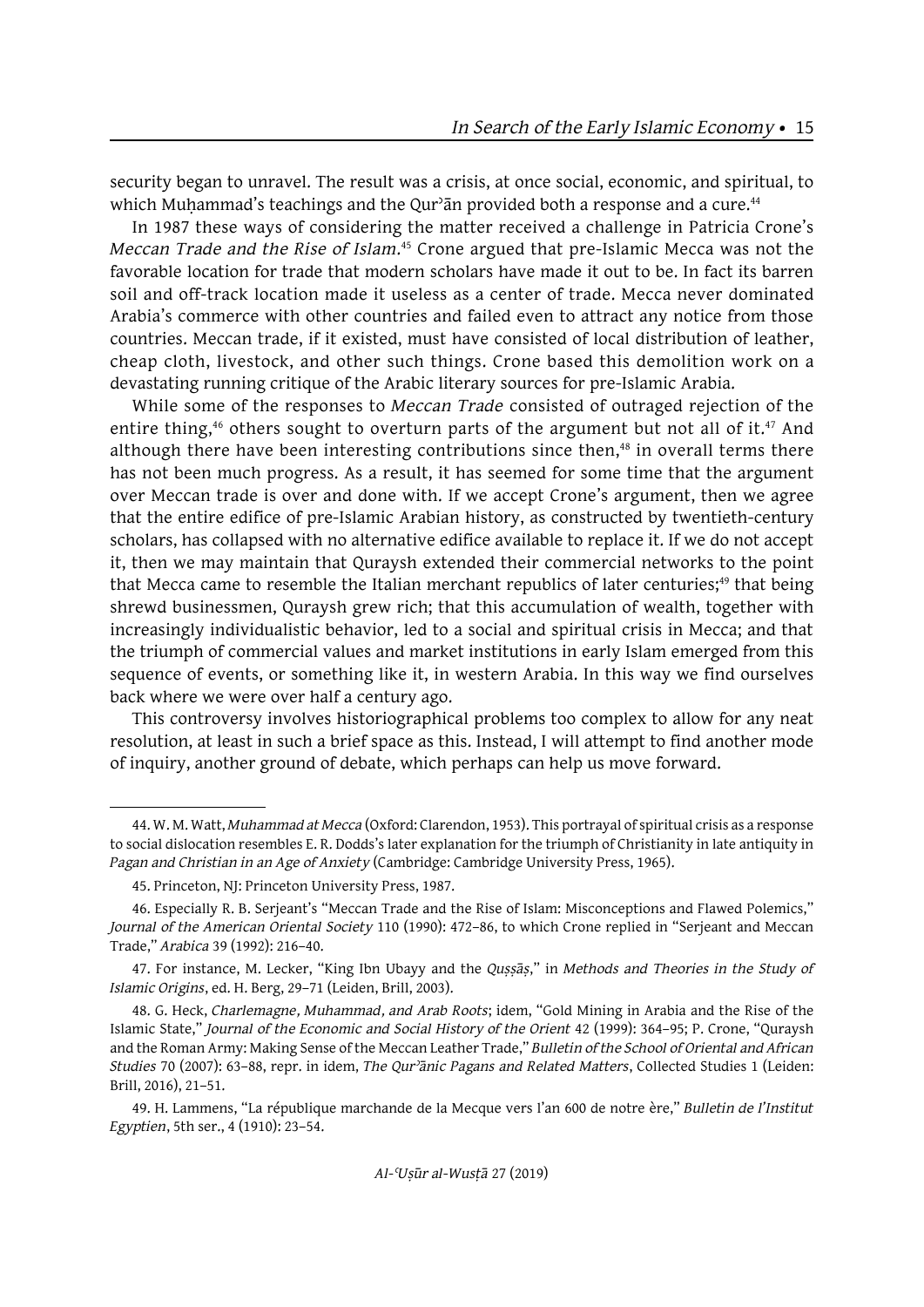#### **Narratives and Counternarratives**

The idea that the manner in which a polity first comes into being provides a matrix for all of its subsequent history has a highly respectable pedigree, including such authorities as the ancient Roman historian Livy and his Renaissance Florentine disciple Machiavelli. No one, however, interprets this principle more generously than do modern historians of Islam, who often present the entire edifice of Islamic civilization as having taken form, ineluctably, from the circumstances of its foundation. For the economic realm this approach yields the argument that Islam was (and is) friendly to commerce and the free market because Muhammad was a merchant, Mecca was a trading city, the Qur'an and Sunna established principles for conducting commerce, and so forth.

As already mentioned, arguments of this kind rely on a body of Arabic texts that did not appear in the form in which we have them until the later second/eighth century and in most cases considerably later than that. Modern controversies around them have focused on whether their narratives may be taken as "authentic," in the sense of corresponding to events that actually happened in the world. Meanwhile, the arguments over method and interpretation have focused on such areas as politics, jurisprudence, and theology, and only rarely on economy. Yet there is no reason why this should be so. In other words, a modern treatment of the early Islamic economy needs to enter these methodological debates over the sources, just as much as do treatments of politics and religion.

Readers of ancient and medieval source materials know that different authors, while discussing identical or similar topics, often bring different, competing agendas and biases to bear on them. The authors may come from similar linguistic, political, or religious traditions and backgrounds, or they may not. Either way, they often express their differences without identifying their adversaries, and at times without even identifying the cause of dissension itself. What matters here is that such differences and tensions often exist in our source materials, and that practically by definition they are obscure to us.<sup>50</sup> Recovering them is accordingly a major part of our task. To do this we must recognize contested territory when we have it before us, and we must reconstruct the relevant narratives and counternarratives as best we can.<sup>51</sup> Some recent work—not, however, devoted to economic history—offers examples of how this may be done.<sup>52</sup>

<sup>50.</sup> J. Lassner, *Islamic Revolution and Historical Memory* (New Haven, CT: American Oriental Society, 1986); idem, *The Middle East Remembered* (Ann Arbor: University of Michigan Press, 2000); T. El-Hibri, *Reinterpreting Islamic Historiography* (Cambridge: Cambridge University Press, 1999); A. Borrut, *Entre mémoire et pouvoir: L'espace syrien sous les derniers Omeyyades et les premiers Abbassides (v. 72–193/692–809)* (Leiden: Brill, 2011); N. Haider, *Waṣīya* of Abū Hāshim," in *Scholars and Scholarship of the Islamic World*, ed. A. Ahmed et al., 49–83 (Leiden: Brill, 2011).

<sup>51.</sup> Or "alternative pasts"; see Borrut, *Entre mémoire et pouvoir*, 5.

<sup>52.</sup> See Lassner, *Islamic Revolution and Historical Memory*; idem, *Middle East Remembered*; El-Hibri, *Reinterpreting Islamic Historiography*; Borrut, *Entre mémoire et pouvoir*; Haider, "*Waṣīya* of Abū Hāshim." S. J. Shoemaker, *The Death of a Prophet: The End of Muhammad's Life and the Beginnings of Islam* (Philadelphia: University of Pennsylvania Press, 2014), builds on discordant views in the sources regarding the time of the Prophet's death to reconstruct a detailed narrative and counternarrative, and draws historical consequences from this tension.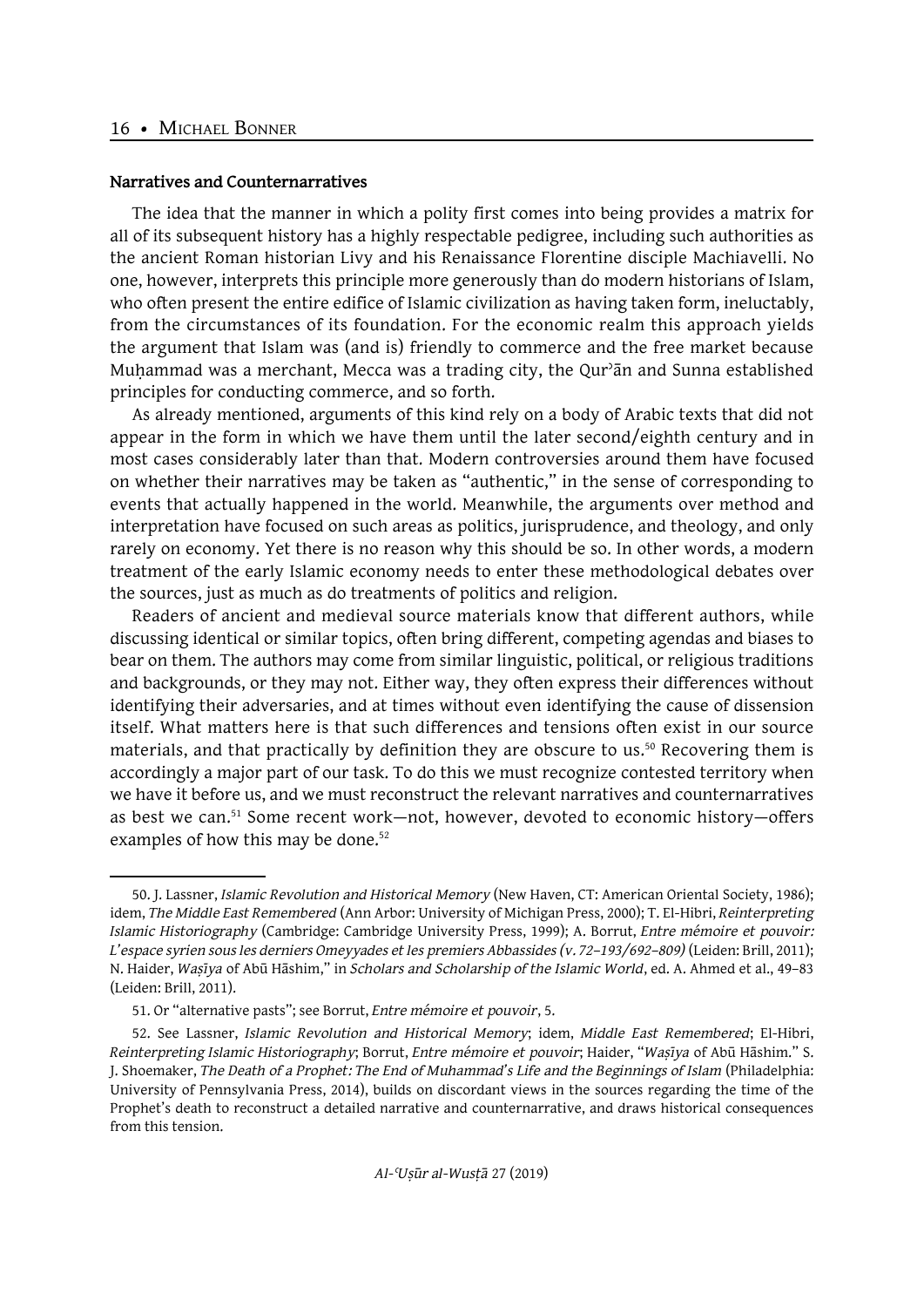Looking back at the controversy over Meccan trade, participants in the debate have agreed on one thing—namely, that pre-Islamic Arabia was deeply contested territory of some kind. At issue, among other things, has been whether Quraysh sought and achieved commercial dominance throughout Arabia. For those who think they did, Quraysh's political preeminence seems a logical (if not always explicitly stated) corollary. For those who think they did not, pre-Islamic Arabian tribal politics and commercial networks remain a puzzle.

Elsewhere I have discussed an Arabic narrative tradition about "the markets of the Arabs before Islam."53 This tradition describes an annual series of markets or fairs that extended throughout the Arabian peninsula. According to the tradition, the series began in northcentral Arabia at Dūmat al-Jandal. It then moved across Yamāma and the eastern coastlands and Oman and on to Ḥaḍramawt and Yemen before reaching its culminating point at the annual fair of ʿUkāẓ. Mecca and Medina did not belong to the sequence; in spatial terms, the closest they came to it was at ʿUkāẓ, not far from Mecca but separate and distinct from it.

This tradition provides a counternarrative to the better-known narrative(s) that we find in many sources, among which the history of Mecca by the third/ninth-century author al-Azraqī may be taken as representative. Al-Azraqī also describes an annual sequence of markets before Islam, but his is much shorter than the one in the "markets of the Arabs." In al-Azraqī this sequence assumes the form of a circle and culminates in the pilgrimage, for which the markets seem to function as prologue or "warm-up."54 In the "markets of the Arabs," by contrast, the sequence is longer, both in space and in time, and takes the form not of a circle but of an inwardly directed, accelerating spiral, culminating in the fair of ʿUkāẓ (and not the pilgrimage). Furthermore, this spiral describes a moral trajectory that begins at a low point, Dūmat al-Jandal, where the local ruler enjoys a proprietary role in the market, levying taxes and selling his goods before anyone else, thus fixing prices. Even worse, the market at Dūma specializes in prostitution and slavery. The sequence thus begins at a point of total commodification: instead of good deeds requited or benefits reciprocated, we have persons deprived of their social status and the use of their own bodies. Even for free participants, exchanges are constrained by the selfish activity of a ruler, who is, in turn, hampered in his sovereignty and autonomy.

The next few points in the sequence come under the partial control or protectorate of the Sasanian empire. Here Arab rulers enjoy the same privileges as the ruler of Dūma. In Ḥaḍramawt we find the absence of any sovereignty whatsoever, together with the necessity for visitors of finding "protection." By contrast, the tradition expresses admiration for the markets at ʿAdan and Ṣanʿāʾ, where the rulers do not exact taxes and refrain from any activity at all.

<sup>53.</sup> "The Arabian Silent Trade: Profit and Nobility in the 'Markets of the Arabs,'" in *Histories of the Middle East*, ed. A. Sabra et al., 23–51 (Leiden: Brill, 2010); "'Time Has Come Full Circle: Markets, Fairs and the Calendar in Arabia before Islam," in *Scholars and Scholarship of the Islamic World*, ed. A. Ahmed et al., 15–47 (Leiden: Brill, 2011); "Commerce and Migration before Islam: A Brief History of a Long Literary Tradition," in *Iranian Language and Culture*, ed. B. Aghaei and M. R. Ghanoonparvar, 1–27 (Malibu, CA: Mazda, 2012).

<sup>54.</sup> Al-Azraqī, *Akhbār Makka* (Mecca: Dār al-Thaqāfa, 1385/1965), 1:182–87; Bonner, "Time Has Come Full Circle," 36–40.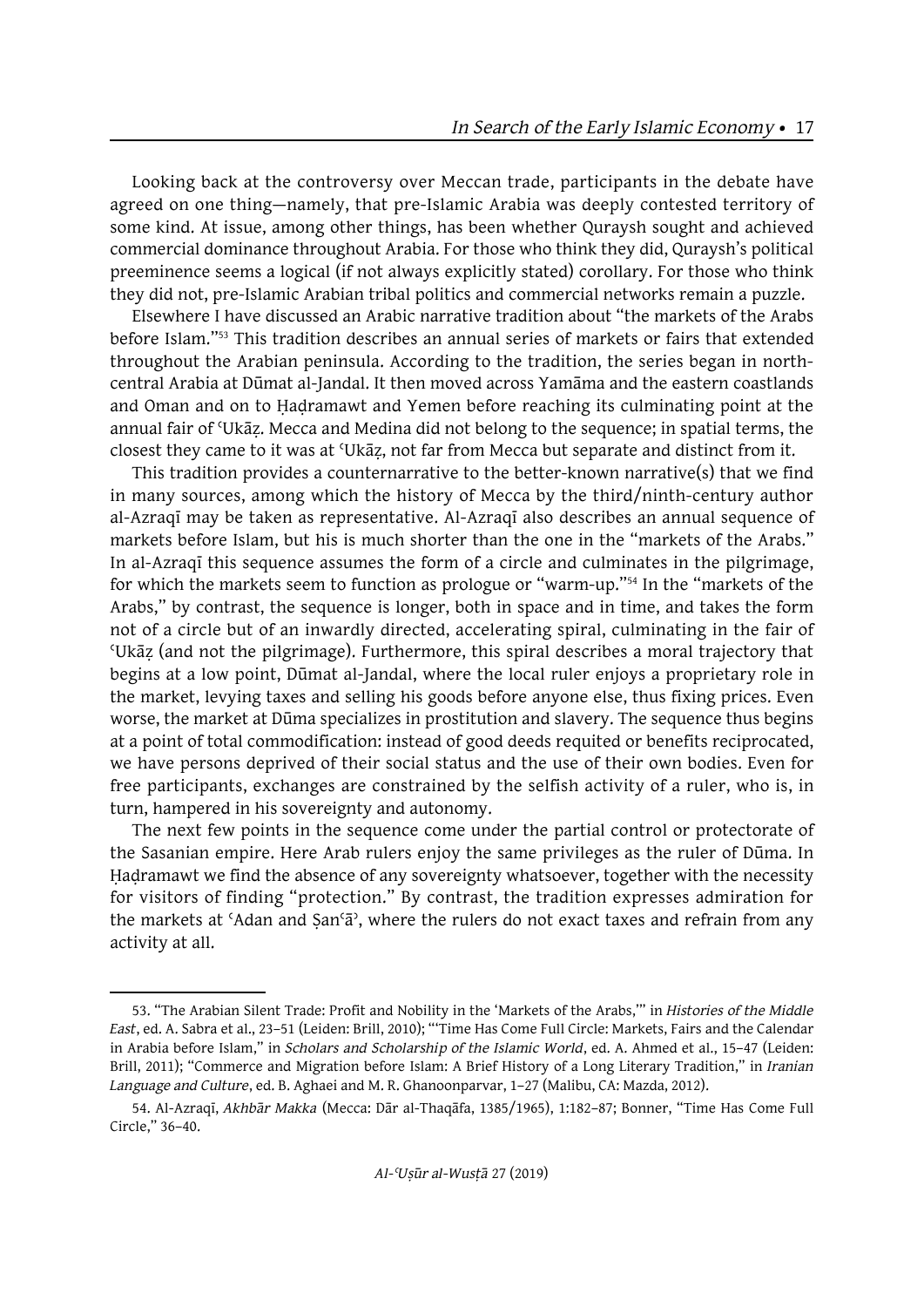The sequence reaches its moral high point at ʿUkāẓ. Here the negative aspects of the earlier markets, from greedy "kings" to extorting tribal chiefs, are absent. Whereas at Dūmat al-Jandal everything was a commodity, at ʿUkāẓ market participants trade commodities, including luxury goods and everyday items such as "leather of ʿUkāẓ." The medieval sources single out 'Ukāz in terms such as these: "The tribes of the Arabs used to congregate at 'Ukāz every year and used to hold their boasting contests there (*wa-yatafākharūna fīhā*). Their poets would attend [the market] and would vie with one another with their most recent compositions. Then they would disperse."55 The tradition thus associates the fair of ʿUkāẓ with the twin themes of generosity and competitiveness. 'Ukaz was also a place where questions of leadership were decided, even though—or precisely because—it lay under the control of no one. In former times, the kings of Yemen used to send agents to ʿUkāẓ to find out who was "the most valiant of the Arabs" and then "to cultivate him and offer him presents."56 Meanwhile, other "kings" gave presents and "shares of the profits" to the "nobles." *Ribḥ*, the usual Arabic word for "profit," is tied here to the evaluation of nobility and the constant competition among "nobles" for prestige, recognition, and royal gifts. One effect of ʿUkāẓ, and ultimately of the market sequence as a whole, was thus to transform the proceeds from commerce and taxation into prestige-enhancing gifts.<sup>57</sup>

Al-Azraqī is evidently aware of this "counternarrative" because he echoes its details, accommodating them within his own Mecca- and pilgrimage-centered narrative. What, then, are the differences here between narrative and counternarrative? The world of the "markets of the Arabs" differs starkly from the world of Islam in its ethics (boastful selfaggrandizement) and politics (limited and fragmented sovereignty). It favors an archaic morality, exalting gift-giving and competition for noble status over what we now call commoditization and market exchange. However, the sequence also features such activities as transporting and selling goods. In the end it brings together international maritime trade, desert-crossing caravans, and local production and traffic, all within a single grand sequence.

We find a similar contrast within early Islam itself. The Qur'an and Sunna regulate behavior in the marketplace, laying down principles that we can indeed interpret as favoring the "free market," for instance by insisting on transparency in transactions and by protecting weaker actors from stronger, tendentially predatory ones. But at the same time, the Qur'an prescribes a morality based on generosity and reciprocity.<sup>58</sup> It uses lots of commercial metaphors, as is well known, but this does not mean that it imposes a morality based on what we moderns call free-market principles.<sup>59</sup> These differences and similarities between the tradition on the markets, on the one hand, and fundamental texts of early Islam, on the other, point to tensions between competing ideologies within the contested space

<sup>55.</sup> Abū ʿUbayd al-Bakrī, *Muʿjam mā istaʿjam* (Beirut: Dār al-Kutub al-ʿIlmiyya, 2008), 3:218; Yāqūt al-Rūmī al-Ḥamawī, *Muʿjam al-buldān* (Beirut: Dār Ṣādir, 1955–57), 4:142.

<sup>56.</sup> Al-Marzūqī, *Kitāb al-Azmina wa-l-amkina* (Hyderabad: Dāʾirat al-Maʿārif, 1914), 2:165.

<sup>57.</sup> Bonner, "Arabian Silent Trade."

<sup>58.</sup> M. Bonner, "Poverty and Economics in the Qur'an," *Journal of Interdisciplinary History* 35 (2005): 391–406. 59. A. Rippin, "The Commerce of Eschatology," in *The Qur'an as Text*, ed. S. Wild, 125–35 (Leiden: Brill, 1995).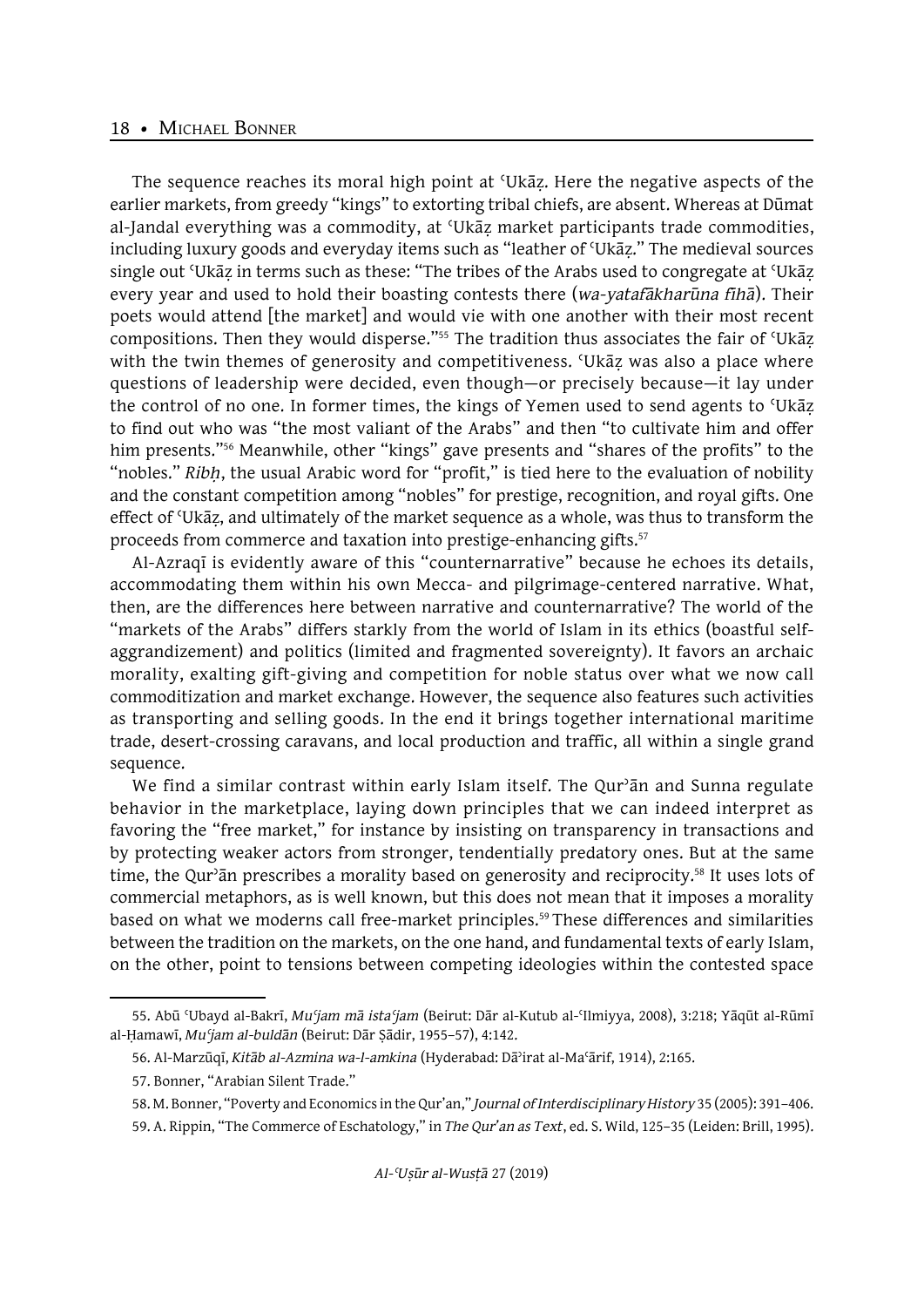of pre-Islamic Arabia.<sup>60</sup> Alternatively, perhaps it is better to view both market sequences together as harbingers of the nascent Islamic order. Either way, we find ourselves in a (to us) largely unfamiliar Arabian environment, historiographically more promising than the impasse of Meccan trade.

Another contrast here between narrative and counternarrative has to do with the role of Quraysh. The modern arguments over Meccan trade may have obscured whatever it was that authors such as al-Azraqī actually had to say on this score. But it is clear, in any case, that al-Azraqī and others like him assign a major role in peninsular trade to Quraysh. In the tradition on the markets, by contrast, Quraysh are present and respected but in the end only one collective player among many. Other groups, especially Tamīm, have more prominent roles. This goes against what we think we know about tribal politics and the pilgrimage in Arabia before Islam.<sup>61</sup> However, the point here is not to claim that one or the other of these versions is historically accurate, but rather to explore the contours of this contested terrain.

One of the most attractive characteristics, historiographically speaking, of the counternarrative of the Arabian markets is its dynamism, as it sweeps up merchants, tribesmen, townsmen, gifts, commodities, and moral values into its spiraling movement. This circuit of markets and fairs is idealized, of course, but it may also correspond to movements that actually took place. It has similarities to, and likely connections with, fairs and markets in contemporary Byzantine Syria.<sup>62</sup> It also bears an uncanny similarity to events that happened soon afterward, especially the wars of the *ridda*, which, in the admittedly fragmented picture we have of them from Muslim historiography,<sup>63</sup> also constituted a grand movement around Arabia, this time proceeding counterclockwise instead of clockwise and featuring armies instead of traders and battles instead of seasonal fairs.<sup>64</sup> We may find it useful to think of these things in terms of Douglass North's "institutional matrices." In any case, in this way we obtain access to territory that the impasse of Meccan trade has prevented us from entering.

It is important to emphasize again that as of right now, *we still do not have a clear narrative*, based on undisputed data and facts, for the politics and economy of Arabia at this crucial time. What we do have, for better or worse, is a set of intertwining controversies and arguments, some of them dating from that time itself or soon afterward, and others dating from the modern era. Accordingly, we have no choice but to work with these arguments

<sup>60.</sup> Bonner, "Time Has Come Full Circle," 40–44.

<sup>61.</sup> M. Kister, "Mecca and Tamīm," *Journal of the Economic and Social History of the Orient* 8 (1965): 113–63.

<sup>62.</sup> L. de Ligt, *Fairs and Markets in the Roman Empire: Economic and Social Aspects of Periodic Trade in a Pre-Industrial Society* (Amsterdam: Gieben, 1993); A. Binggeli, "Annual Fairs, Regional Networks, and Trade Routes in Syria, Sixth-Tenth Centuries," in Morrison, *Trade and Markets in Byzantium*, 281–96. The tradition on the "markets of the Arabs" describes such markets in Umayyad southern Syria; al-Marzūqī, *Kitāb al-Azmina wa-l-amkina*, 2:169–70.

<sup>63.</sup> M. Bonner, "The *Ridda* in East Arabian Perspective," paper presented at the annual meeting of the Middle East Studies Association, Denver, November 24, 2015.

<sup>64.</sup> The chronology of the *ridda* is problematic, but Muslim historical writing preferred to describe it in the order Hijāz—Yemen—Oman—Bahrayn—Yamāma.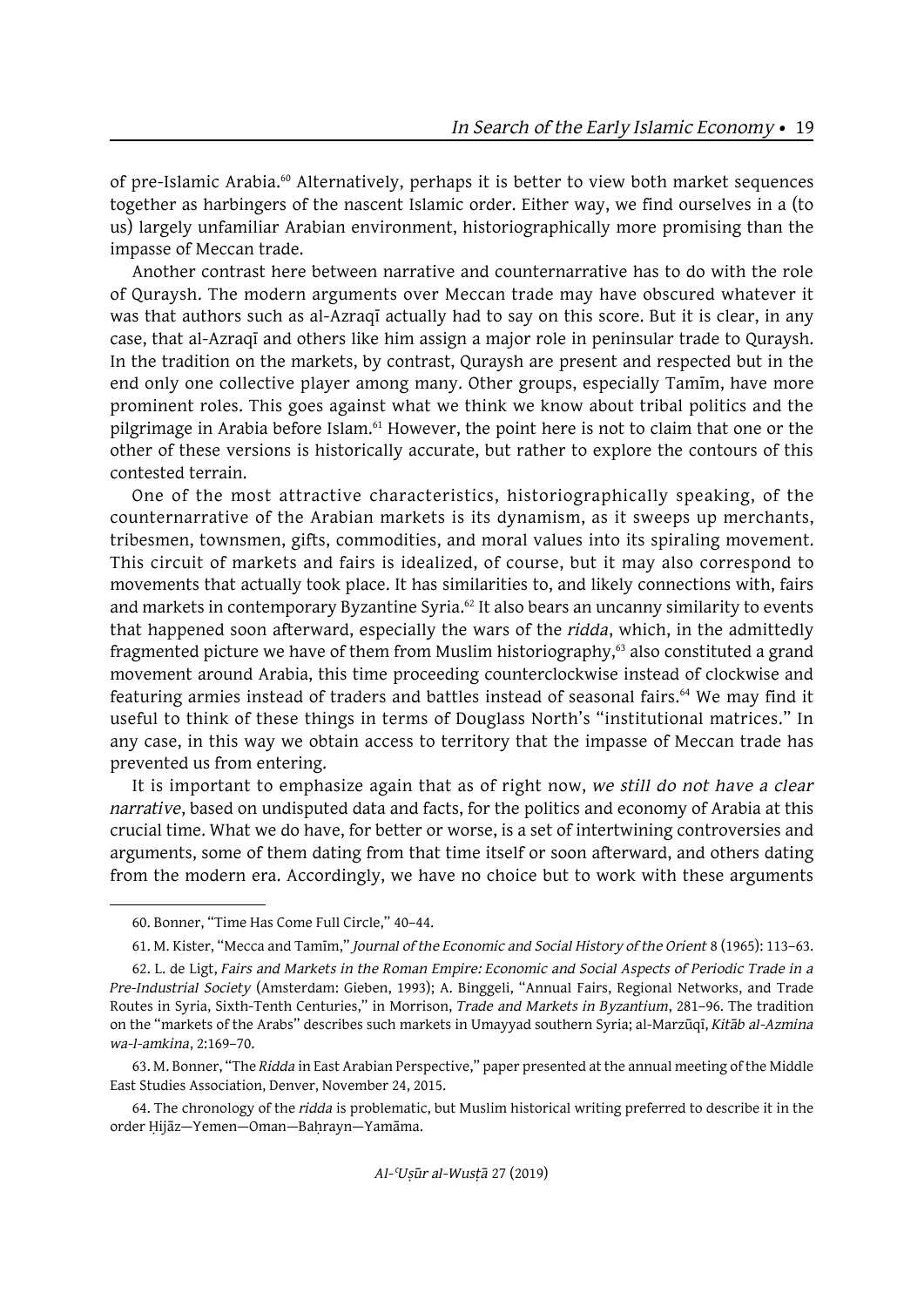and controversies, hoping to discover narratives that will accommodate the data and facts that we actually do have.

#### **An Imperial Economy**

Now we turn to a later set of episodes. The combined era of the Rāshidūn and Umayyad caliphs (11–132/632–750) is critical for understanding the history of the economy of the Islamic world overall. Under what conditions and within what structures did this economy operate during that formative era? When and how did the boom of the early ʿAbbāsid era get underway?

We may begin with a brief look at the early caliphate through a comparative lens. The caliphate assumed distinctive positions with regard to religion, law, military organization, and claims to legitimacy, although even in these areas it actually had much in common with its immediate predecessors.<sup>65</sup> In its basic organization and structure, however, the caliphate belonged to the venerably ancient club of land-based tributary empires. Taken together, these constituted a type that lasted from Sargon of Akkad in the later third millennium BCE down to the Chinese and other empires of the early modern and even the modern era.<sup>66</sup> Their tributary character relates to the first element in the Polanyian triad, namely, redistribution: they extracted resources, typically though not only through taxation, from certain segments of the population and then redistributed these resources to other segments. The recipients generally included courts (including bureaucracies), armies, and religious establishments (also often including bureaucracies). These processes took place on a massive scale and required enormous investments in labor, technological and organizational input, and other resources.

What about the other two elements of the Polanyian triad? Reciprocity has always played a major role, for instance, in relations between imperial aristocracies and other groups, and within those aristocracies themselves. Of most concern to us now, however, is market exchange. In the eyes of some observers, including Polanyi himself, market exchange and redistribution are incompatible, at least tendentially. Accordingly, to the extent that a premodern empire or state functioned through redistribution, it did not (and presumably could not) function through market exchange. We see this in Polanyi's identification of certain merchants as "factors," agents of the ruler or the state, rather than independent entrepreneurs—even though these merchants were active in markets (in the physical, concrete sense). This view of the incompatibility of imperial redistribution with market exchange is shared both by antimarket Polanyians and certain promarket economists, for whom redistribution seems grossly inefficient and unlikely to have produced such grand results as the Roman empire $67$  or, we may suppose, the early caliphate.

<sup>65.</sup> G. Fowden, *Empire to Commonwealth: Consequences of Monotheism in Late Antiquity* (Princeton, NJ: Princeton University Press, 1993).

<sup>66.</sup> Bang and Bayly, *Tributary Empires in Global History*, including Wickham, "Tributary Empires"; Bang, *Roman Bazaar*, 59–62, 122–23.

<sup>67.</sup> As in Temin, "Market Economy."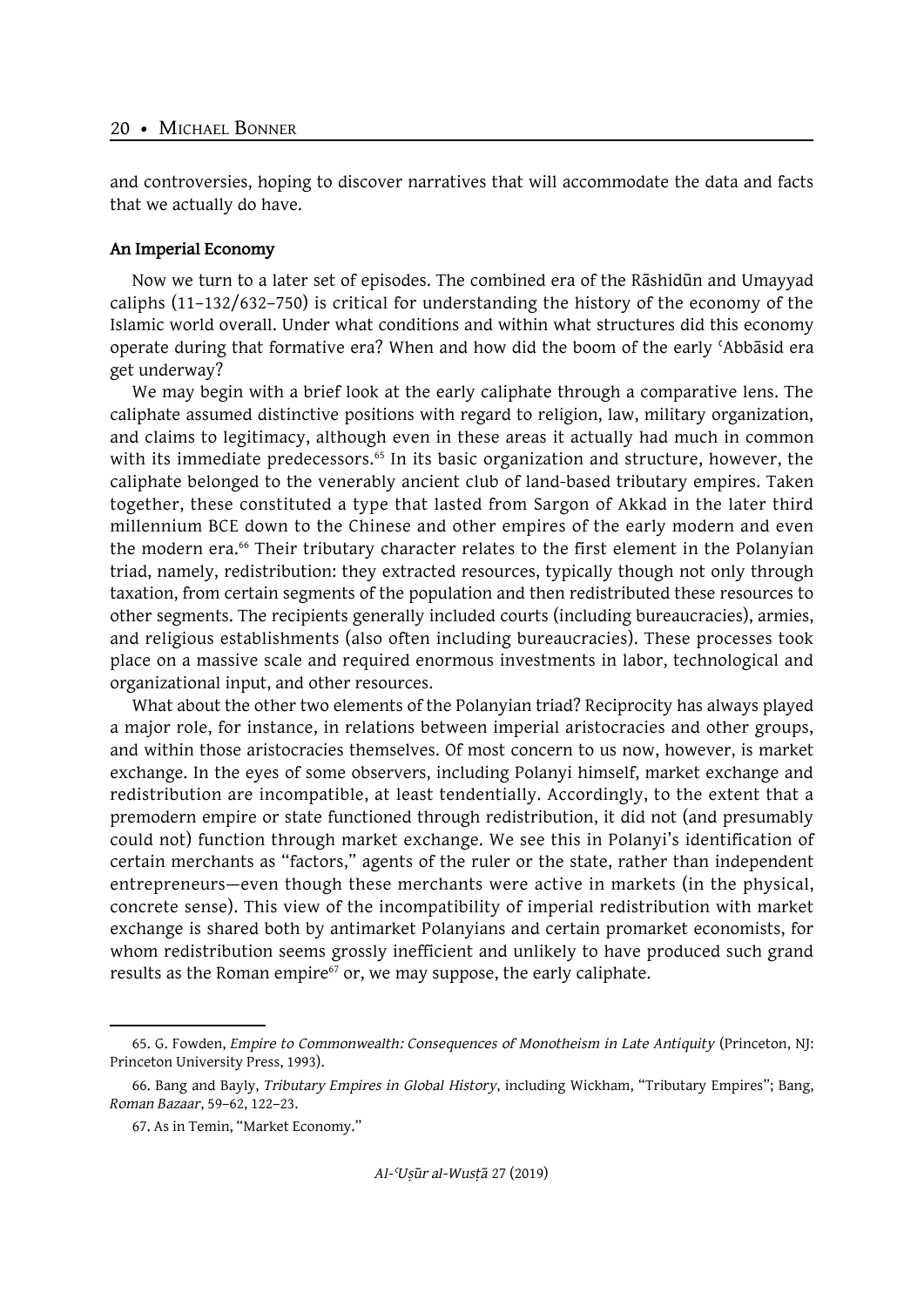The role and nature of markets accordingly have an important place in these debates among historians of empire. For instance, it is sometimes argued that for various technological, political, and cultural reasons, tributary empires were unable or unwilling to intervene in or to control systematically the marketplaces within their own territory beyond restricting traffic in strategic commodities such as, in the case of Rome, materials for armaments, silks, dyes, and foodstuffs destined for the capital city. It is similarly maintained that such empires were unable to accomplish on their own all the tasks necessary for keeping themselves functioning. For example, peasants in the countryside made over a large portion of their produce to the state in the form of taxes. When, as often, the state wanted its tax payments in cash, the agricultural surplus had to be transformed into coin, for which markets were necessary. And even if the state agreed to receive payments in kind, the logistics of collection and transportation were generally too much for the imperial authorities to handle by themselves. Markets were thus part and parcel of the imperial system, as were also intermediary figures such as provincial notables and well-connected merchants. At the same time, although local markets may very well have behaved the way we now expect them to, by setting prices in accordance with the forces of supply and demand, they were not, at least by modern standards, well integrated, neither among themselves nor with the provincial and imperial centers.

Here I will argue that a similar situation prevailed in the early caliphate, though with some distinctive characteristics. For in addition to the shared features just discussed, each tributary empire had characteristics of its own. In the case of Rome, once the tributary surplus had been accumulated, it was disbursed mainly to three categories of recipients: first, the imperial court and its dependents; second, the residents and physical infrastructure of the capital and perhaps a few other great cities; and third, the armies stationed along the frontiers. This process of allocation was characteristic of Rome, if not utterly unique to it. The early caliphate, meanwhile, stood out for its relation to its own internal markets, as we'll see shortly. It also stood out for its manner of recruiting and financing its armies, as already mentioned, a topic which we cannot reexamine here in any detail, but which leads us to consider the following.

All empires are built on conquest, or at least on expansion of some kind, and they achieve this in different ways. In this regard the early caliphate was exceptional in its astonishingly rapid expansion. This quick pace had consequences, including a considerable variety among the caliphate's provinces, visible afterward in their fiscal organization. Another consequence was a peculiar kind of decentralization, especially during the Umayyad era (41–132/661–750). Part of the problem here is that our Arabic literary sources provide less information about Syria, the imperial center, than about certain other provinces, but in any case, these matters remain obscure. How regularly did provincial governors forward their fiscal surplus to the capital in Syria? What resources did the Umayyad caliphs have available at hand? How far did their writ really extend?

One answer came in K. Y. Blankinship's *The End of the Jihād State*. 68 Blankinship argued that since the Umayyad caliphs lacked access to much or even most of the revenues from

<sup>68.</sup> Albany: State University of New York Press, 1994.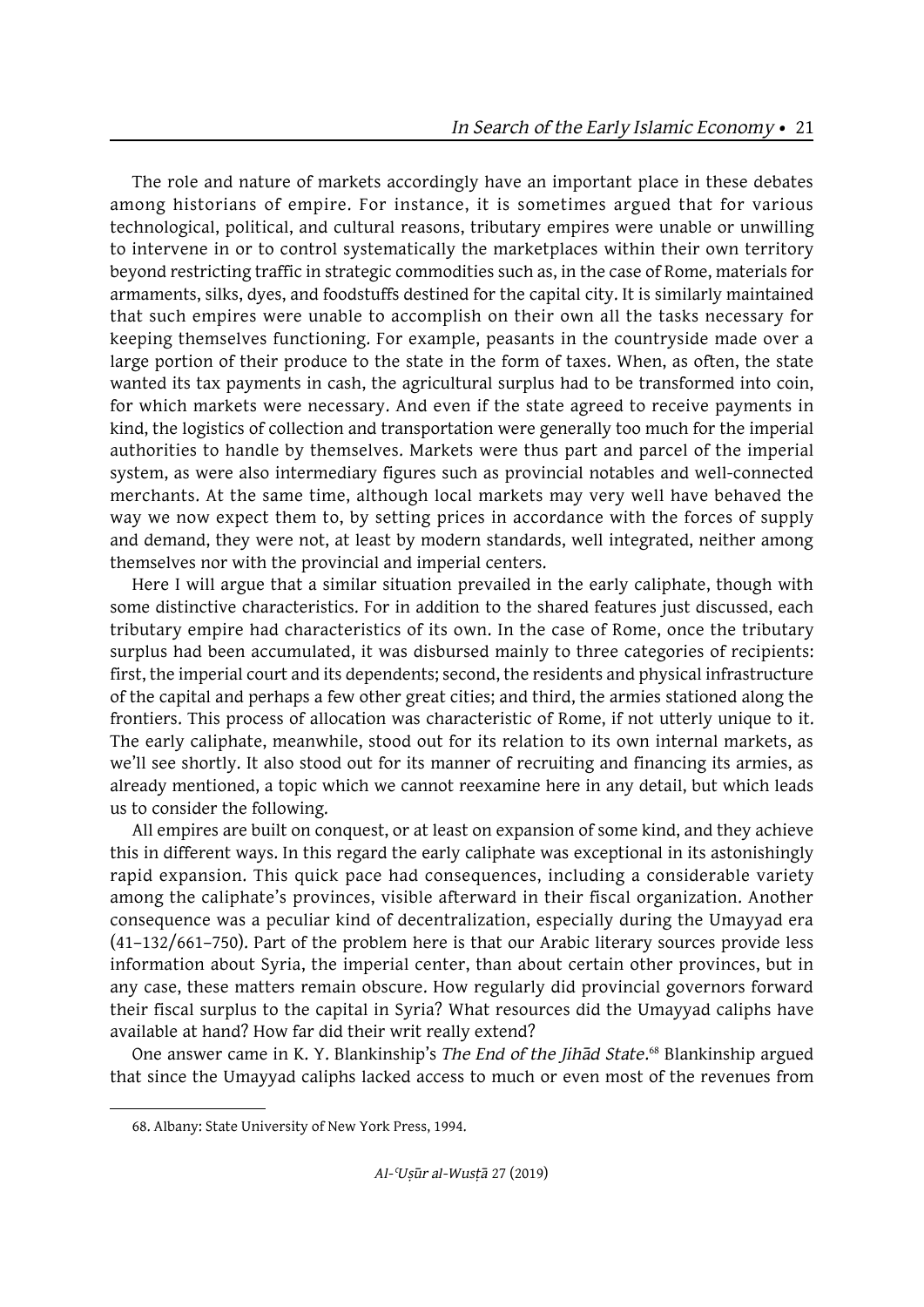the far-flung provinces, they came to rely, to an unhealthy extent, on their metropolitan province of Syria. But since these resources could not suffice for all the palaces, monuments, bureaucrats, armies, and so forth, how did the central state finance itself? Blankinship's response lies in his title. The Umayyad caliphate was a "jihad state" because of its devotion to foreign expansion. Lacking revenues from the provinces, it relied on spoils of war arriving from newly conquered territories. And arrive they did: the chronicles tell about fabulous hauls of precious metals, slaves, and other goods. But then expansion met its inevitable limits, rebellions and civil wars flared up, and new, formidable adversaries emerged. No longer able to afford the large armies it needed, the Umayyad caliphate tottered and collapsed.

It seems clear that the Umayyad state could never have lived from depredation alone. Nonetheless, Blankinship was right to identify it as a conquest polity. And here we arrive at an important difference between the two tributary empires under comparison, the Roman and the early Islamic. The Romans, as mentioned, stationed their legions along the frontiers. This involved lots of coming and going between the frontiers and their local hinterlands, but not so much of it between the frontiers and the imperial capital and heartlands. The Umayyad armies, by contrast, were constantly on the move from center to periphery and back again. The "camp cities" (*amṣār*) in the central provinces housed fighters waiting to be called up for service on the frontiers. Some of these eventually settled in the frontier provinces, whereas others returned to the *amṣār*. In addition to army regulars, unpaid volunteers (*mutaṭawwiʿa*) also choked the highways. Accordingly, the great routes in the Umayyad realm saw the constant movement of supplies, matériel, fighters and their families, and camp followers, including, of course, merchants. It seems likely that these highways would have had a higher concentration of military traffic on average than the old Roman ones, though this is something incapable of proof.

In territories that had previously belonged to the Sasanian and Byzantine empires and that now belonged to the caliphate, there were already roads, including the ones that we refer to nowadays as constituting the "silk route." But now some of these, together with other, newer roads, became what I would call, collectively and anachronistically, a "superhighway," a product both of the initial movement of conquest and of the ensuing large-scale movement of persons and goods. Here it is important to emphasize that the frontiers were vital to the Umayyad state, not only for expansion and defense, but for the fiscal survival of a cash-starved imperial center and the legitimization of an unpopular regime. We may also note that like their near-contemporaries the Carolingians, the Umayyads rulers were mobile and peripatetic.<sup>69</sup>

This superhighway network had a role in the economic boom that began in the mid-second/eighth century, if not earlier. Yet it was expenditure by the state, especially military expenditure, that created it in the first place. A similar thing had already happened in the later Roman republic and early empire (principate), where the great roads, built by and for armies, contributed toward commerce and trade. In both cases, military

<sup>69.</sup> Borrut, *Entre mémoire et pouvoir*, 390, 397–411; cf. M. G. Chang, *A Court on Horseback: Imperial Touring and the Construction of Qing Rule, 1680–1785* (Cambridge, MA: Harvard University Asia Center, 2007).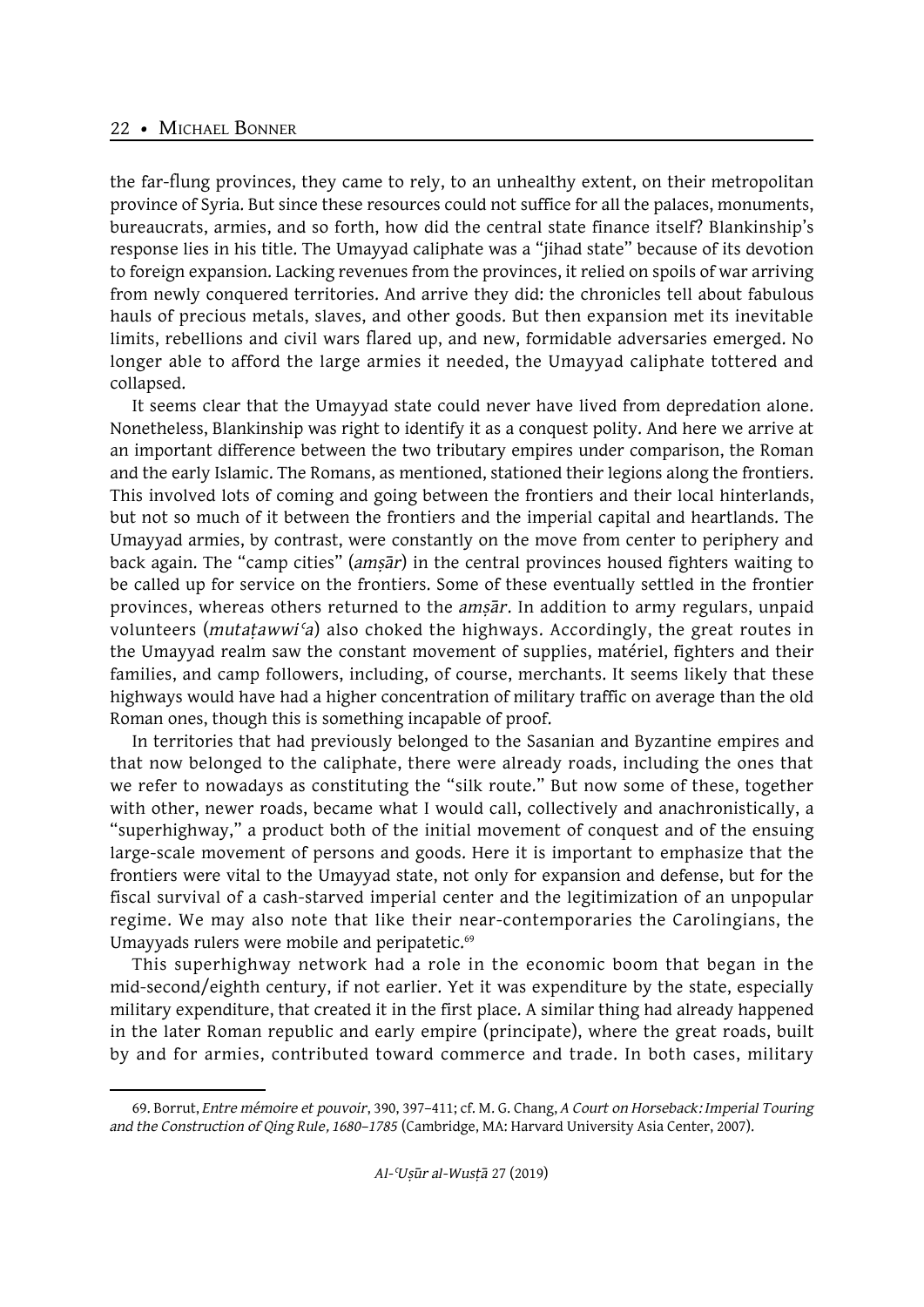expenditure by the state provided, more or less unintentionally, infrastructure for civilian commerce. But there were also differences. One of these had to do with the speed and care of construction. The Romans built their roads slowly, as part of a meticulously planned military infrastructure. The Umayyad roads, by contrast, possibly weren't roads at all, at least by the standards of the modern world or the Roman empire—since wheeled transport was likely already on its way out in the Near East. At the same time, however, the caliphate did invest in other aspects of long-distance communication.70

Another difference had to do with markets. Regarding the legions posted along the Roman frontiers and receiving their pay in coin, we may say, following Bang, that they represented a concentration of surplus consumption which attracted private resources, as civilian merchants and contractors provided services and goods to the army and the state. Few, if any, other places in the Roman empire afforded opportunities for transregional private commercial ventures on this scale.<sup>71</sup> The situation for the early caliphal armies must have been comparable. Markets sprang up along the routes, or if they were already there they increased in size. Individuals whom we may call private entrepreneurs provided the same service of transforming surplus for soldiers gathered in large numbers with cash to spend. Once again, however, there were differences between the Roman and Umayyad cases. One of these was the high volume of traffic along the Umayyad superhighway, at least in strategically important areas. Another was the direct connection that the superhighway created between the frontier zones and the cities of the interior. In other words, the military apparatus of the early Islamic state linked individual markets to one another while connecting the imperial heartland with its peripheries more directly and on a larger scale than had happened earlier in the Roman, Byzantine, and (quite likely) Sasanian empires.

Now, however, we encounter a problem: we have little evidence—especially archaeological—for these military markets. We may begin with the armies themselves. Army regulars (*muqātila*) received both stipends (*ʿaṭāʾ*), or payments in cash, and in-kind sustenance or provisions (*rizq*). These fighters would not have needed to visit markets for their basic needs, although some of them would have gone there anyway. However, there were others who did need markets, including the volunteers, who didn't receive provisions from the commissary. In any case, the chronicles provide little information about these markets, although they do recount episodes in which army commanders, cut off from their lines of supply, had recourse to markets.<sup>72</sup> We need to look elsewhere.

Some of the earliest extant literary productions of Islamic jurisprudence come from the area of *siyar*, or law of war and military justice. These books mention the exchange of goods in markets, especially in the context of division of spoils of war. If a fighter receives a share and prefers to exchange it for something else, he may do this in the marketplace. Furthermore, the army commander may, if he chooses, sell the entire haul on the market

<sup>70.</sup> A. J. Silverstein, *Postal Systems in the Pre-Modern Islamic World* (Cambridge: Cambridge University Press, 2007).

<sup>71.</sup> An example is the Rhône-Saône-Rhine axis in Gaul; see Bang, *Roman Bazaar*, 110–11, 127–28.

<sup>72.</sup> Examples include al-Ṭabarī, *Taʾrīkh* (Leiden: Brill, 1879–1901), 2:1315–17 (Maslama's army starving before Constantinople) and 2:1494 (Asad b. ʿAbd Allāh in Khuttal). Cf. N. Fries, *Das Heereswesen der Araber zur Zeit der Omaijaden nach Tabari* (Tübingen: Schnürlen, 1921), 12–13.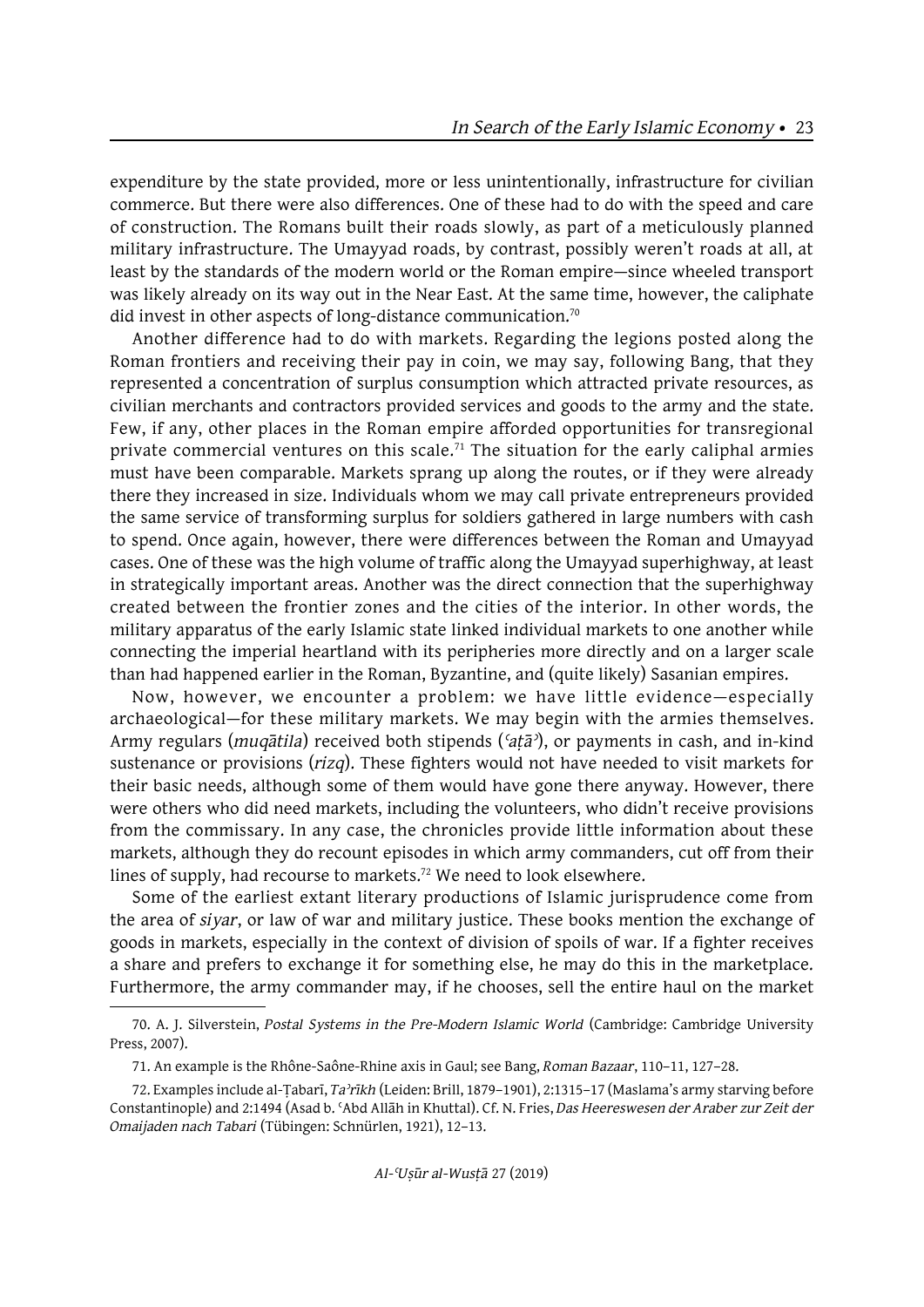and then divide the proceeds among the fighters.73 However, the *siyar* literature says little or nothing about how these markets functioned—not even whether they followed Islamic commercial law or whether any of the merchants conducting business there were non-Muslim (as likely they often were).

## **Linguistic Evidence**

The notion of a caliphal superhighway has linguistic evidence in its favor. Gilbert Lazard has argued that New Persian (Persian of the Islamic era) became the language of the entire Iranian cultural area as a direct result of the early Islamic conquests. Before that time, under the Sasanian empire, New Persian's immediate ancestor, Middle Persian or, more precisely, that version of Middle Persian known to us as Pahlavi, had already expanded beyond its original homeland in southwestern Iran, since it (Pahlavi) was the first language of the empire. However, other regions continued to use other languages including, on the Inner Asian frontier, Soghdian. But then, with the early Islamic conquests, came a large-scale movement from western to eastern Iran, involving lines of communication and supply, soldiers and their families, camp followers, and military governors with their courts and administrative apparatus. While Arabic served as the language of command and written communication, Persian constituted the everyday vernacular. It is accordingly in Khurasan and Transoxania that we find the earliest evidence for New Persian, using the Arabic alphabet. By 1000 CE it had replaced Soghdian in the east, by which time it had also moved back west and become the language of the entire Iranian cultural region.<sup>74</sup>

A similar argument could be made for the spread of Arabic in former Byzantine lands at the expense of Greek. How can we account for the rapid spread of Arabic, through all levels of society and in both urban and rural areas, when Greek had not spread similarly under Hellenistic and Roman rule?<sup>75</sup> The answer must have to do with increased communication among markets and towns and the articulation of their roles. Here we may note that the evidence of language, in and of itself, can be useful. We may also note that dynamic movement on a large scale provides a key to understanding the early development of the Islamic economy.

## **Ownership of the Market**

In classical Islamic law, the market (a concrete, physical space, not the abstract space of the modern concept) is, or should be, marked by openness, both in the accessibility of the space and in the transparency of the transactions taking place there. The marketplace needs to be sustained and protected from predators, both internal and external, and

<sup>73.</sup> A. Morabia, *Le ğihâd dans l'Islam médiéval* (Paris: Albin Michel, 1993), 245.

<sup>74.</sup> Lazard, "The Rise of the New Persian Language," in *Cambridge History of Iran*, vol. 4, ed. R. N. Frye, 595–632 (Cambridge: Cambridge University Press, 1975); idem, *La formation de la langue persane*, Travaux et mémoires de l'Institut d'Etudes Iraniennes I (Paris: Peeters, 1995).

<sup>75.</sup> D. Wasserstein, "Why Did Arabic Succeed Where Greek Failed? Language Change in the Near East after Muhammad," *Scripta Classica Israelica* 22 (2003): 257–72. See also R. Stroumsa, "Greek and Arabic in Nessana," in Schubert and Sijpesteijn, *Documents and History*, 143–57.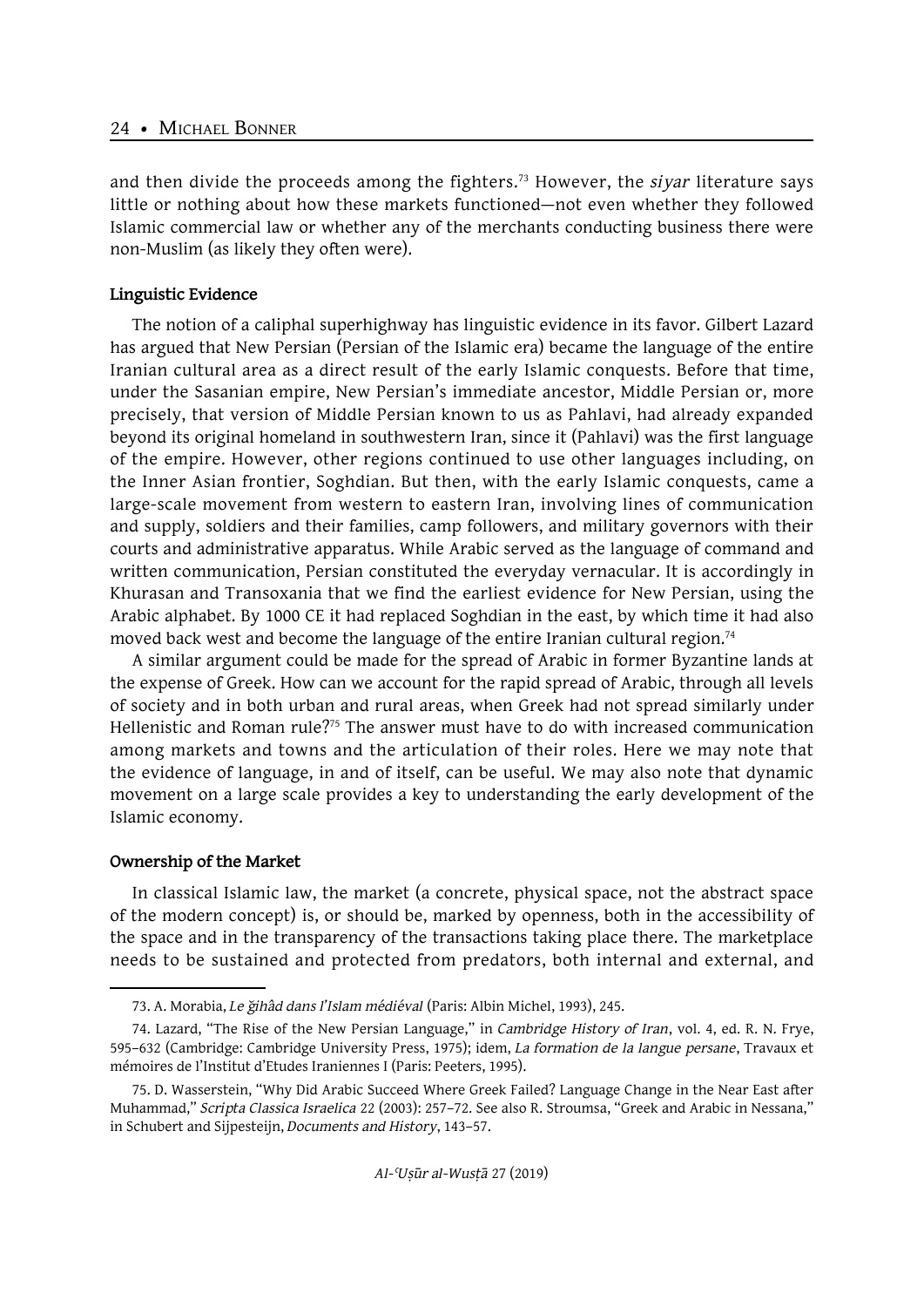the political authorities are assumed to take responsibility for its safeguarding. It is not, however, a space owned by anyone. To this we may add that it is generally thought that Islamic governments, beginning with the early caliphate, did not exert monopolistic power in the marketplace in any systematic way. In particular, they did not corner the production and/or distribution of strategic commodities, at least not on the scale that their Roman and Byzantine predecessors and counterparts had achieved.<sup>76</sup>

However, this picture contrasts with other known characteristics of early Islamic government, especially of the Umayyads. We begin with the words attributed to Yazīd III upon his ascent to the caliphate in 126/744 during the civil war known as the Third Fitna: "O people, I give you my pledge that I will not place stone upon stone nor brick upon brick, I will not dig any canal, I will not accumulate wealth or give it to any wife or child [of mine]. . . ."77 Here Yazīd condemned not only his predecessor al-Walīd II but the entire Umayyad dynasty and clan. However, Yazīd's attempt to dissociate himself from his family's mania for building did him little good, as he soon fell victim to the ongoing dynastic and civil strife.

Despite all the differences among the various opponents of the Umayyads (including Zubayrids, Shīʿites, and Khārijites), they agreed among themselves in condemning the Umayyads for having "usurped" property that ought, in the first instance, to have belonged to the early Arab settlers, or to the community as a whole, or to the Family of the Prophet. Now the Umayyads had their own claims and justifications in these matters. However, their accusers had material evidence on their side, in that the ruling elite demonstrably did engage in commercial and agricultural ventures, some of them quite extensive, in addition to the mosques and palaces and other buildings for which they are better known today.

According to a fairly well-known report, after Muhammad first arrived in Medina, he opened a market there and gave instructions that no one should impose taxes on it or build it up. Perhaps around forty years later the caliph Mu'āwiya, who pursued building and agricultural projects in both western and eastern Arabia,<sup>78</sup> built two commercial spaces within the market of Medina and refurbished a third,<sup>79</sup> in apparent violation of the principle previously established by the Prophet. Afterward, during the reign of Hishām, the caliph's uncle Ibrāhīm, then governor of Medina, ordered the construction of a walled complex of shops, warehouses, and inns, thus uniting the city's commercial activity within one space. The complex was built handsomely and solidly with its rents accruing, of course, to Ibrāhīm. But when Hisham died, the city's residents razed the buildings to the ground.<sup>80</sup> We are not told what caused this resentment, but it may have had to do with the usurpation of assets properly belonging to the community or something similar. Did opposition also cohere

<sup>76.</sup> A. Laiou and C. Morrisson, *The Byzantine Economy* (Cambridge: Cambridge University Press, 2007).

<sup>77.</sup> Al-Ṭabarī, *Ta'rīkh*, 2:1834–35; *The History of al-Ṭabarī*, trans. C. Hillenbrand (Albany: State University of New York Press, 1987–2007), 26:194; Borrut, *Entre mémoire et pouvoir*, 395.

<sup>78.</sup> G. C. Miles, "Early Islamic Inscriptions near Ṭāʾif in the Ḥijāz," *Journal of Near Eastern Studies* 7 (1948): 236–42; A. Al-Askar, *al-Yamama in the Early Islamic Era* (Reading: Ithaca Press, 2002), 84.

<sup>79.</sup> ʿAbd Allāh b. Shihāb al-Dīn al-Samhūdī, *Wafāʾ al-wafāʾ bi-akhbār Dār al-Muṣṭafā* (Cairo: Maṭbaʿat al-Ādāb, 1373/1953), 1:541–43; R. Foote, "Umayyad Markets and Manufacturing: Evidence for a Commercialized and Industrializing Economy in Early Islamic Bilād al-Shām" (PhD diss., Harvard University, 1999), 182–83.

<sup>80.</sup> Al-Samhūdī, *Wafāʾ al-wafāʾ*, 1:541–43; Foote, "Umayyad Markets," 182–86.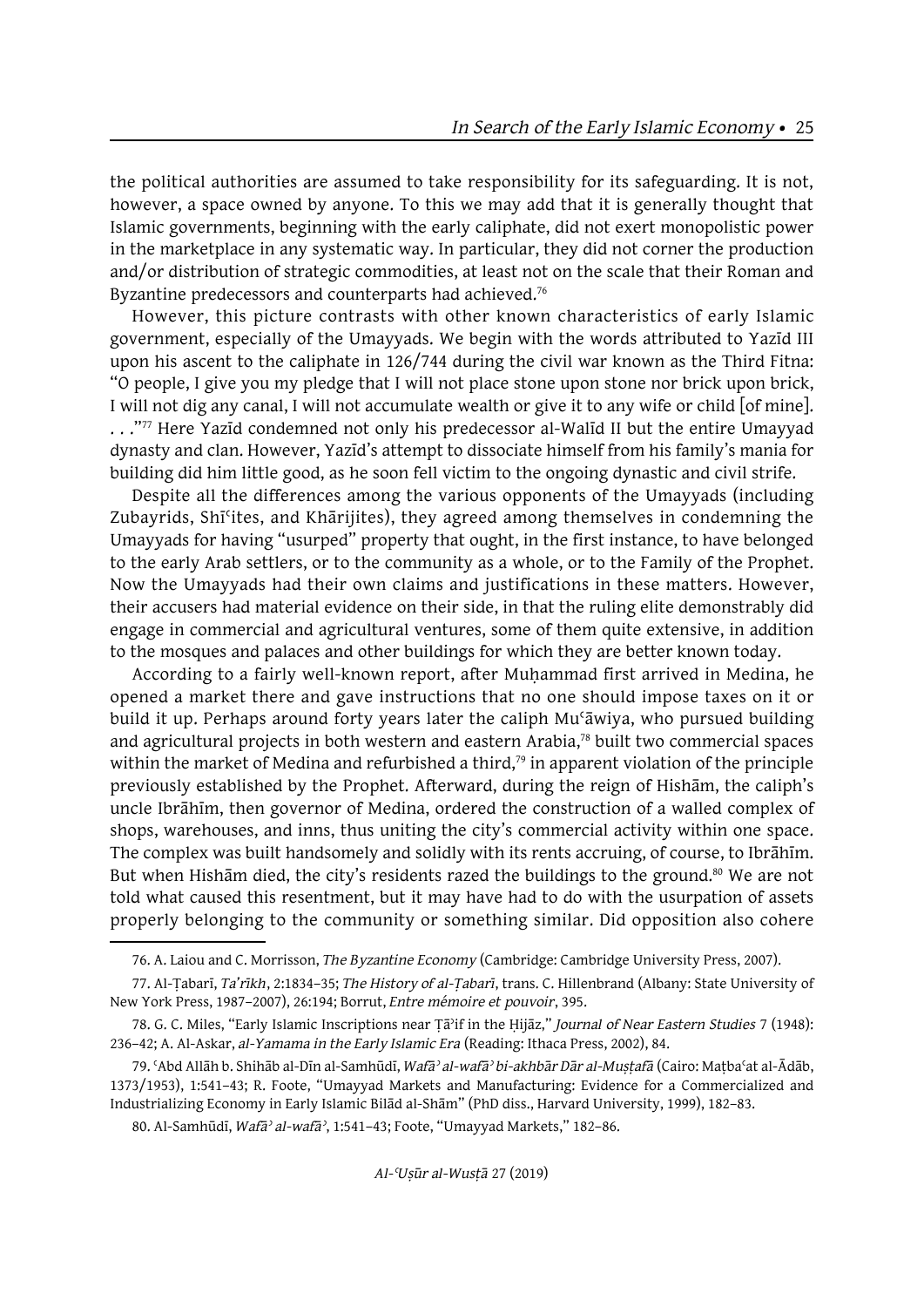around the notion that this activity constituted a constriction of the market, upsetting the balance prescribed by Islamic law? We do not know, as our information on the episode is sparse and the "mainstream" chronicles do not even report it. The *Muwaṭṭaʾ* of Mālik, a Medinan product, does not hint at these events.

In Syria, the Umayyad caliphs and their relatives built and exploited many markets. We have both archaeological and textual evidence for some of these.<sup>81</sup> Now we may consider this information in the light of recent research on the "desert castles" of Umayyad *bilād al-Shām*, which has both expanded and problematized our knowledge of these buildings' commercial, agricultural, and urban contexts.<sup>82</sup> Meanwhile, we are also told that governors for the Umayyads built commercial structures in Iraq, and similar things are likely to have happened elsewhere, although the best-documented province, Egypt, does not yield a clear picture in this regard. The ʿAbbāsids seem to have engaged in this kind of activity less than their predecessors did, or in any case they managed to attract less attention in the process. It seems on the whole, however, that governors, rulers, and their relatives did continue to own commercial spaces and to rent them out for profit, at least some of the time. Why, then, do the Umayyads stand out for this practice?

The Umayyad caliphate was a patrimonial state, like the Roman/Byzantine and Sasanian empires before it and the 'Abbāsid caliphate after it.<sup>83</sup> At the same time it was a frontier state (or as Blankinship calls it, a jihad state), not only because it relied on revenue from conquest, but because the frontier was essential to the ways in which it exerted and expressed its authority. This applied in particular to the metropolitan province of Syria, where the caliphate faced its first and greatest enemy, Byzantium, in frontier lands that were close by and readily accessible via the superhighway. Apocalyptic literature from this era points to anxiety over a possible Byzantine invasion of the Syrian heartland. The Umayyad caliph, meanwhile, presented himself as the protector of the Syrian Muslims in his person, just as he embodied the *sunna* for the entire community.<sup>84</sup> In this frontier zone, ordinary Muslims seem to have been prevented from acquiring landed property, at least during the later Umayyad era, because ownership of such property was considered a prerogative of the caliph.<sup>85</sup> It may also be that the Umayyad patrimonial frontier state extended its claim to ownership, at least tendentially, not only over newly conquered lands in the Syrian frontier zone but also over agricultural and commercial property in the Syrian

<sup>81.</sup> See Foote, "Umayyad Markets"; M. McCormick, "Movements and Markets in the First Millennium: Information, Containers, and Shipwrecks," in Morrisson, *Trade and Markets in Byzantium*, 51–98; A. Walmsley, "Regional Exchange and the Role of the Shop in Byzantine and Early Islamic Syria-Palestine: An Archaeological View," in Morrisson, *Trade and Markets in Byzantium*, 311–30.

<sup>82.</sup> Borrut, *Entre mémoire et pouvoir*, 412–43 ; D. Genequand, *Les établissements des élites omeyyades en Palmyrène et au Proche-Orient* (Beirut: Institut français du Proche-Orient, 2013); idem, "Formation et devenir du paysage architectural omeyyade: L'apport de l'archéologie," in Borrut and Cobb, *Umayyad Legacies*, 417–73.

<sup>83.</sup> The literature on patrimonial states is enormous, though not for the early caliphate; see Borrut, *Entre mémoire et pouvoir*, 391–92.

<sup>84.</sup> Décobert, "Notule."

<sup>85.</sup> M. Bonner, "The Naming of the Frontier: *ʿAwāṣim*, *Thughūr*, and the Arab Geographers," *Bulletin of the School of Oriental and African Studies* 57 (1994): 17–24, esp. 21–22.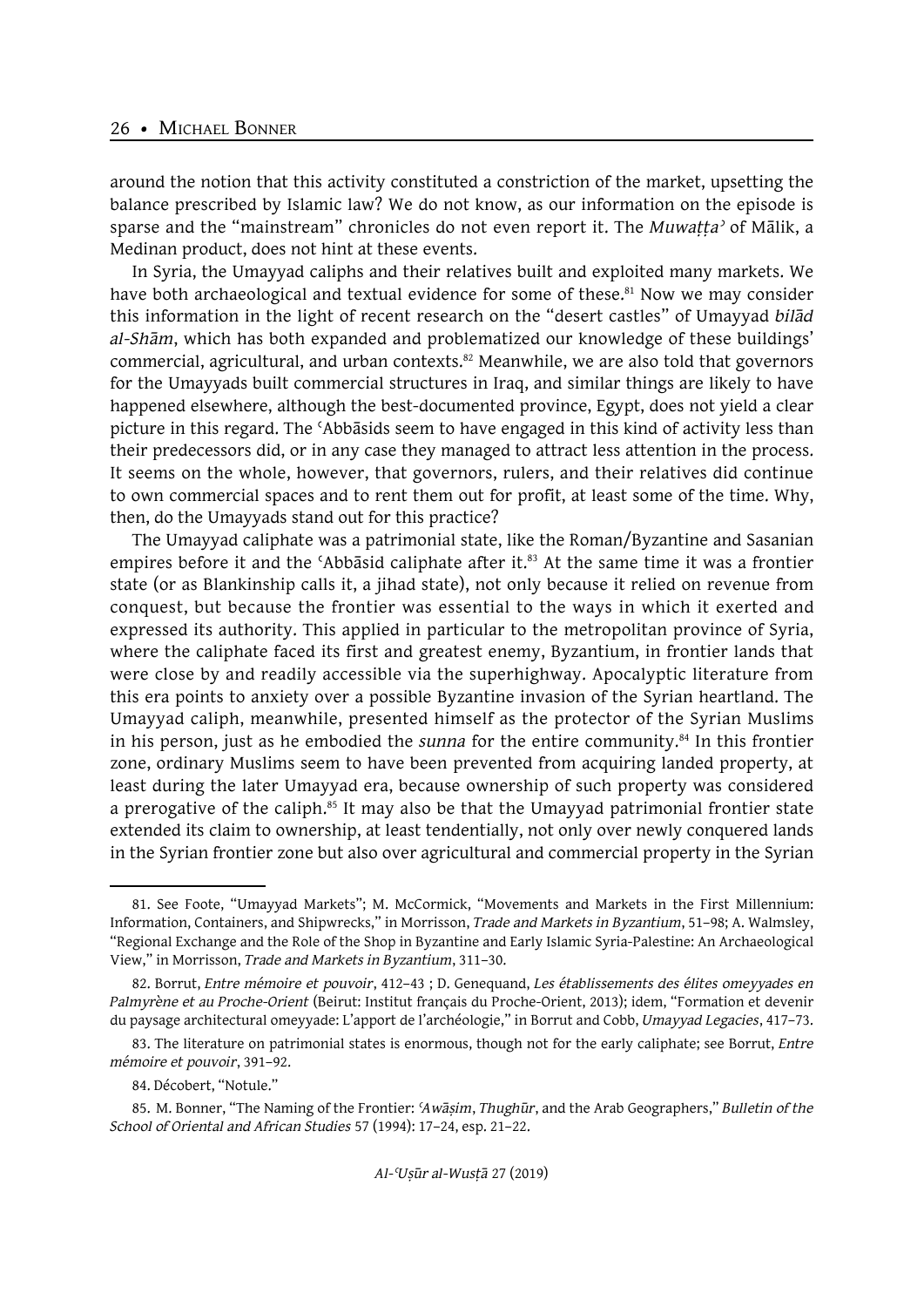heartland. It then put all these resources to productive use, compensating for the deficiency or unpredictability of revenues from other provinces.<sup>86</sup> Meanwhile, it may also be the casealthough the matter remains controversial—that the Umayyad caliphs exerted control over the legal apparatus, which presumably had the final say in who owned what. $87$ 

Muslims, Christians, and Jews certainly mixed together in Umayyad Syria, and they must also have shopped together. This brings up once again the question of what legal system held sway over those marketplaces that were not, as in Medina, frequented entirely by Arabic-speaking Muslims. The only thing that seems certain is that some of these marketplaces were owned by the Umayyad extended family. Yet this was the formative era of Islamic commercial law, a system that prevents powerful individuals from dominating the marketplace. Here we have the basis of another contrasting narrative and counternarrative. Our usual idea is that in the formative era, the Islamic marketplace assumed its characteristics—including its emphasis on transparency and the absence of monopolistic activity, including by the powers that be—in a linear fashion, parallel to the early development of the law governing these practices. Against this we have a picture of a marketplace best characterized as diverse and conflictual.

# **Poverty, Wealth, Asceticism**

Modern discussions of the early Islamic economy often have an ethical, even moralizing character. Writers—whether historians, economists, journalists, apologists, or polemicists have their views about progress or decline in the Islamic world, and they tend to attach the praise or blame for it to Islam itself. We have already seen this in the arguments over boom and bust. We can also see it in another way of thinking about the early Islamic economy, which, unlike "boom or bust," has deep roots in arguments that actually took place in the Near East during the early Islamic era. These take the form of the following narrative, or something like it.

Before the coming of Islam, the Arabs lived simply and were accustomed to hardship. Those among them who acquired wealth preferred to give it away or to consume it with ostentatious hospitality and feasts, hoping in this way to acquire fame, followers, and clients. This picture did not change fundamentally with the coming of Islam, as Muḥammad and his community remained frugal in their habits and practiced solidarity and generosity toward those less fortunate than themselves. But then the great conquests transformed everything. Accustomed to making do with little in an austere land, the Arabs suddenly had all the wealth of the great empires spread before them. They divided some of this wealth among themselves as spoils of war and took advantage of the rest as beneficiaries of the tax revenues that now came their way. From then on, however, things did not go smoothly. Some individuals acquired fabulous wealth and flaunted it with the arrogance of *nouveaux riches*. Others—most famously the second caliph 'Umar b. al-Khaṭṭāb—condemned this attitude and practiced self-denial in ways which may strike us now as equally flamboyant. Meanwhile, tensions arose over who was to have how much and in comparison to whom.

<sup>86.</sup> Borrut, *Entre mémoire and pouvoir*, 431–44.

<sup>87.</sup> Schacht, *Origins of Muhammadan Jurisprudence*, 192–213; Décobert, "Notule."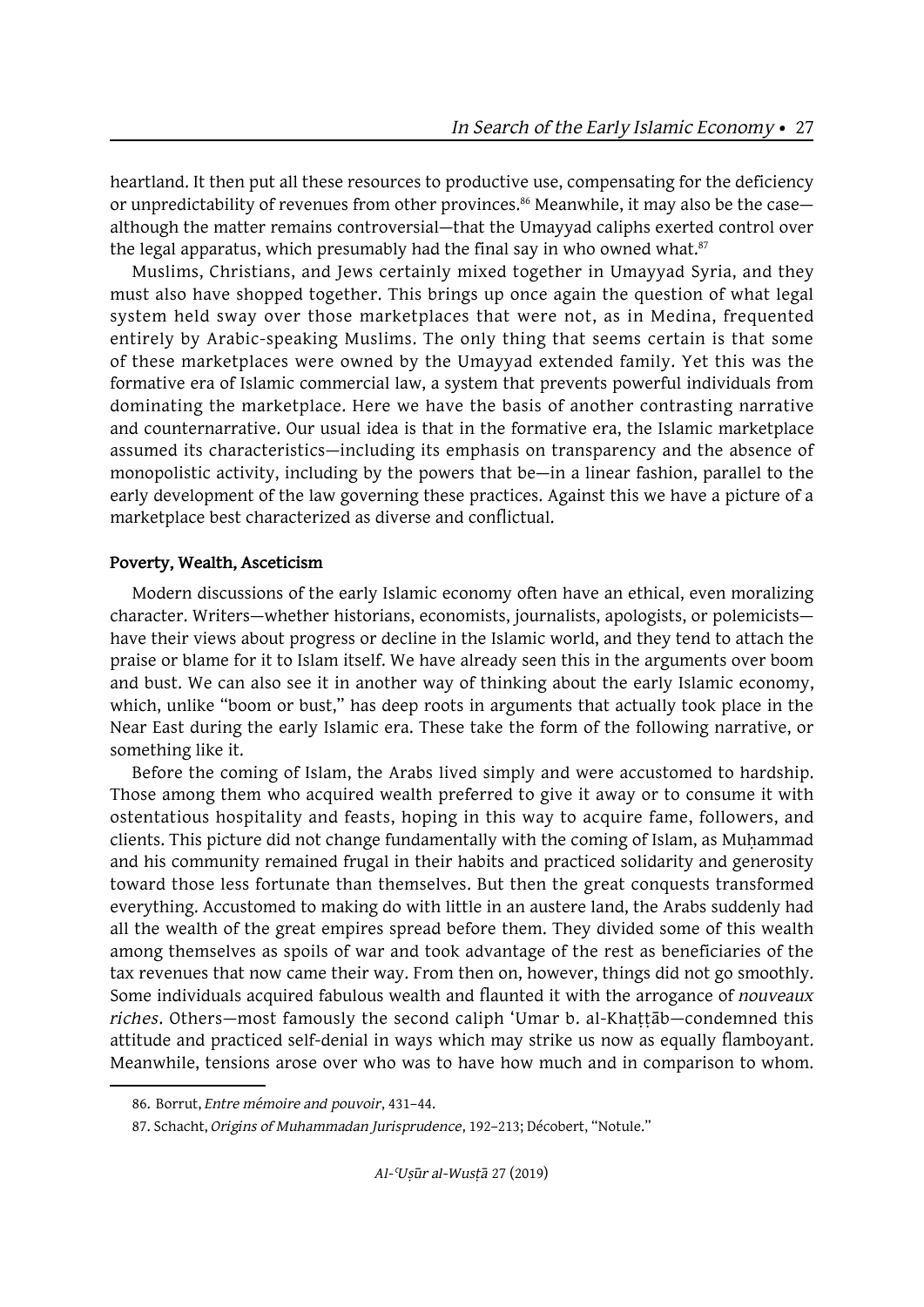Tensions of this kind underlay what some modern observers have called "social protests," such as the events associated with Abū Dharr al-Ghifārī, and they had a role in the *fitna*s, or civil wars. Dissatisfaction of this kind also resulted, later on, in a widespread ethos of passively renouncing the world (*zuhd*). Indeed, Islamic asceticism is often portrayed as having emerged directly from the old Arabian austerity, or else from nostalgia for it.<sup>88</sup>

This mode of arguing and narrating had a major place in early Islamic economic thought and practice. For even if there was, as S. D. Goitein claimed, an "early Islamic bourgeoisie,"<sup>89</sup> not all its members enjoyed their prosperity with blissfully carefree consciences. Contrary to what some present-day writers claim when they link early Islam to modern notions of property, market, and consumption, many early Muslims in the commercial sector felt profound unease about "gain" (*kasb*, *iktisāb*).<sup>90</sup> Some of them expressed this unease, and perhaps even resolved it, through renunciatory practices ("this-worldly asceticism"). What we call the realm of economics was for them at least as much an ethical—and of course, religious—area of concern as it was a practical one.

Perhaps our modern discussions have taken this discourse too literally. It was quite natural for people in, say, third/ninth-century Baghdad to view their own ups and downs in continuity with events in Arabia two or three centuries earlier. For after all, it was old Arabia and the earliest generations of Islam that provided them with legal and ethical frameworks for understanding these matters. Nonetheless, they lived in a different world: wealthier, urbanized, monetized, and with incomparably higher degrees of division of labor and social inequality. Accordingly, we should pay attention to this discourse, and others like it, not as literal accounts of what happened, but as components of early Muslims' understanding of the economic realm.

#### **Conclusions**

Here we may step back for a moment to ask what questions matter most for us regarding the economy of early Islam. We will all have our own preferences, but it seems that most of the modern contributions discussed here share a concern with continuity. Did the coming of Islam mean business as usual or a fresh start? Did property and infrastructure suffer damage from the early conquests? What new technologies were introduced and what already-existing technologies advanced or declined? What happened to trade networks at the local, regional, and interregional levels? These questions often occur in the framework of an inquiry regarding the transition "from late antiquity to early Islam."

These questions are all important. However, as scholars have asked and (where possible) answered them, they have not managed to avoid the problems discussed toward the beginning of this article. In particular, the term "economy" recurs in its modern sense, as an autonomous domain of experience, whereas the inhabitants of the early caliphate did not think of the economy in such terms—as indeed no one did before the modern era. This does not mean that we should avoid the term, precisely in its modern sense: for as modern

<sup>88.</sup> L. Kinberg, "What Is Meant by *Zuhd*," *Studia Islamica* 66 (1985): 27–44.

<sup>89.</sup> Goitein, "Rise of the Middle-Eastern Bourgeoisie."

<sup>90.</sup> L. Kinberg, "Compromise of Commerce," *Der Islam* 66 (1989): 193–212; Bonner, "*Kitāb al-Kasb*."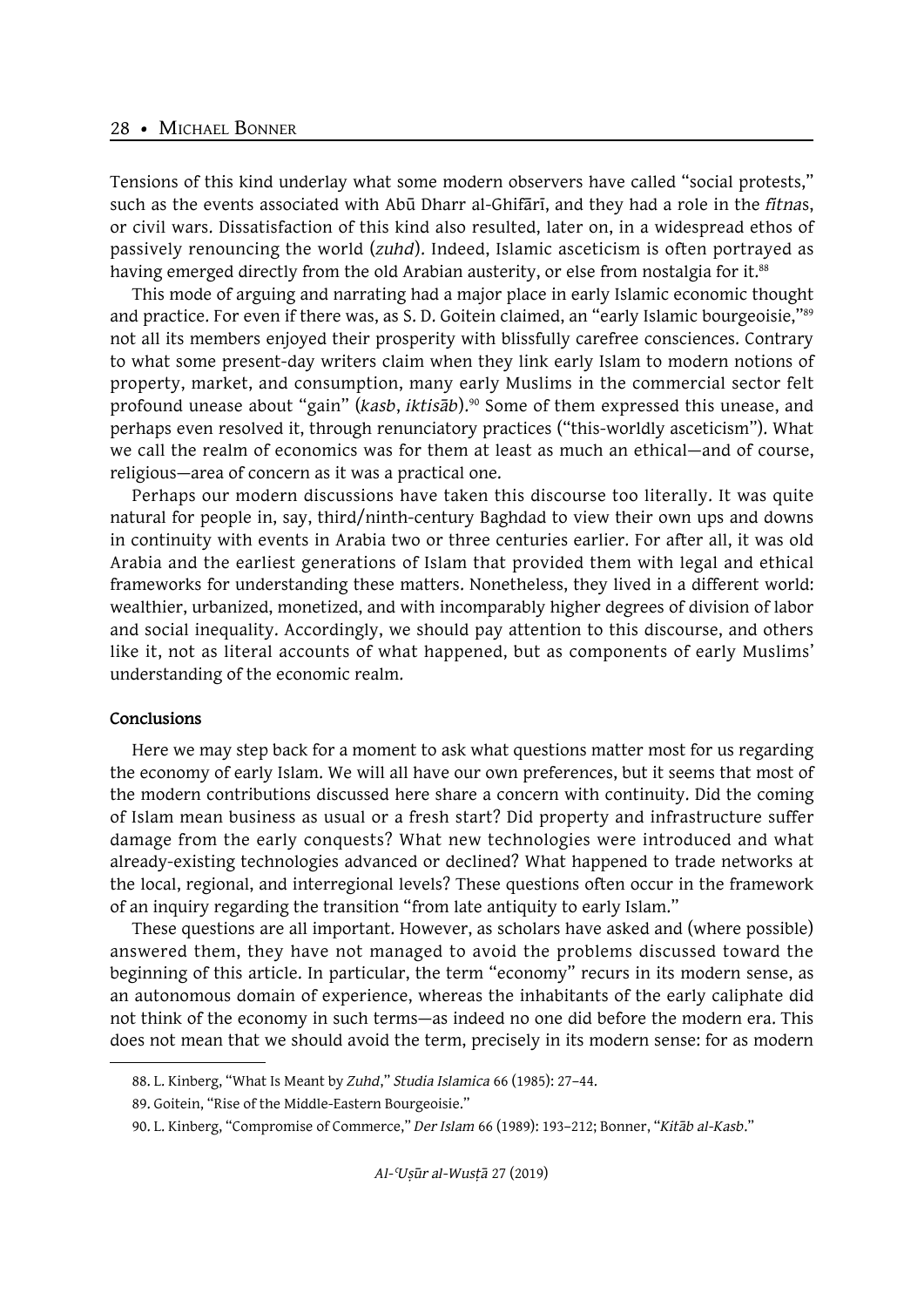observers, we have no real alternative. However, we do need to integrate the economy into other areas of experience, including religion and politics (both civilian and military). We also need to consider the early Islamic economy in the comparative context of tributary empires.

Modern discussions tend to portray these changes in Near Eastern society, politics, and economy as dutifully attending upon the arrival of a new ideology. Once certain basic principles and habits have been inculcated in the earliest generations, they remain in force basically forever. Yet everything that we know about early Islam suggests that this was an era of dynamic change. For that collective actor known to us as the Muslim community, it was an era of intense conflict, both external and internal. Accordingly, we may do well to seek approaches that feature dynamism and movement. Here Maurice Lombard stands out, in retrospect, as a pioneer.

In this article I have discussed only a few of the many pieces that need to be integrated into a broad picture. I have tried to find ways to use the early sources productively, by identifying contrasting and conflicting narratives and counternarratives within them. In this way I hope to discover certain institutional matrices that shaped these processes though they did not govern or determine them. In the case of the argument over Meccan trade, we can identify two rival matrices, one in the master narrative familiar to us from such authors as al-Azraqī, and the other in the narrative of the "markets of the Arabs." These matrices are then, in turn, relevant to the events of the *ridda* wars, which, as already noted, followed the sequence of the "markets of the Arabs" throughout the peninsula, but in reverse order. For the Umayyad era, meanwhile, we have lots of information regarding the economy, but we lack a framework (or matrix) for bringing it all together. Again, the juxtaposition of rival conceptions may be useful: instead of an orderly progress toward the "free-market" world of the ʿAbbāsid era, we may have before us a diverse, even chaotic marketplace in which the ruling elites do precisely that which, according to Islamic law, they are not supposed to do, namely, manipulate and create productive and commercial infrastructure and institutions, all to their own advantage.

Finally, we may return to the economic boom that began in the early ʿAbbāsid era, if not earlier. We do not know exactly how it happened, but during the third/ninth century the situation becomes clearer, as we begin to have literary sources of various kinds. Among these the Arabic geographical literature is especially helpful, and within this literature the fourth/tenth-century author Ibn Hawqal<sup>91</sup> stands out in particular. With his expertise in trade, commerce, finance, and public administration, Ibn Ḥawqal helps us recognize our point of arrival. He also presents the advantage of having devoured (or thoroughly plagiarized) his predecessor al-Iṣṭakhrī, so that this single text provides detailed information from at least two successive generations.

One of the features of Ibn Ḥawqal's work is his detailed itinerary, already familiar from earlier Arabic geographical literature. Even though al-Iṣṭakhrī and Ibn Ḥawqal offer the results of their own experience and research, these itineraries constitute the collective

<sup>91.</sup> Abū al-Qāsim Ibn Ḥawqal al-Naṣībī, *Kitāb Ṣūrat al-arḍ*, ed. J. Kramers (Leiden: Brill, 1938; repr. 1967); trans. M. Bonner, *Book of the Image of the Earth* (Reading: Garnet, 2018).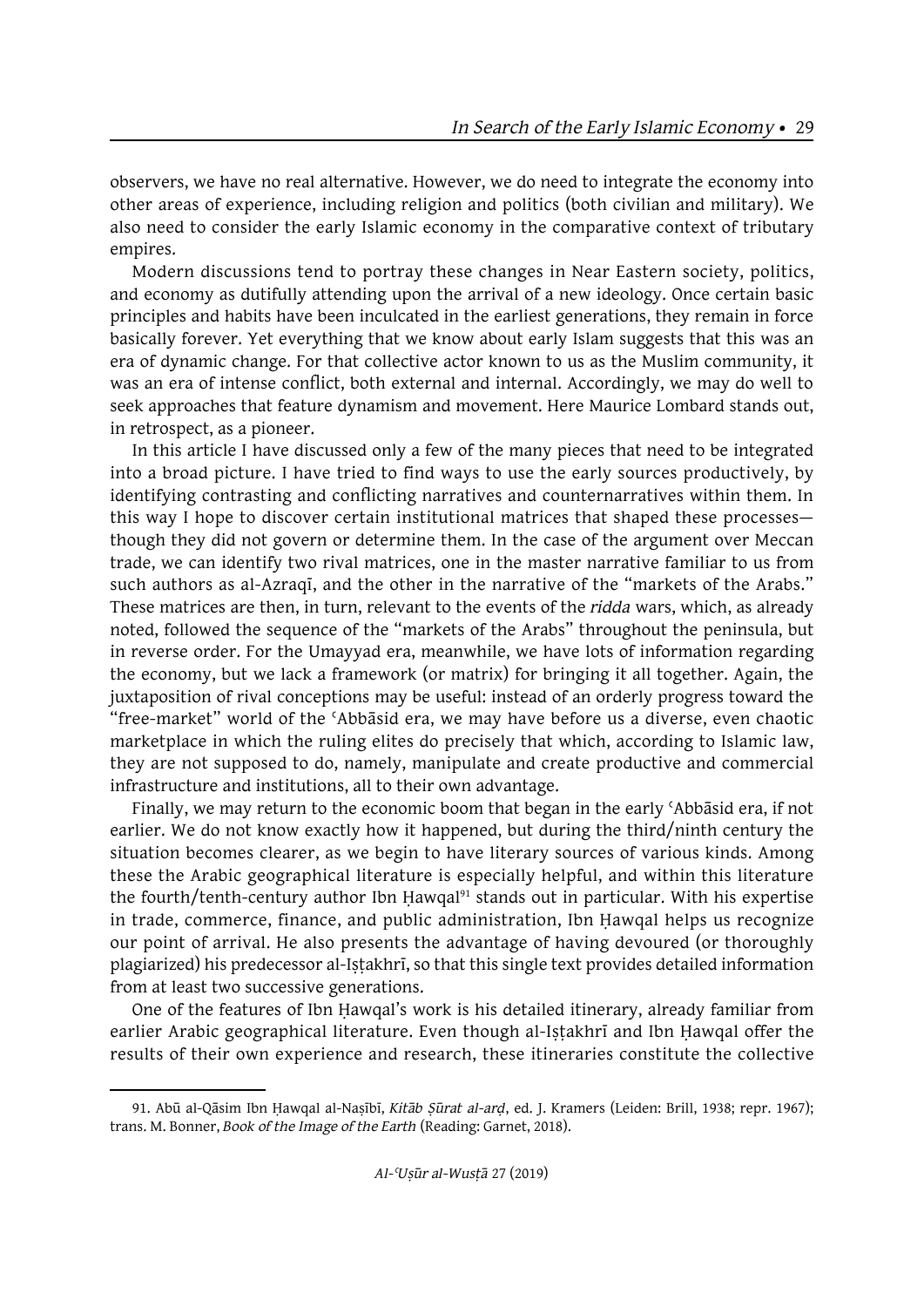achievement of several generations. They are tied in their origins not only to the imperial postal system (*barīd*) but also to the army, including of the Umayyad era, with its superhighway. Another feature is political fragmentation. Al-Iṣṭakhrī and Ibn Ḥawqal do not even try to peddle the fiction of a unitary caliphate, which in their time existed barely or not at all. Despite this fragmentation, however, a remarkable integration of markets and production emerges from Ibn Ḥawqal's presentation of networks at the local, regional, and interregional levels. I use "integration" here in a general sense, but I think that upon close examination, this and similar texts will also yield evidence of integration in a more technical sense, regarding the relation (coordination) of prices for a range of commodities and over time in different, but connected markets.<sup>92</sup>

For the most part in Ibn Ḥawqal's world, governors and rulers do not intervene often in the marketplace, at least directly. The great exception, the Ḥamdānid ruler Nāṣir al-Dawla, intervenes in, or rather usurps and destroys marketplaces, especially in Nisibis and Mosul, so egregiously and outrageously as actually to prove the rule.<sup>93</sup> On another occasion, in Tiflis (Tbilisi), when a group of merchants undertake a rather questionable piece of business, their leader sends a message to the *amīr* to inform him but does not wait for permission to proceed.94 Here we see no Polanyian "factors" (merchants operating on the account of the ruler or the state), and none of the "piggybacking" activity of certain merchants in the Roman empire who, many centuries earlier, had combined lucrative activity on behalf of the state with commerce on their own account, receiving handsome tax breaks along the way.<sup>95</sup> On the other hand, Ibn Hawqal shows endless admiration for certain great men who, after acquiring fortunes in government service, set themselves up in the countryside in manorial splendor,<sup>96</sup> like provincial magnates in the Roman and other tributary empires. He never tires of recounting the exploits of such people in the fiercely competitive domain of generosity and hospitality.

Ibn Ḥawqal brings us to where we knew we were going to arrive all along: a world where princes and governors exert only limited control over the marketplace; where Islamic commercial law prevails, more or less, in that marketplace; where prices find their "correct" levels on their own; and where many people—including Ibn Ḥawqal himself show remarkable sophistication in the economic, commercial, and fiscal domains. One way or another, this is a different world from that of late Byzantine Syria and Egypt and Sasanian Iraq and Iran. Markets are now more integrated and yes, by modern standards, more "free."

How have we arrived here? I would argue that it has not been along a straight line leading back to the Mecca and Medina of the Prophet and beyond that to an earlier, promarket (though still pagan) Mecca. Instead, the early Islamic economic regime included what we may call, in Polanyian terms, a surprisingly large dose of reciprocity, frequently expressed

<sup>92.</sup> Bang, *Roman Bazaar*, 12, 29, 114–15.

<sup>93.</sup> Ibn Ḥawqal, *Kitāb Ṣūrat al-arḍ*, 211–16. The same applies to Sayf al-Dawla in Aleppo, and other members of the Ḥamdānid clan.

<sup>94.</sup> Ibid., 340–42.

<sup>95.</sup> Bang, *Roman Bazaar*, 74–75.

<sup>96.</sup> Ibn Ḥawqal, *Kitāb Ṣūrat al-arḍ*, 98–99, 154, 454, 466.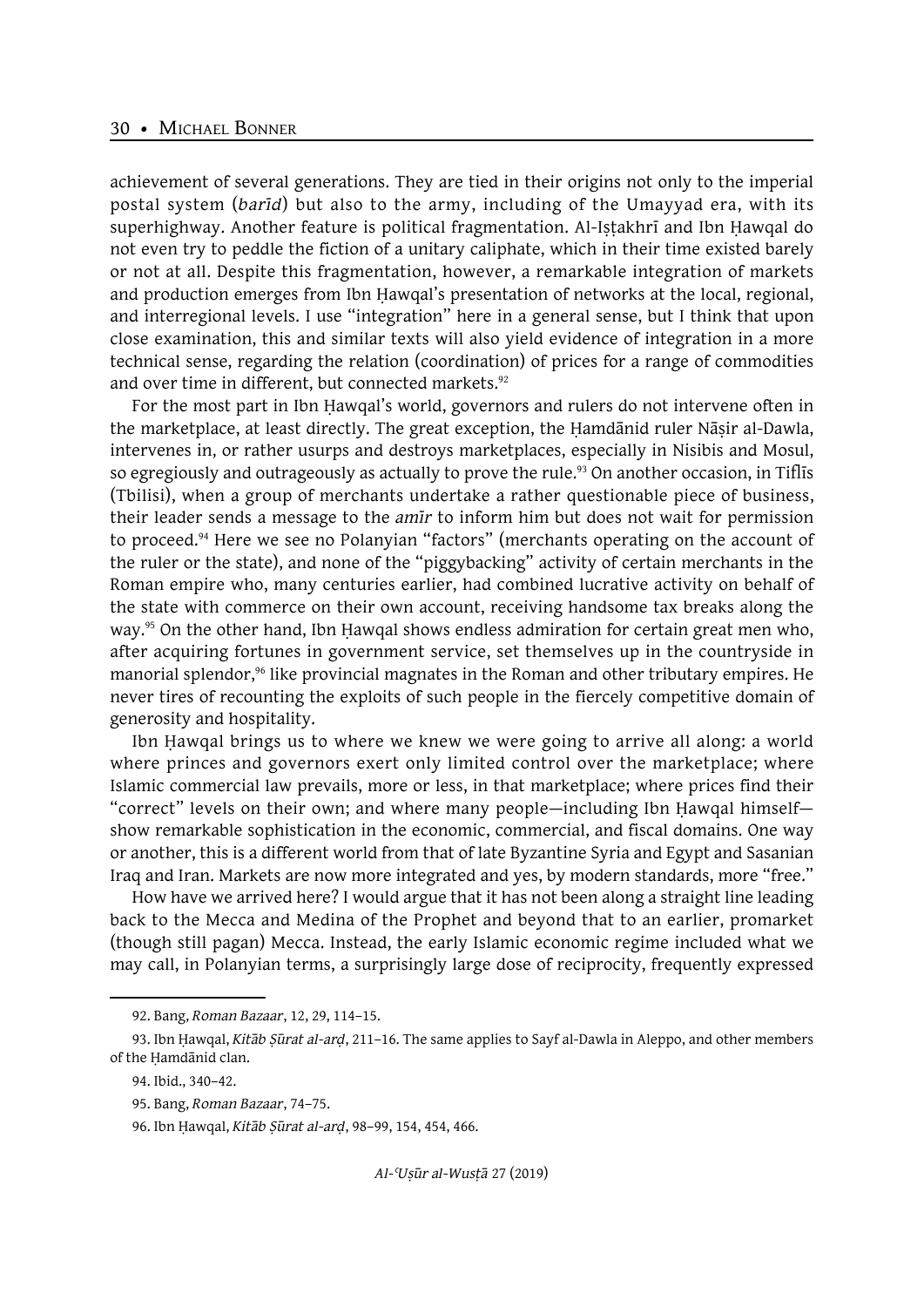in Qurʾānic rhetoric and ethics, together with more predictable doses of redistribution and market exchange. Above all, the early Islamic economic order emerged from the large-scale movements and mixings of merchants, soldiers, and other people, together with the legal and moral principles, commodities, gifts, and other things that they bring with them. It also emerged from a long series of conflicts, such as those between Quraysh and their rivals in old Arabia over trade and access to markets; between the earliest Islam and its ideological, political, and commercial rivals; between the Umayyad ruling house and its enemies; and others that remain to be identified and charted.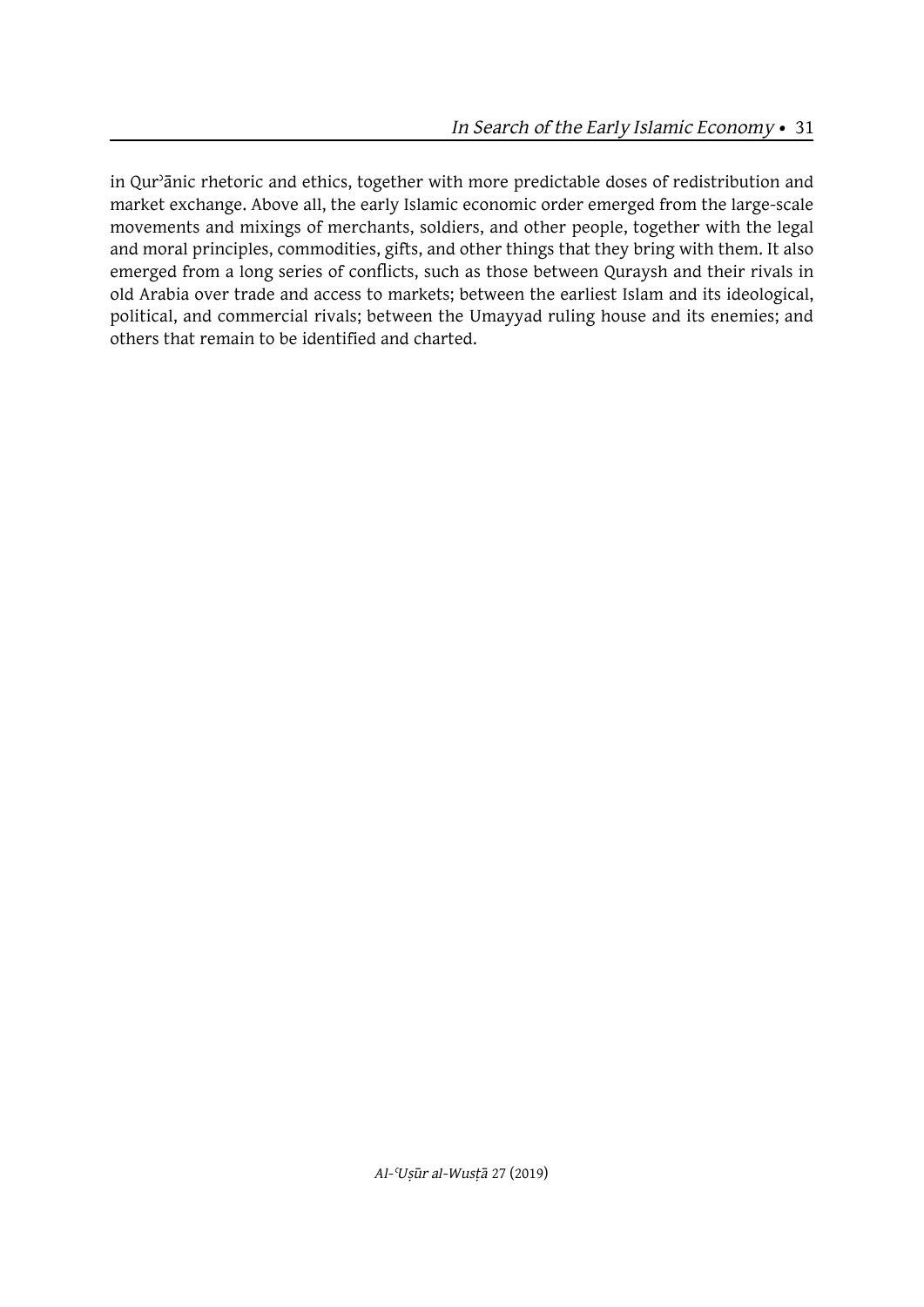# **Bibliography**

Al-Askar, Abdullah. *Al-Yamama in the Early Islamic Era*. Reading: Ithaca Press, 2002.

- Avni, Gideon. *The Byzantine-Islamic Transition in Palestine: An Archaeological Approach*. Oxford: Oxford University Press, 2014.
- Al-Azraqī, Muḥammad ibn ʿAbd Allāh. *Akhbār Makka*. Mecca: Dār al-Thaqāfa, 1385/1965.
- Al-Bakrī, Abū ʿUbayd. *Muʿjam mā istaʿjam*. Beirut: Dār al-Kutub al-ʿIlmiyya, 2008.
- Bang, Peter F. "Rome and the Comparative Study of Tributary Empires." *Medieval History Journal* 6 (2003): 189–216.
- ——— and Christopher A. Bayly. "Introduction: Comparing Pre-Modern Empires." *Medieval History Journal* 6 (2003): 169–187.
- ———. "Trade and Empire—In Search of Organizing Concepts for the Roman Economy," *Past and Present* 195 (2007): 3–54;
- ———. *The Roman Bazaar: A Comparative Study of Trade and Markets in a Tributary Empire*. Cambridge: Cambridge University Press, 2008.
- ———. "The Ancient Economy and New Institutional Economics." *Journal of Roman Studies* 99 (2009): 194–206.
- ——— and Christopher A. Bayly, eds. *Tributary Empires in Global History*. Houndmills: Palgrave Macmillan, 2011.
- ——— and Dariusz Kołodziejczyk, eds. *Universal Empire: A Comparative Approach to Imperial Culture and Representation in Eurasian History*. Cambridge: Cambridge University Press, 2012.
- Becker, Carl H. "Islam und Wirtschaft." *Islamstudien* I. Leipzig: Quelle und Meyere, 1924.
- Beinart, William and Lotte Hughes. *Environment and Empire*. Oxford History of the British Empire Companion Series. Oxford: Oxford University Press, 2007.
- Bin Anas, Mālik. *al-Muwaṭṭaʾ.* Edited by Muḥammad Fuʾād ʿAbd al-Bāqī. Beirut: Dār Iḥyāʾ al-Turāth al-ʿArabī, 1406/1985.
- Binggeli, André. "Annual Fairs, Regional Networks, and Trade Routes in Syria, Sixth-Tenth Centuries." In *Trade and Markets in Byzantium*, 281–296. Edited by Cécile Morrison. Dumbarton Oaks: Dumbarton Oaks Research Library and Collection, 2012.
- Blankinship, Khalid Y. *The End of the Jihād State.* Albany: State University of New York Press, 1994.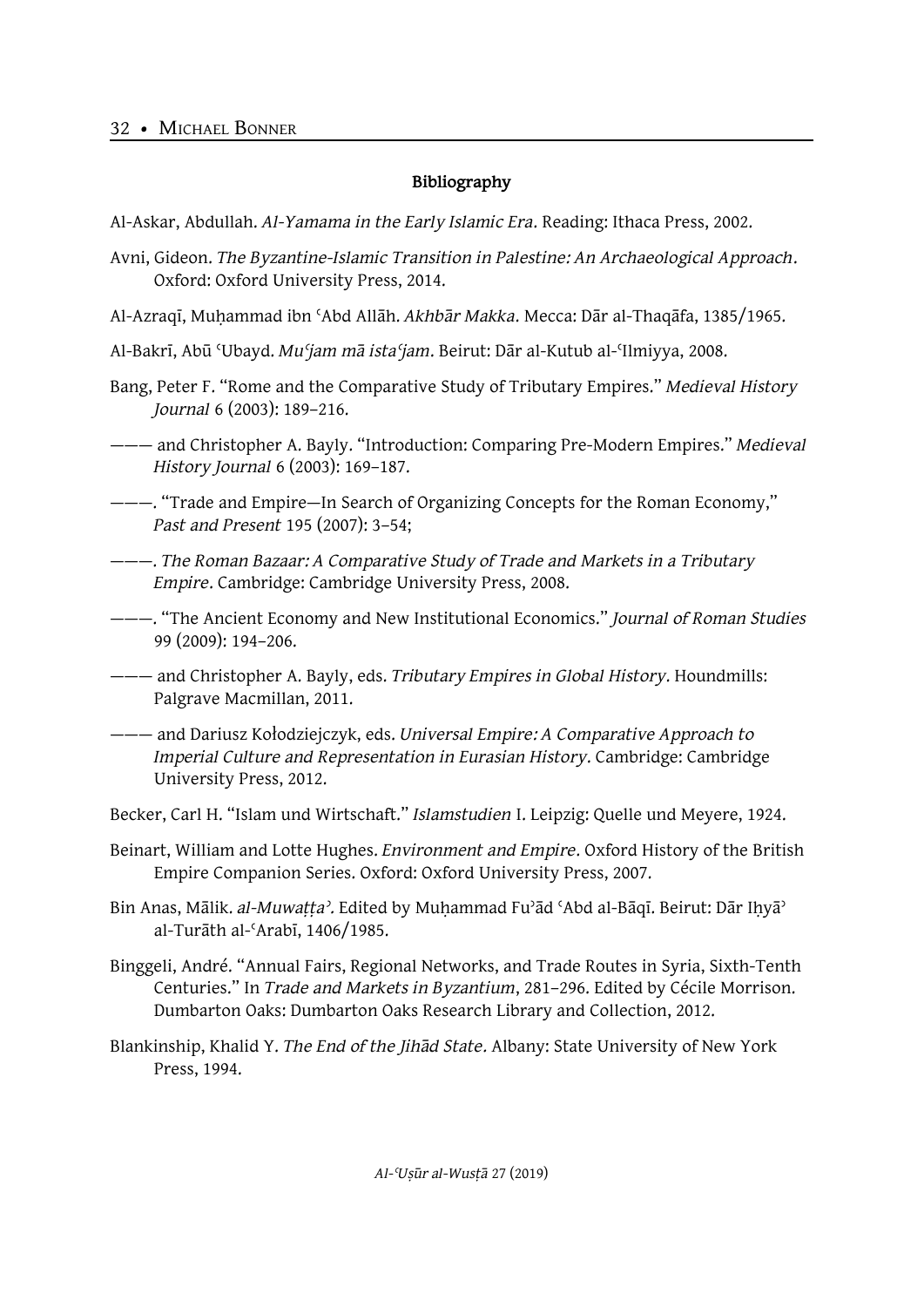- Bonner, Michael. "The Naming of the Frontier: *ʿAwāṣim*, *Thughūr*, and the Arab Geographers." *Bulletin of the School of Oriental and African Studies* 57 (1994): 17–24.
- ———. "The *Kitāb al-Kasb* Attributed to al-Shaybānī: Poverty, Surplus, and the Circulation of Wealth." *Journal of the American Oriental Society* 121 (2001): 410–427.
- ———. "Poverty and Economics in the Qurʾan." *Journal of Interdisciplinary History* 35  $(2005): 391 - 406.$
- ———. "The Arabian Silent Trade: Profit and Nobility in the 'Markets of the Arabs.'" In *Histories of the Middle East*, 23–51. Edited by Adam Sabra et al. Leiden: Brill, 2010.
- ———. "'Time Has Come Full Circle: Markets, Fairs and the Calendar in Arabia before Islam." In *Scholars and Scholarship of the Islamic World*, 15–47. Edited by A. Ahmed et al. Leiden: Brill, 2011.
- ———. "Commerce and Migration before Islam: A Brief History of a Long Literary Tradition." In *Iranian Language and Culture*, 1–27. Edited by Behrad Aghaei and M. R. Ghanoonparvar. Malibu, CA: Mazda, 2012.
- ———. "The *Ridda* in East Arabian Perspective." Paper Presented at the Annual Meeting of the Middle East Studies Association. Denver, 24 November 2015.
- Borrut, Antoine. *Entre mémoire et pouvoir: L'espace syrien sous les derniers Omeyyades et les premiers Abbassides v. 72–193/692–809*. Leiden: Brill, 2011.
- Bulliet, Richard. *Cotton, Climate and Camels in Early Islamic Iran*. New York: Columbia University Press, 2010.
- Burbank, Jane and Frederick Cooper. *Empires in World History: Power and the Politics of Difference*. Princeton, NJ: Princeton University Press, 2010.
- Cahen, Claude. "Book Review: *L'Islam dans sa première grandeur.*" *Revue Historique* 502 (1972): 471–473.
- Calder, Norman. *Studies in Early Muslim Jurisprudence*. Oxford: Clarendon, 1993.
- Chang, Michael G. *A Court on Horseback: Imperial Touring and the Construction of Qing Rule, 1680–1785*. Cambridge, MA: Harvard University Asia Center, 2007.
- Conrad, Lawrence I. "*Ṭāʿūn* and *Wabāʾ*: Conceptions of Plague and Pestilence in Early Islam." *Journal of the Economic and Social History of the Orient* 25 (1982): 268–307.
- Coşgel, Metin M. "Stagnation and Change in Islamic History," University of Connecticut Working Paper 2007-47. September 2007. http://digitalcommons.uconn.edu/cgi/ viewcontent.cgi?article=1195&context=econ\_wpapers

*Al-ʿUṣūr al-Wusṭā* 27 (2019)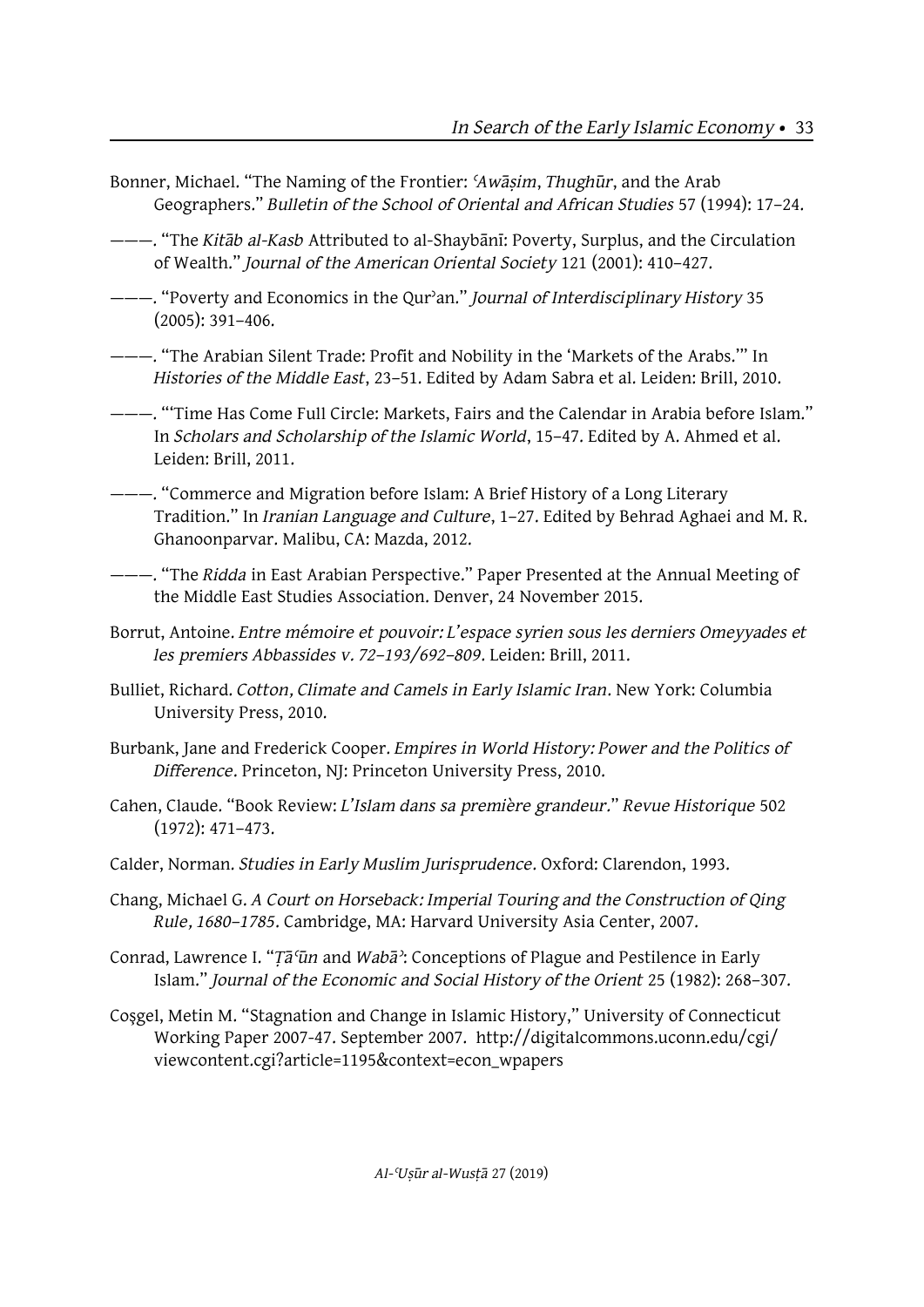- Crone, Patricia *Meccan Trade and the Rise of Islam* Princeton, NJ: Princeton University Press, 1987.
- ———. *Roman, Provincial and Islamic Law* (Cambridge: Cambridge University Press, 1987).
- ——— and A. Silverstein. "The Ancient Near East and Islam: The Case of Lot-Casting." *Journal of Semitic Studies* 55 (2010): 423–450.
- ———. "Quraysh and the Roman Army: Making Sense of the Meccan Leather Trade." *Bulletin of the School of Oriental and African Studies* 70 (2007): 63–88.
- ———. "Serjeant and Meccan Trade." *Arabica* 39 (1992): 216–240.
- Crosby, Alfred W. *Ecological Imperialism: The Biological Expansion of Europe, 900–1900*. Cambridge: Cambridge University Press, 2004.
- Decker, Michael. "Plants and Progress: Rethinking the Islamic Agricultural Revolution." *Journal of World History* 20 (2009): 187–206.
- Décobert, Christian. *Le mendiant et le combattant: L'institution de l'islam.* Paris: Le Seuil, 1991.
- ———. "Notule sur le patrimonialisme omeyyade." In *Umayyad Legacies*, 213–254. Edited by Antoine Borrut and Paul Cobb. Leiden: Brill, 2010.
- Dodds, Eric R. *Pagan and Christian in an Age of Anxiety.* Cambridge: Cambridge University Press, 1965.
- Duindam, Jeroen, Tülay Artan, and Metin Kunt, eds. *Royal Courts in Dynastic States and Empires: A Global Perspective.* Leiden: Brill, 2011.
- ——— and Sabine Dabringhaus, eds. *The Dynastic Centre and the Provinces: Agents and Interactions.* Leiden: Brill, 2014.
- Finley, M.I. *The Ancient Economy.* Berkeley: University of California Press, 1973, 1985.
- Foote, Rebecca. "Umayyad Markets and Manufacturing: Evidence for a Commercialized and Industrializing Economy in Early Islamic Bilād al-Shām." PhD dissertation, Harvard University, 1999.
- Fowden, Garth. *Empire to Commonwealth: Consequences of Monotheism in Late Antiquity.* Princeton, NJ: Princeton University Press, 1993.
- Fries, Nicolaus. *Das Heereswesen der Araber zur Zeit der Omaijaden nach Tabari.* Tübingen: Schnürlen, 1921.
- Genequand, Denis. "Formation et devenir du paysage architectural omeyyade: L'apport de l'archéologie." In *Umayyad Legacies*, 417–473. Edited by Antoine Borrut and Paul Cobb. Leiden: Brill, 2010.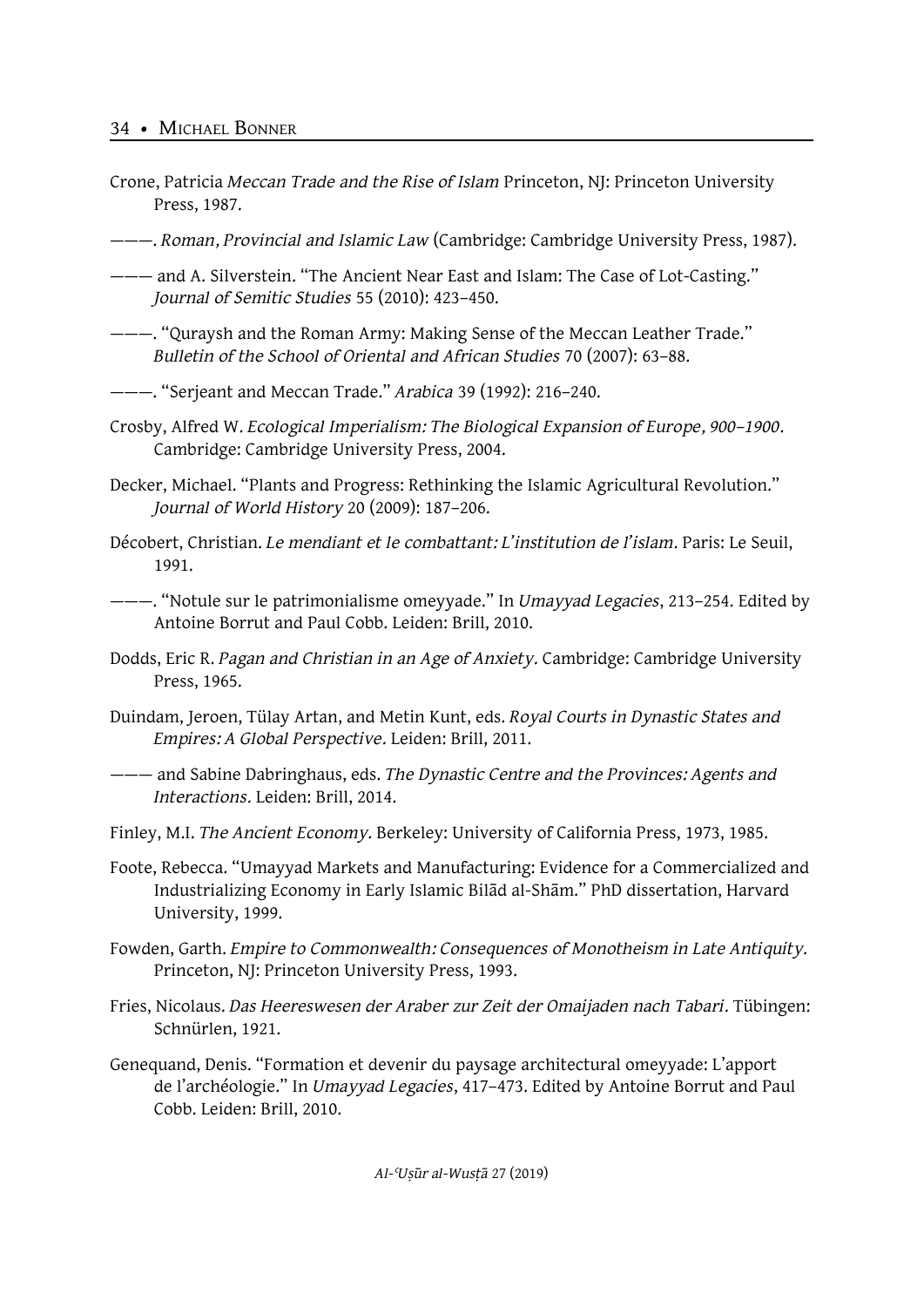- ———. *Les établissements des élites omeyyades en Palmyrène et au Proche-Orient.* Beirut: Institut français du Proche-Orient, 2013.
- Goitein, Shelomo D. "The Rise of the Middle-Eastern Bourgeoisie in Early Islamic Times." In *Studies in Islam and Islamic Institutions*, 217–241. Edited by Shelomo Goitein. Leiden: Brill, 1968.
- Greif, Avner. *Institutions and the Path to the Modern Economy: Lessons from Medieval Trade.* Cambridge: Cambridge University Press, 2006.
- Haider, Najam. "The *Waṣīya* of Abū Hāshim." In *Scholars and Scholarship of the Islamic World*, 49–83. Edited by A. Ahmed et al. Leiden: Brill, 2011.
- Haldon, John, ed. *Money, Power and Politics in Early Islamic Syria.* Farnham: Ashgate, 2010.
- Al-Ḥamawī, Yāqūt al-Rūmī. *Muʿjam al-buldān.* Beirut: Dār Ṣādir, 1955–1957.
- Heck, Gene. "Gold Mining in Arabia and the Rise of the Islamic State." *Journal of the Economic and Social History of the Orient* 42 (1999): 364–395.
- ———. *Charlemagne, Muhammad, and the Arab Roots of Capitalism.* Berlin: De Gruyter, 2006.
- El-Hibri, Tayeb. *Reinterpreting Islamic Historiography.* Cambridge: Cambridge University Press, 1999.
- Hodgson, Marshall. *The Venture of Islam: Conscience and History in a World Civilization.* Chicago: University of Chicago Press, 1974.
- ———. *Rethinking World History: Essays on Europe, Islam and World History.* Cambridge: Cambridge University Press, 1993.
- Jongman, Willem M. "Rome: The Political Economy of a World-Empire." *Medieval History Journal* 6 (2003): 303–326.
- Kennedy, Hugh. "The Islamic Near East in Islamic Late Antiquity." In *Fiscal Regimes and the Political Economy*, 390–403. Edited by Andrew Monson and Walter Scheidel. Cambridge: Cambridge University Press, 2015.
- Kinberg, Leah. "What Is Meant by *Zuhd*." *Studia Islamica* 66 (1985): 27–44.
- ———. "Compromise of Commerce: A Study of Early Traditions Concerning Poverty and Wealth." *Der Islam* 66 (1989): 193–212.
- Kister, M.J. "Mecca and Tamīm." *Journal of the Economic and Social History of the Orient* 8 (1965): 113–163.

Koehler, Benedikt. *Early Islam and the Birth of Capitalism.* London: Lexington, 2014.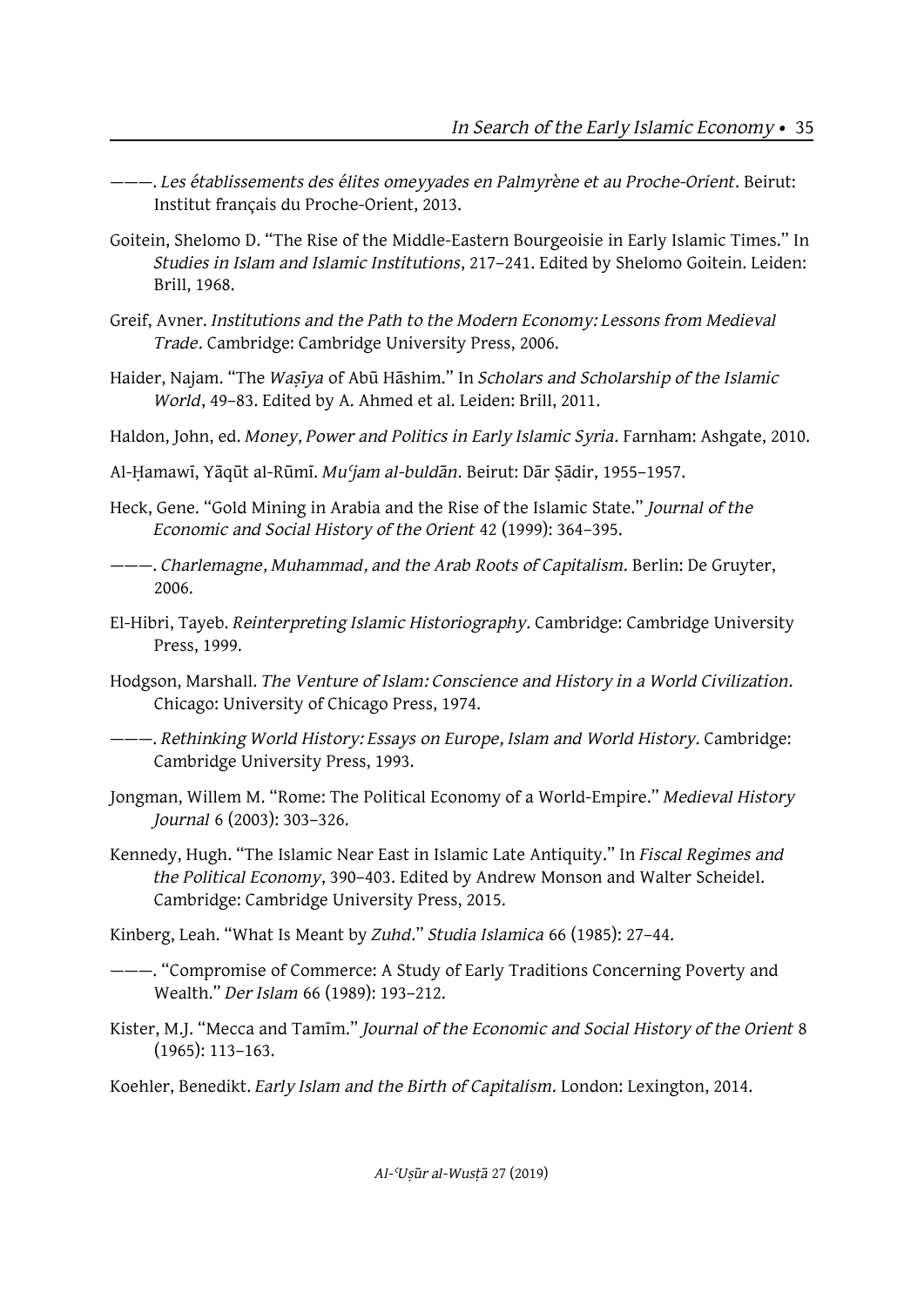- Kołodziejczyk, Dariusz. "Khan, Caliph, Tsar and Imperator: The Multiple Identities of the Ottoman Sultan." In *Universal Empire: A Comparative Approach to Imperial Culture and Representation in Eurasian History,* 175–93. Edited by Peter Bang and Dariusz Kołodziejczyk. Cambridge: Cambridge University Press, 2012.
- Kuran, Timur. "Why the Middle East is Economically Underdeveloped: Historical Mechanisms of Institutional Stagnation." Journal of Economic Perspectives 18, no. 3 (Summer 2004): 71–90.

———. "The Absence of the Corporation in Islamic Law: Origins and Persistence." *American Journal of Comparative Law* 53 (2005): 785–835.

- Laiou, Angeliki and Cécile Morrisson. *The Byzantine Economy.* Cambridge: Cambridge University Press, 2007.
- Lammens, Henri. "La république marchande de la Mecque vers l'an 600 de notre ère." *Bulletin de l'Institut Egyptien*, 5th series, 4 (1910): 23–54.
- Lassner, Jacob. *Islamic Revolution and Historical Memory.* New Haven, CT: American Oriental Society, 1986.
- ———. *The Middle East Remembered.* Ann Arbor: University of Michigan Press, 2000.
- Lazard, Gilbert. "The Rise of the New Persian Language." In *Cambridge History of Iran*, vol. 4, 595–632. Edited by Richard N. Frye. Cambridge: Cambridge University Press, 1975.
- ———. *La formation de la langue persane*, Travaux et mémoires de l'Institut d'Etudes Iraniennes I. Paris: Peeters, 1995.
- Lecker, Michael. "King Ibn Ubayy and the *Quṣṣāṣ*." In *Methods and Theories in the Study of Islamic Origins*, 29–71. Edited by Herbert Berg. Leiden, Brill, 2003.
- de Ligt, Luuk. *Fairs and Markets in the Roman Empire: Economic and Social Aspects of Periodic Trade in a Pre-Industrial Society.* Amsterdam: Gieben, 1993.

———. "Taxes, Trade, and the Circulation of Coin: The Roman Empire, Mughal India and T'ang China Compared." *Medieval History Journal* 6 (2003): 231–248.

Lombard, Maurice. *L'Islam dans sa première grandeur*. Paris: Flammarion, 1971,

- Al-Marzūqī, Aḥmad Ibn Muḥammad. *Kitāb al-Azmina wa-l-amkina*. Hyderabad: Dāʾirat al-Maʿārif, 1914.
- McCormick, Michael. *Origins of the European Economy: Communications and Commerce, AD 300–900*. Cambridge: Cambridge University Press, 2001.

———. "Movements and Markets in the First Millennium: Information, Containers, and Shipwrecks." In *Trade and Markets in Byzantium,* 51–98. Edited by Cécile Morrisson. Washington, DC: Dumbarton Oaks, 2012.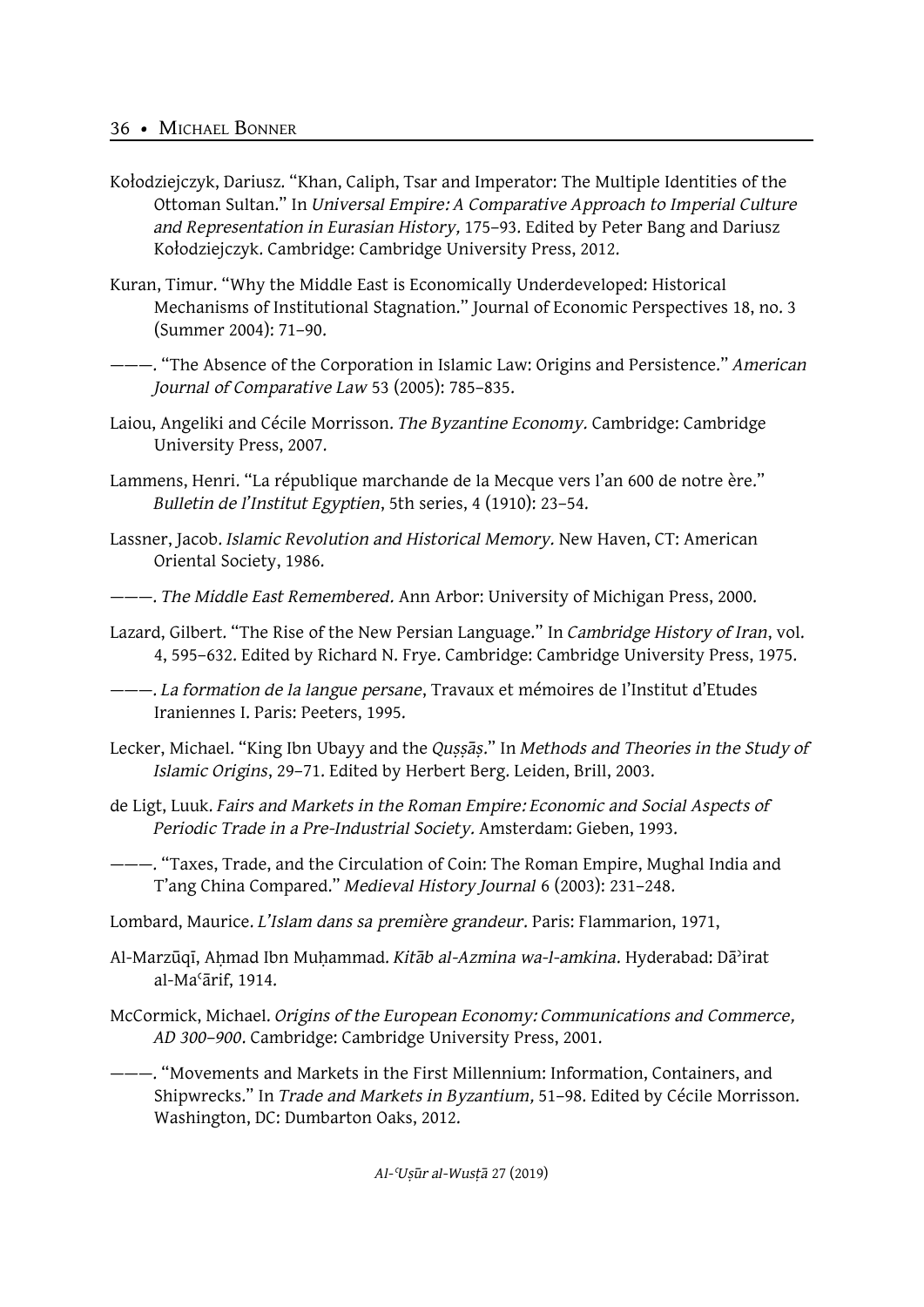- Miles, George C. "Early Islamic Inscriptions near Ṭāʾif in the Ḥijāz." *Journal of Near Eastern Studies* 7 (1948): 236–242.
- Monson, Andrew and Walter Scheidel, eds. *Fiscal Regimes and the Political Economy of Premodern States.* Cambridge: Cambridge University Press, 2015.
- Morabia, Alfred. *Le ğihâd dans l'Islam médiéval.* Paris: Albin Michel, 1993.
- Morony, Michael. "Economic Boundaries? Late Antiquity and Early Islam." *Journal of the Economic and Social History of the Orient* 47 (2004): 166–194.
- Morrisson, Cécile, ed. *Trade and Markets in Byzantium.* Washington, DC: Dumbarton Oaks, 2012.
- Al-Naṣībī, Abū al-Qāsim Ibn Ḥawqal. *Kitāb Ṣūrat al-arḍ*. Edited by J.H. Kramers. Leiden: Brill, 1938 [Third ed. 1967].
- ———. *Book of the Image of the Earth*. Translated by Michael Bonner. Reading: Garnet, 2018.
- North, Douglass C. *Structure and Change in Economic History.* New York: Norton, 1980.
- ———. *Institutions, Institutional Change and Economic Performance.* Cambridge: Cambridge University Press, 1990.
- ———. *Understanding the Process of Economic Change.* Princeton, NJ: Princeton University Press, 2005.
- Polanyi, Karl. *The Great Transformation.* Boston: Beacon, 2001.
- ———, Conrad M. Arensberg, and Harry W. Pearson, eds. *Trade and Markets in the Early Empires.* Chicago: University of Chicago Press, 1957.
- Renger, Johannes. "Economy of Ancient Mesopotamia: A General Outline." In *The Babylonian World*, 187–197. Edited by Gwendolyn Leick. London: Routledge, 2007.
- Rippin, Andrew. "The Commerce of Eschatology." In *The Qurʾan as Text*, 125–135. Edited by Stefan Wild. Leiden: Brill, 1995.
- Robinson, Chase. "Reconstructing Early Islam: Truth and Consequences." In *Method and Theory in the Study of Islamic Origins*, 101–134. Edited by Herbert Berg. Leiden: Brill, 2004.
- Rodinson, Maxime. *Islam and Capitalism*. Translated by Brian Pearce. New York: Pantheon, 1974.
- ———. "Les conditions religieuses de la vie économique." In *Wirtschaftsgeschichte des Vorderen Orients*, 18–30. Edited by Bertold Spuler. Leiden: Brill, 1977.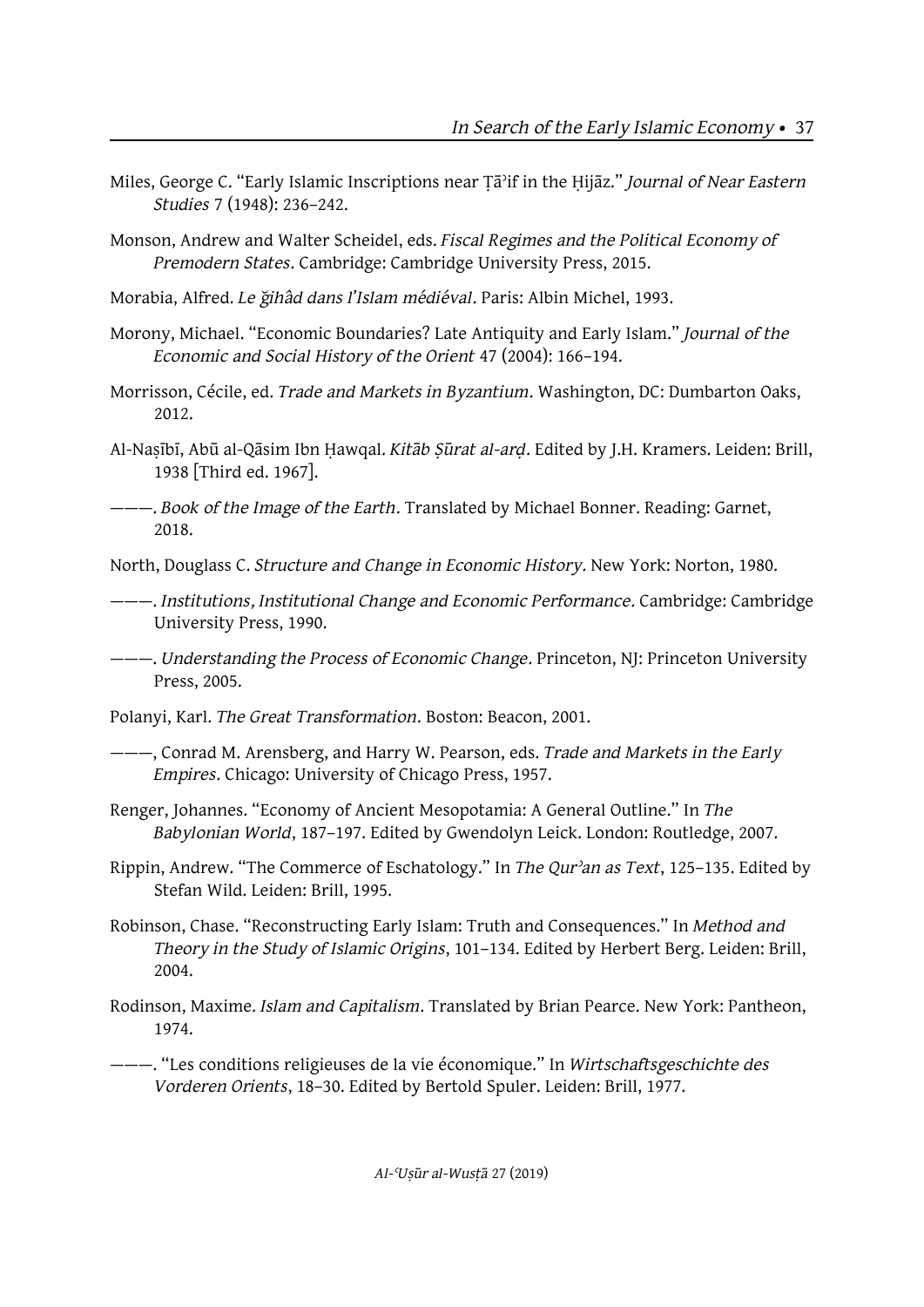- Rostovsteff, Michael. *The Social and Economic History of the Roman Empire*. Oxford: Oxford University Press, 1957.
- Sabra, Adam. "Prices Are in God's Hands." In *Poverty and Charity in Middle Eastern Contexts*, 73–91. Edited by Michael Bonner et al. Albany: State University of New York Press, 2003.
- Al-Samhūdī, ʿAbd Allāh b. Shihāb al-Dīn. *Wafāʾ al-wafāʾ bi-akhbār Dār al-Muṣṭafā.* Cairo: Maṭbaʿat al-Ādāb, 1373/1953.
- Schacht, Joseph. *The Origins of Muhammadan Jurisprudence*. Oxford: Clarendon, 1950.
- Schubert, Alexander and Petra Sijpesteijn, eds. *Documents and the History of the Early Islamic World.* Leiden: Brill, 2014.
- Selb, Walter and Hubert Kaufhold. *Das syrisch-römische Rechtsbuch*, 3 vols., Österreichische Akademie der Wissenschaften, Denkschriften der philosophischhistorischen Klasse 295. Vienna: Verlag der Österreichischen Akademie der Wissenschaften, 2002.
- Serjeant, R. B. "Meccan Trade and the Rise of Islam: Misconceptions and Flawed Polemics." *Journal of the American Oriental Society* 110 (1990): 472–486.
- Shatzmiller, Maya. "Economic Performance and Economic Growth in the Early Islamic World." *Journal of the Economic and Social History of the Orient* 54 (2011): 132–184.
- Shoemaker, Stephen J. *The Death of a Prophet: The End of Muhammad's Life and the Beginnings of Islam.* Philadelphia: University of Pennsylvania Press, 2014.
- Silverstein, Adam J. *Postal Systems in the Pre-Modern Islamic World.* Cambridge: Cambridge University Press, 2007.
- Spawforth, Antony, ed. *The Court and Court Society in Ancient Monarchies.* Cambridge: Cambridge University Press, 2007.
- Stroumsa, Rachel. "Greek and Arabic in Nessana." In *Documents and the History of the Early Islamic World,* 143–157. Edited by Alexander Schubert and Petra Sijpesteijn. Leiden: Brill, 2014.
- Al-Ṭabarī, Abū Jaʿfar Muḥammad ibn Jarīr. *Taʾrīkh.* Leiden: Brill, 1879–1901.
- ———. *The History of al-Ṭabarī*. Translated by Carole Hillenbrand. Albany: State University of New York Press, 1987–2007.
- Temin, Peter. "A Market Economy in the Early Roman Empire." *Journal of Roman Studies* 91 (2001): 169–181.
- ———. *The Roman Market Economy.* Princeton, NJ: Princeton University Press, 2013.